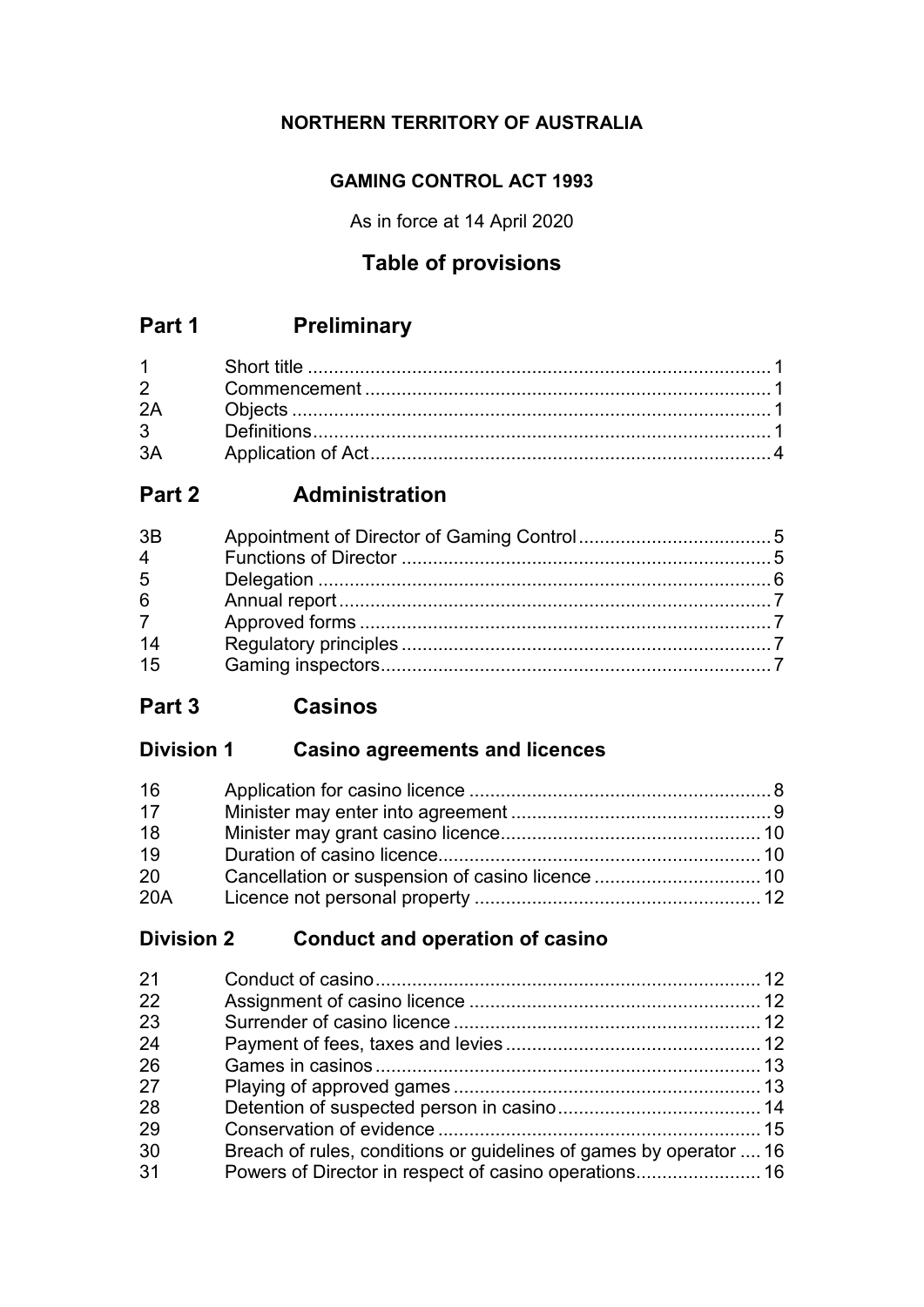| 32<br>33                     |                                                                 |  |
|------------------------------|-----------------------------------------------------------------|--|
| 34<br>35                     | Entry of casino by Director, gaming inspectors, &c.  18         |  |
| <b>Division 3</b>            | <b>Gaming machine community benefit levy</b>                    |  |
| 35A                          |                                                                 |  |
| Part 4                       | <b>Lotteries</b>                                                |  |
| <b>Division 1</b>            | <b>Conduct of lotteries</b>                                     |  |
| 36                           |                                                                 |  |
| 37<br>37A                    |                                                                 |  |
| <b>Division 2</b>            | <b>Types of lotteries</b>                                       |  |
| 38<br>38A<br>38B<br>39<br>40 | Lotteries by or for approved associations or by agreement 21    |  |
| <b>Division 4</b>            | <b>Mail order lotteries</b>                                     |  |
| 46A                          |                                                                 |  |
| 46B                          | Application for licence to conduct lottery by mail order 24     |  |
| 46C                          |                                                                 |  |
| 46D                          |                                                                 |  |
| 46E                          |                                                                 |  |
| 46F                          |                                                                 |  |
| 46G                          |                                                                 |  |
| 46H                          |                                                                 |  |
| 46J                          |                                                                 |  |
| 46K                          |                                                                 |  |
| 46M                          |                                                                 |  |
| 46P                          | Powers of Director in respect of mail order lottery business 29 |  |
| 46Q                          |                                                                 |  |
| 46R                          |                                                                 |  |
| <b>Division 5</b>            | Internet gaming                                                 |  |

| 47A — |                                                      |  |
|-------|------------------------------------------------------|--|
| 47B   | Application for licence to conduct internet gaming30 |  |
| 47C   |                                                      |  |
| 47D   |                                                      |  |
| 47E   |                                                      |  |
|       |                                                      |  |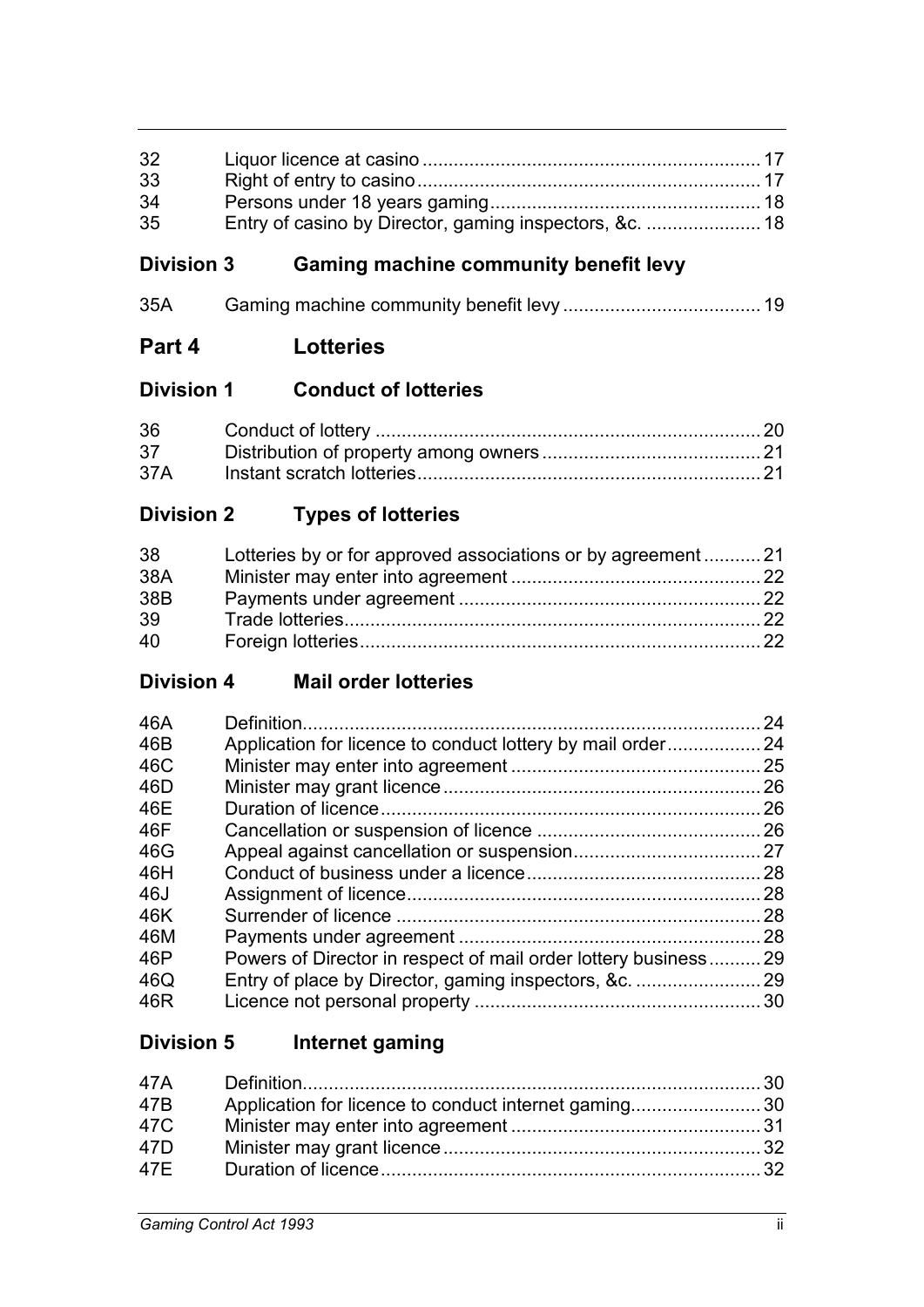| 47F        |                                                             |  |
|------------|-------------------------------------------------------------|--|
| 47G<br>47H |                                                             |  |
| 47J        |                                                             |  |
| 47K        |                                                             |  |
| 47M        |                                                             |  |
| 47P        | Powers of Director in respect of internet gaming business35 |  |
| 47Q        | Entry of place by Director, gaming inspectors, &c.  36      |  |
| 47R        |                                                             |  |

**Part 5 Gaming**

## **Division 1 Gaming machines, ticket dispensing machines and games in nature of lottery**

| 47 | Certain machines and certain games prohibited36              |  |
|----|--------------------------------------------------------------|--|
| 48 | Approved association may provide ticket dispensing machine37 |  |
| 49 |                                                              |  |
| 51 |                                                              |  |
| 52 |                                                              |  |
| 53 |                                                              |  |

# **Division 2 Control of gaming**

| 54 |                                                          | .39 |
|----|----------------------------------------------------------|-----|
| 55 |                                                          |     |
| 56 |                                                          |     |
| 57 |                                                          |     |
| 58 |                                                          |     |
| 59 |                                                          |     |
| 60 |                                                          |     |
| 61 |                                                          |     |
| 62 |                                                          |     |
| 63 | Not necessary to prove that person was found playing for |     |
|    |                                                          | 42  |
| 64 |                                                          |     |
| 65 |                                                          |     |
| 66 |                                                          | 43  |
| 67 |                                                          |     |
| 68 |                                                          |     |
|    |                                                          |     |

# **Part 5A Community Benefit Fund**

| 68A |                                                      |  |
|-----|------------------------------------------------------|--|
| 68B | Role of Director and Community Benefit Committee  45 |  |
| 68C |                                                      |  |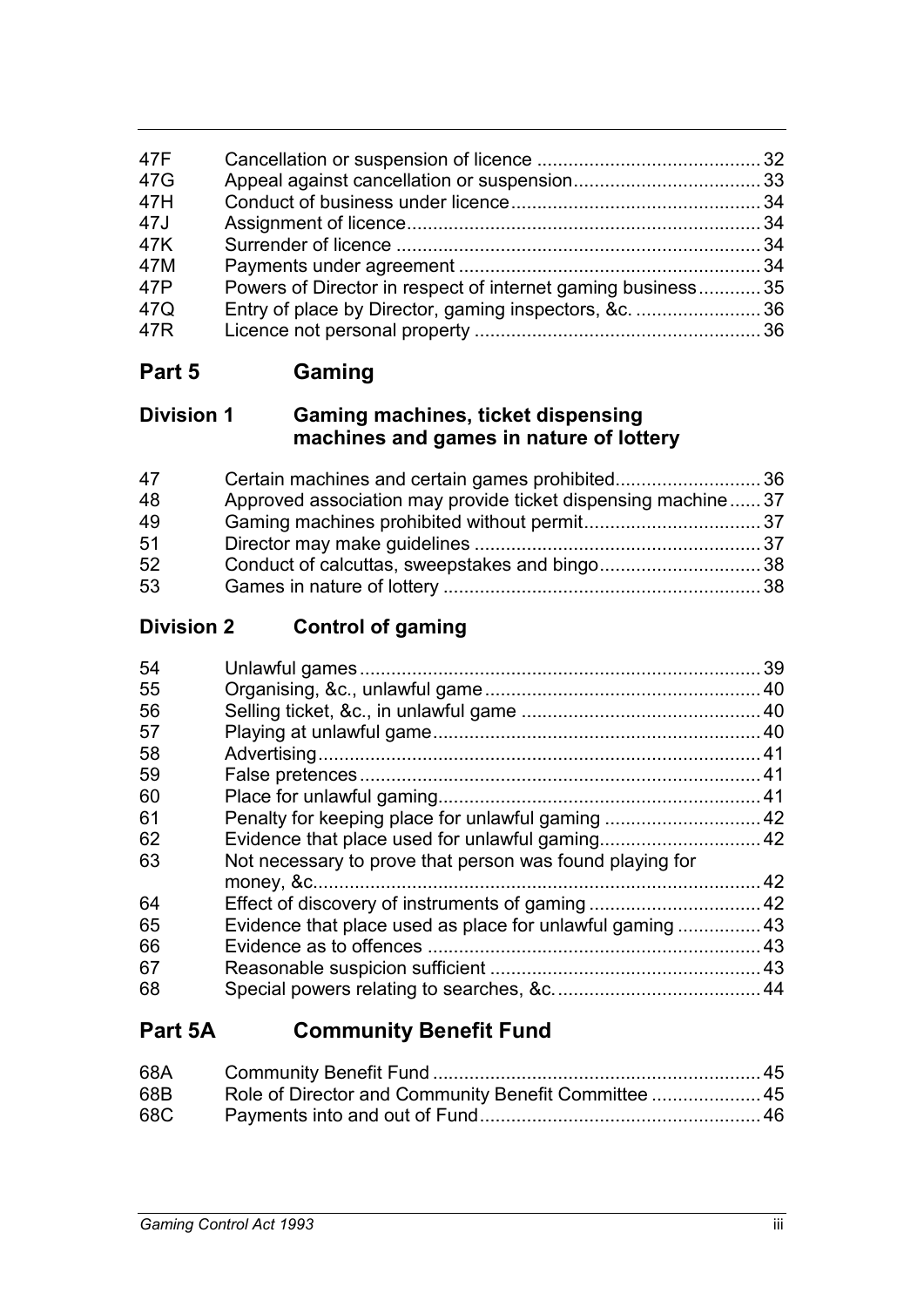# **Part 5B Review of decisions**

| 68CA        |                                                          |  |
|-------------|----------------------------------------------------------|--|
| 68CB        |                                                          |  |
| <b>68CC</b> |                                                          |  |
| 68CD        |                                                          |  |
| 68CE        |                                                          |  |
| 68CF        |                                                          |  |
| 68CG        |                                                          |  |
| 68CH        | Application to NTCAT for review of Director's decision50 |  |

# **Part 6 Miscellaneous**

| 68D<br>69 | Application of Taxation Administration Act 2007              | 50<br>51 |
|-----------|--------------------------------------------------------------|----------|
| 70        | Act not to extend to stakes payable to winner of lawful game |          |
|           |                                                              | 51       |
| 71        |                                                              | 52       |
| 72        | Criminal liability of executive officer of body corporate53  |          |
| 73        |                                                              | 54       |
| 74        |                                                              | 54       |
| 75        |                                                              | 54       |
| 76        |                                                              |          |
| 77        |                                                              | 55       |
| 78        |                                                              | 56       |
| 79        |                                                              | 56       |
| 79A       |                                                              | 56       |
| 80        |                                                              | 57       |

# **Part 7 Repeals and transitional matters**

## **Division 1 Repeals and transitional matters for Gaming Control Act 1993**

| 81 |  |
|----|--|
| 82 |  |

## **Division 2 Transitional matters for Revenue Legislation Amendment Act 2012**

| 83 |                                                                |  |
|----|----------------------------------------------------------------|--|
| 84 | Application of Taxation Administration Act 2007 to tax or levy |  |
|    |                                                                |  |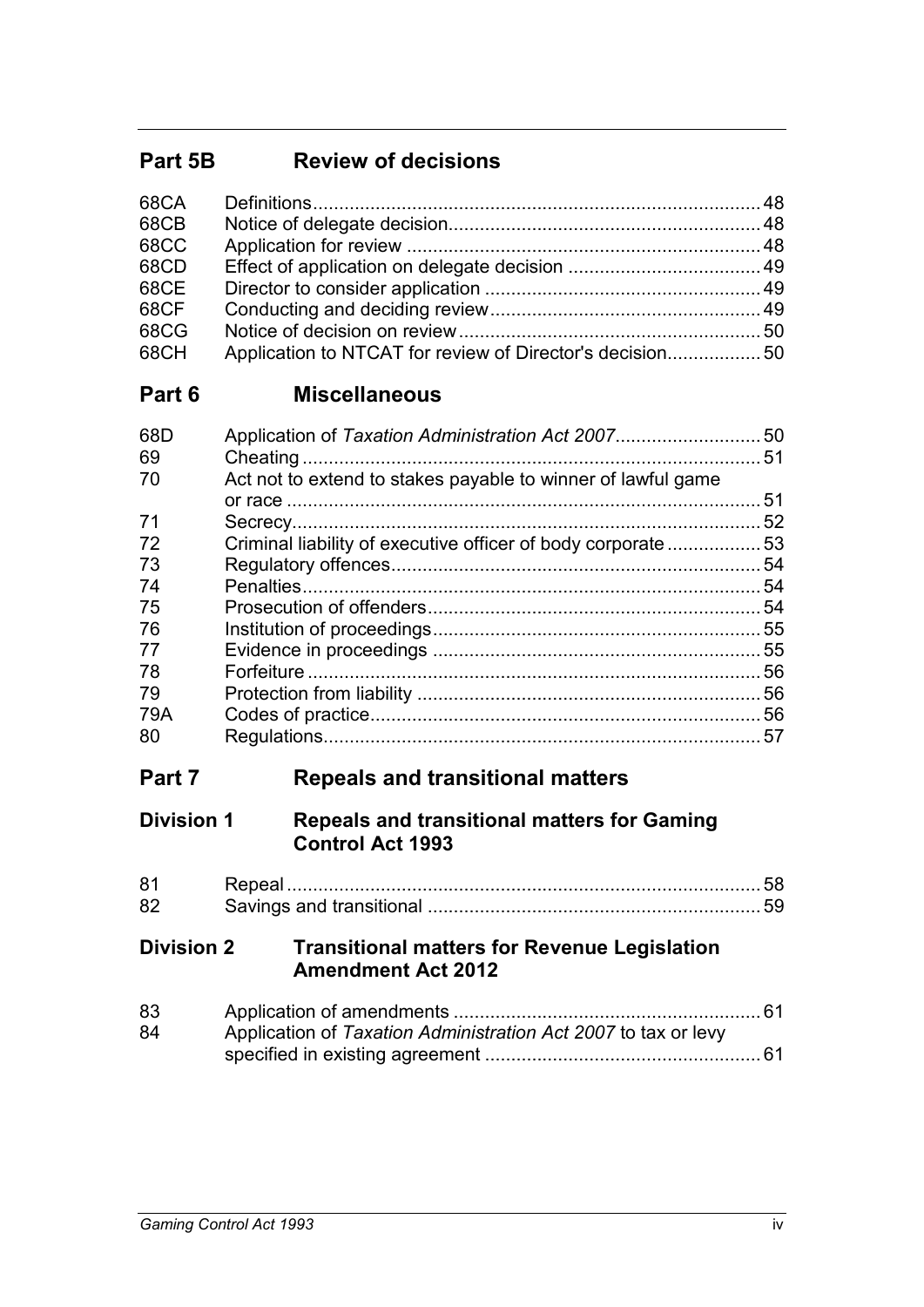| <b>Division 3</b> | <b>Transitional matters for Licensing (Director-</b> |
|-------------------|------------------------------------------------------|
|                   | General) Act 2014                                    |

## **Subdivision 1 Definitions**

| 85             | 62                                                                                                                                                                                    |
|----------------|---------------------------------------------------------------------------------------------------------------------------------------------------------------------------------------|
|                | <b>Subdivision 2 Applications</b>                                                                                                                                                     |
| 86             |                                                                                                                                                                                       |
|                | <b>Subdivision 3 Review of decisions</b>                                                                                                                                              |
| 87<br>88<br>89 | New review regime applies to post-commencement decisions 63<br>Review of pre-commencement decision – application not yet<br>Review of pre-commencement decision – application made 63 |
|                | <b>Subdivision 4 General matters</b>                                                                                                                                                  |
| 90<br>91       |                                                                                                                                                                                       |

# **Division 4 Transitional matters for Statute Law Amendment (Directors' Liability) Act 2015**

| 92 |  |
|----|--|
|----|--|

## **Division 5 Transitional matters for Revenue and Other Legislation Amendment Act 2017**

| 93 |  |  |
|----|--|--|
|----|--|--|

## **Division 6 Transitional matters for Licensing (Director-General) Repeal Act 2020**

| 94 |                                                               |  |
|----|---------------------------------------------------------------|--|
| 95 |                                                               |  |
| 96 |                                                               |  |
| 97 | Continuation of instruments, appointments, documents etc.  66 |  |

# **Schedule Acts repealed**

**ENDNOTES**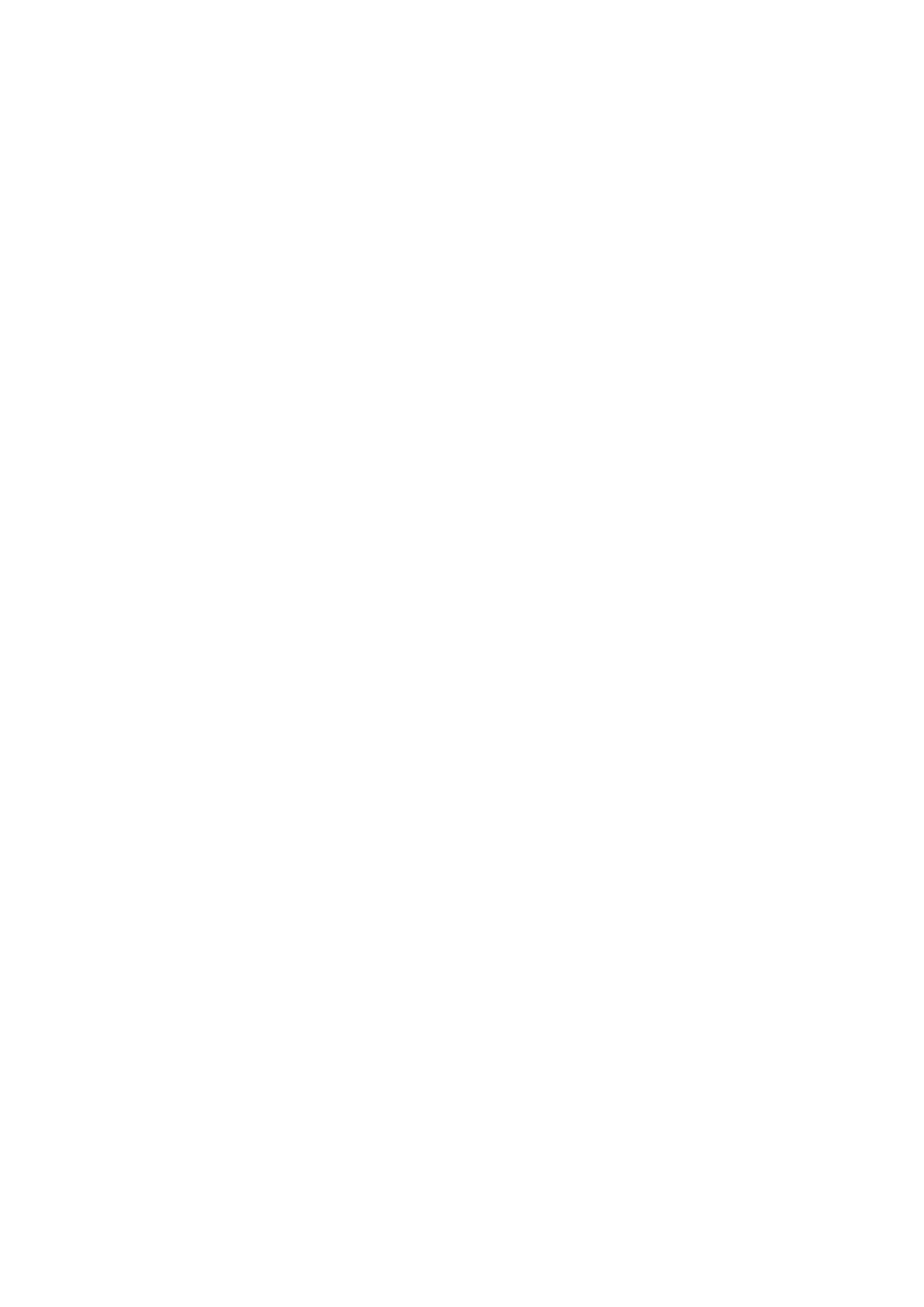## **NORTHERN TERRITORY OF AUSTRALIA**

As in force at 14 April 2020 \_\_\_\_\_\_\_\_\_\_\_\_\_\_\_\_\_\_\_\_

\_\_\_\_\_\_\_\_\_\_\_\_\_\_\_\_\_\_\_\_

## **GAMING CONTROL ACT 1993**

## **An Act to licence and control casinos and gaming, and for related purposes**

## **Part 1 Preliminary**

#### **1 Short title**

This Act may be cited as the *Gaming Control Act 1993*.

#### **2 Commencement**

This Act shall come into operation on the commencement of the *Racing and Gaming Authority Act 1993*.

#### **2A Objects**

The objects of this Act are:

- (a) to promote probity and integrity in gaming;
- (b) to maintain the probity and integrity of persons engaged in gaming in the Territory;
- (c) to promote fairness, integrity and efficiency in the operations of persons engaged in gaming in the Territory;
- (d) to reduce any adverse social impact of gaming; and
- (e) to promote a balanced contribution by the gaming industry to general community benefit and amenity.

### **3 Definitions**

In this Act:

*affected person*, see section 68CA.

*Agency* means the Agency administering this Act.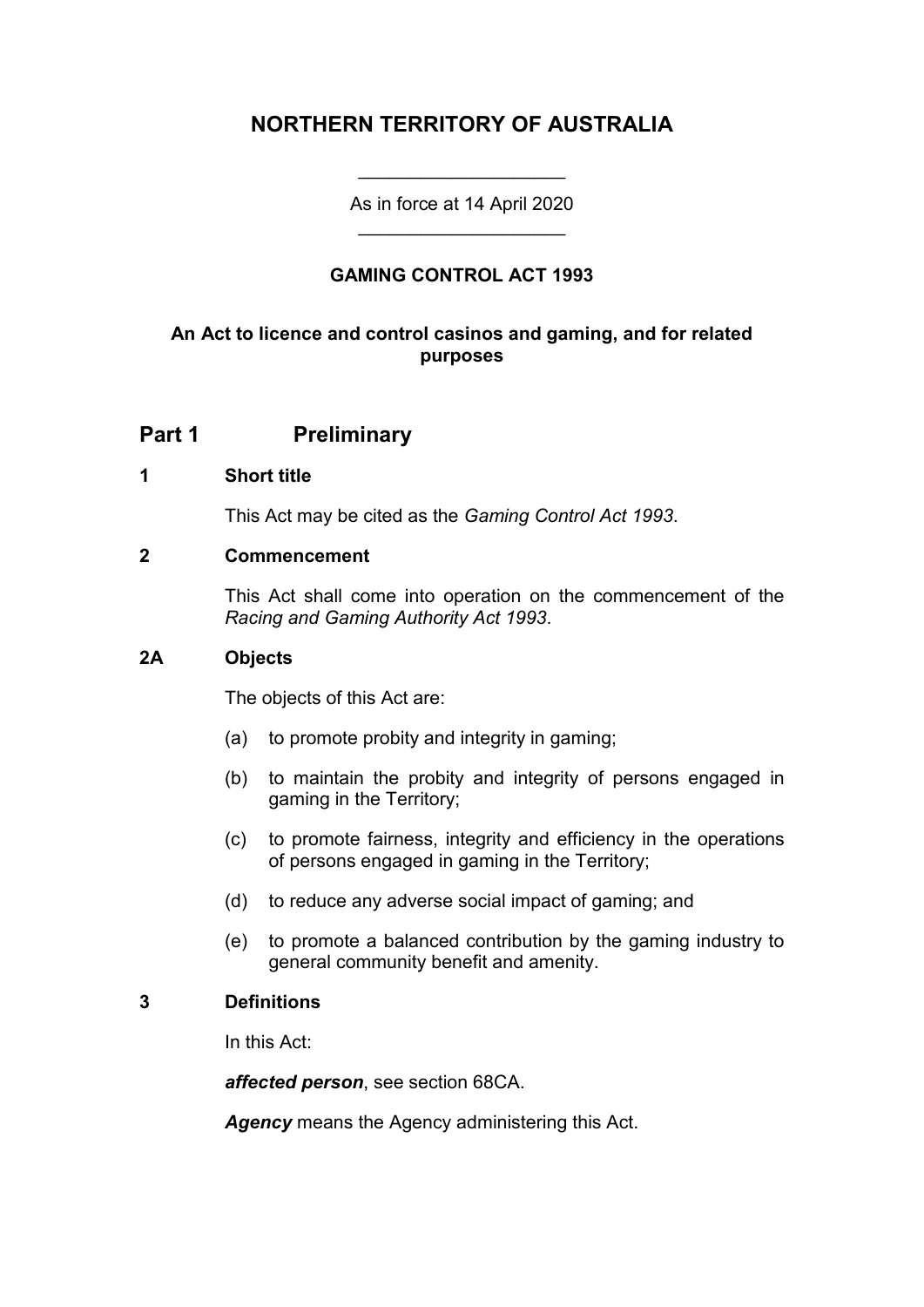#### *agreement*:

- (a) in relation to a casino licence, means the agreement in pursuance of which the licence was granted, that agreement as amended and in force from time to time or any agreement made in substitution for that agreement; and
- (b) in relation to a licence under Division 4 or 5 of Part 4, means the agreement in pursuance of which the licence was granted.

*amusement machine* means a mechanical, electrical or electronic machine or device, operated by the insertion of a coin or token or by the use of accrued credits, which is intended for the amusement of the player and from which the player can obtain nothing representing money, goods or any other benefit, other than the opportunity to continue to use the machine.

*approved* means approved by the Director.

*approved game* means a game approved under section 26.

*casino* means a place approved under section 18.

*casino licence* means a casino licence granted under section 18(1) or such a licence as amended under section 18(1A).

*Community Benefit Committee* means the Community Benefit Committee established under section 68B(3).

*Community Benefit Fund* means the Community Benefit Fund maintained under section 68A.

*Community Benefit Fund Guidelines* means the guidelines approved under section 68A(3).

*delegate decision*, see section 68CA.

**Director** means the Director of Gaming Control appointed under section 3B.

*foreign lottery* means a lottery conducted or to be conducted outside the Territory which is authorised by or under and conducted in accordance with the law of the country or the State or Territory of the Commonwealth in which it is conducted.

*gaming* includes lotteries.

*gaming inspector* means a gaming inspector appointed under section 15.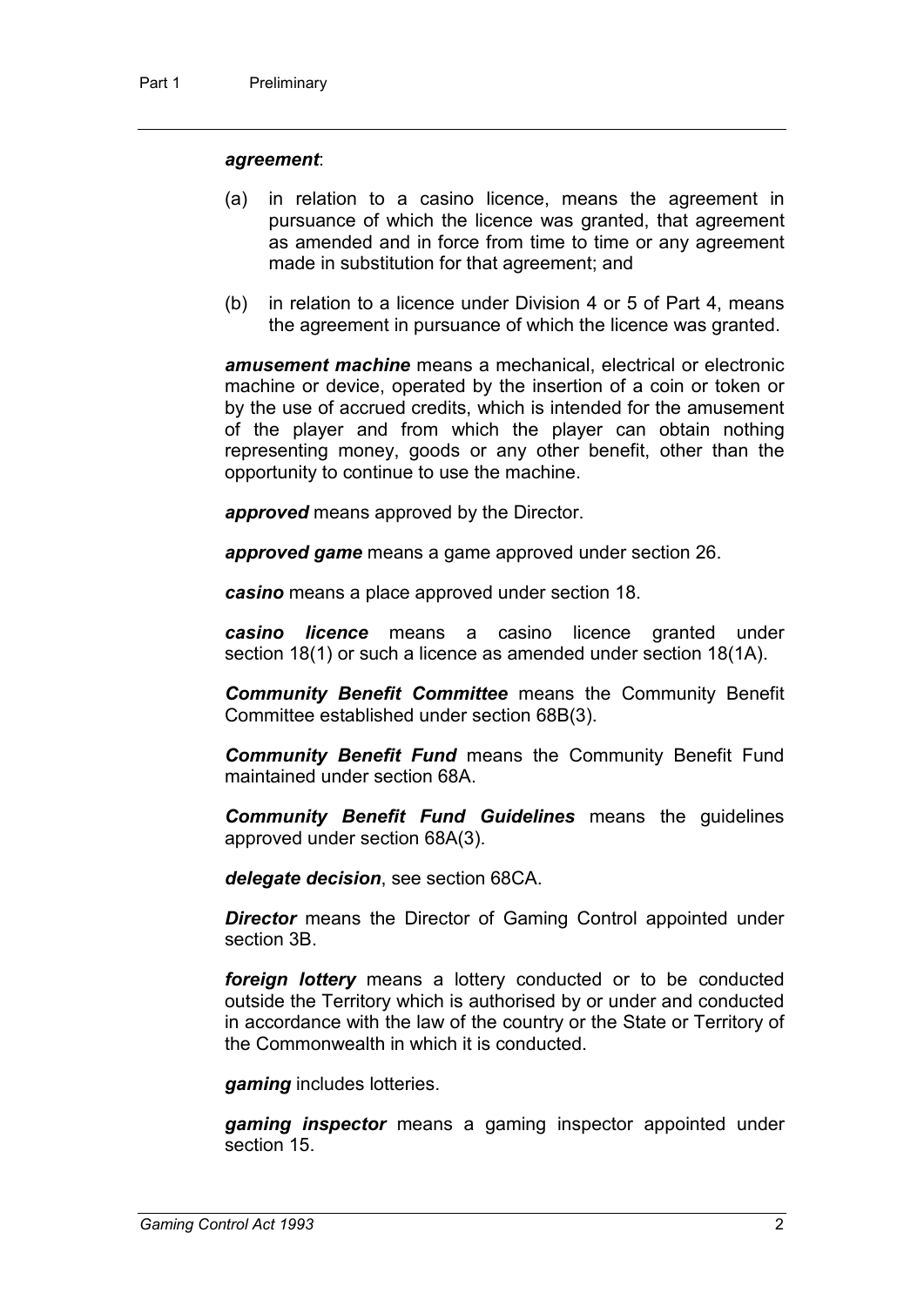*gaming machine* means a mechanical, electrical or electronic machine or device played, used or operated for the purpose of obtaining by chance or skill, or a combination of chance and skill, goods, services or credits, or tokens representing goods or services, and includes any equipment or devices used to link more than one gaming machine or that may influence or determine the outcome of a game and such other equipment or device that is prescribed.

*instant scratch lottery* means a lottery in which the winning of a prize is determined by exposing a specified number of symbols (including identical symbols) on a ticket in the lottery.

*instrument of gaming* means anything used for the purposes of gaming and includes money, coins, notes, cheques, written acknowledgements of a debt and other writings for securing the payment of money, lists, cards and other documents relating to gaming, wheels, spinning jinnies, playing cards, housey cards, dice, dice boxes, balls, kips, counters, tables and anything declared by the Minister to be an instrument of gaming.

*lawful lottery* means a lottery authorised by and conducted in accordance with this Act.

*licensed employee* means an employee of a Licensee licensed under this Act.

*Licensee* means the person to whom a casino licence or a licence under Division 4 or 5 of Part 4 is granted or assigned.

*liquor*, see section 4(1) of the *Liquor Act 2019*.

*lottery* means a disposition of real or personal property or a share or interest in such property or of a right to a benefit or thing dependent on or to be determined, wholly or partly, by chance or such means as may be prescribed, and includes such a disposition in or outside of the Territory as the result of a chance offered, accepted or arranged by mail in or from the Territory.

#### *major grant* means:

- (a) a grant for an amount that is more than a minor grant and not more than the amount determined by the Minister under section 68A(4)(a); or
- (b) a grant of a motor vehicle.

*minor grant* means a grant for an amount that is not more than the amount determined by the Minister under section 68A(4)(b).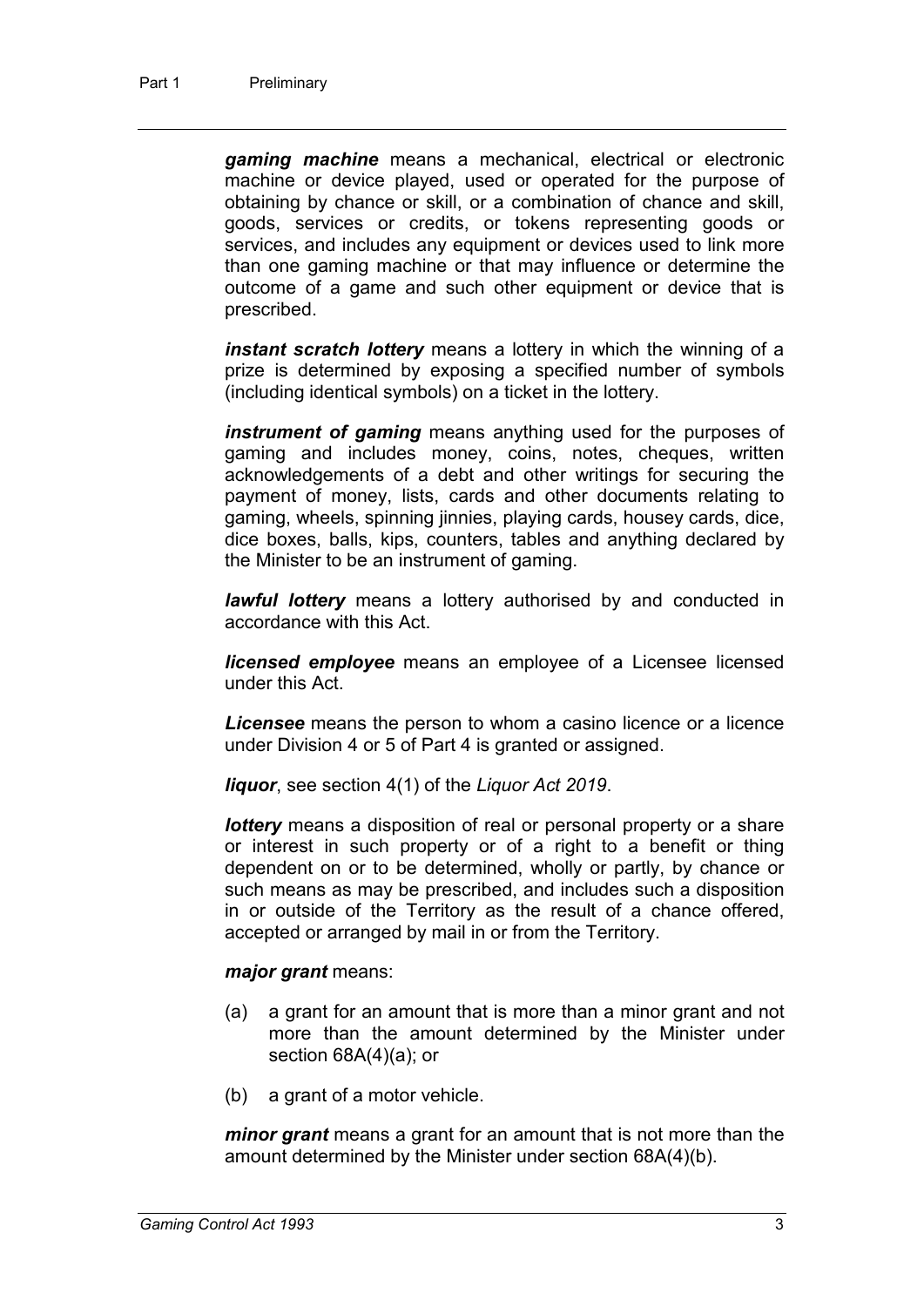*Operating Account*, in relation to the Agency, has the same meaning as in the *Financial Management Act 1995*.

#### *place* includes:

- (a) land;
- (b) a building, structure or erection of any kind, whether wholly or partly constructed or erected or in the course of construction or erection;
- (c) a room in a building, structure or erection;
- (d) a road, street, thoroughfare, alley or right of way;
- (e) a vehicle, vessel or aircraft; and
- (f) a tent, caravan, trailer or other conveyance.

*reviewable decision*, see section 68CA.

*reviewable decision*, see section 68CA.

*ticket* means a chance in a lottery and includes a share in such a chance.

*ticket dispensing machine* means a machine or device which dispenses tickets or from which tickets may be obtained, but does not include a punchboard.

*trade lottery* means a lottery conducted for the purpose of promoting a product or business by a person in the course of carrying on his or her trade or business.

*valuable thing* includes a benefit or a promise, whether oral or in writing or conditional or absolute, to pay or give a valuable thing.

*Note for section 3*

*The Interpretation Act 1978 contains definitions and other provisions that may be relevant to this Act.*

## **3A Application of Act**

Nothing in this Act shall be construed as making unlawful that which is permitted by or under the *Gaming Machine Act 1995*.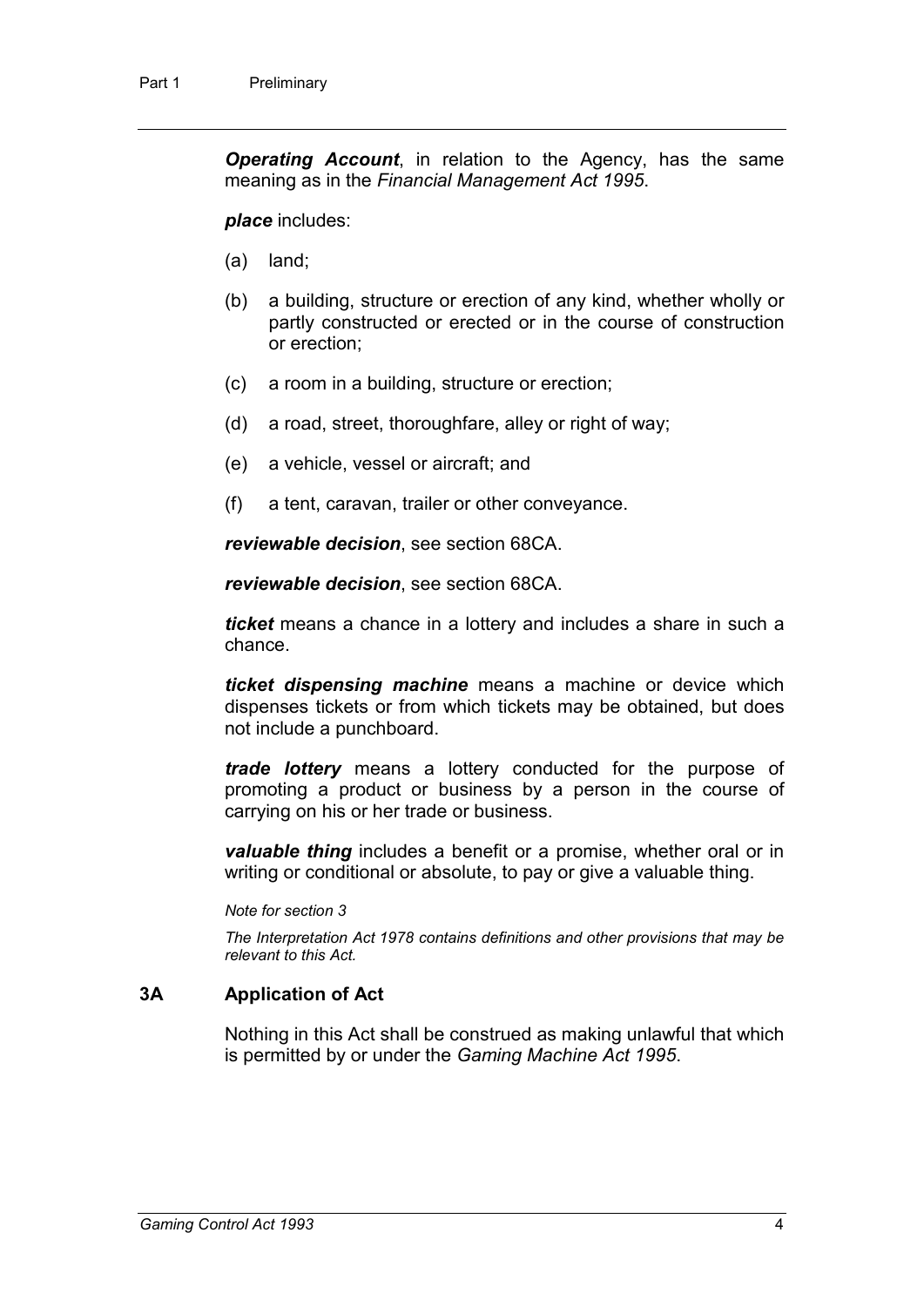## **Part 2 Administration**

#### **3B Appointment of Director of Gaming Control**

The Minister must, in writing, appoint a person to be the Director of Gaming Control.

#### **4 Functions of Director**

- (1) The functions of the Director under this Act are:
	- (a) to do such things as the Director considers necessary or desirable for the proper regulation and control, in the interests of the public, of gaming; and
	- (b) to investigate and make recommendations to the Minister on matters relating to the administration or operation of this Act; and
	- (c) to undertake research and investigations into matters relating to gaming control, including the probity and financial security of organisations and persons involved in the business of gaming; and
	- (d) to liaise with other gaming control agencies, whether in Australia or elsewhere, on matters relating to the administration, operation or control of gaming; and
	- (e) to make recommendations to the Minister relating to games that may be played in a casino; and
	- (f) to monitor the implementation of guidelines for gaming control in the Territory; and
	- (g) to review and determine complaints relating to the administration of gaming control; and
	- (h) to advise the Minister on matters relating to gaming control; and
	- (i) to perform other functions imposed on the Director under this Act.
- (3) In addition, the Director has the function of inquiring into:
	- (a) the suitability of a Licensee, a proposed Licensee or a person to whom a casino licence is proposed to be transferred;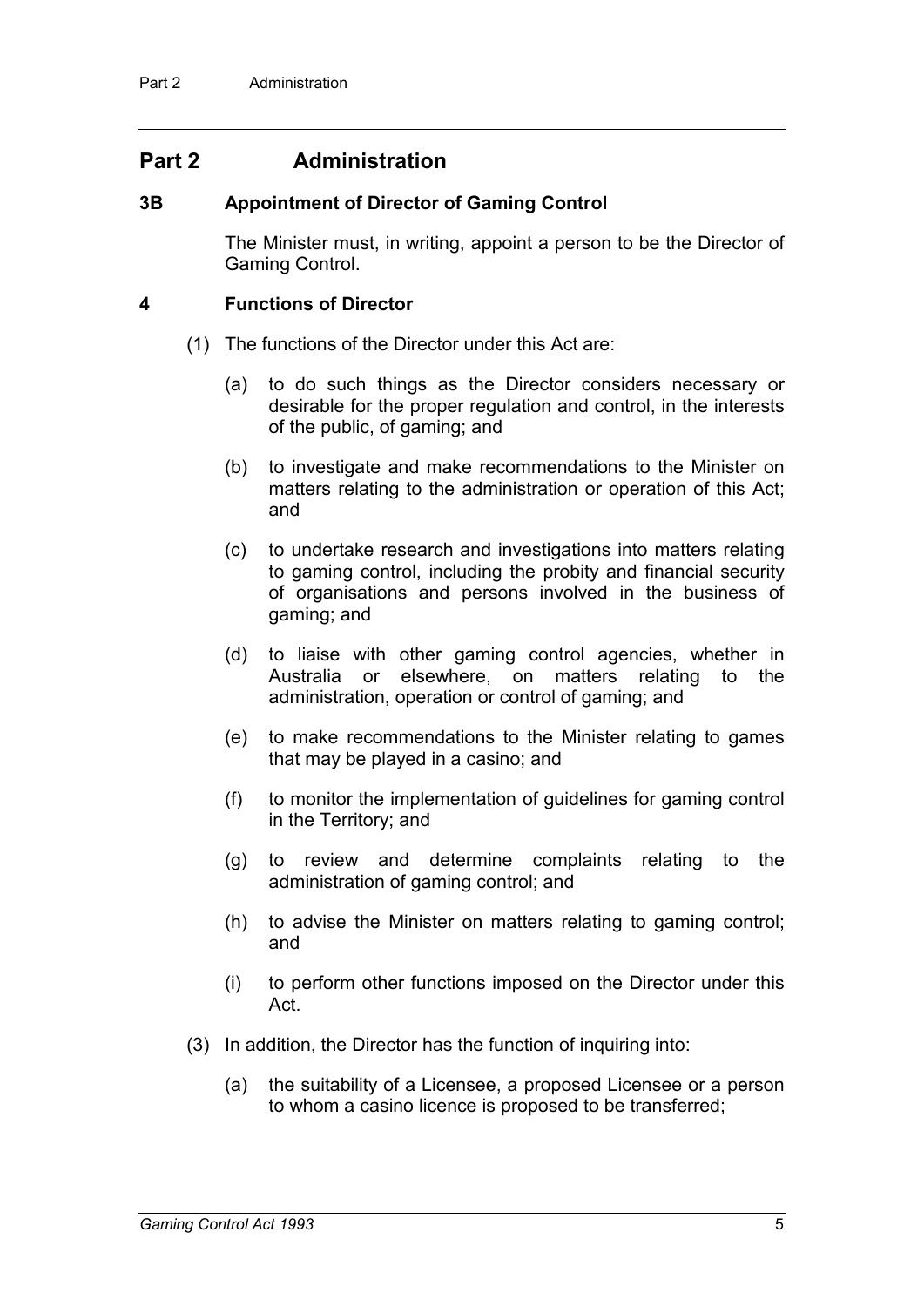- (b) the suitability of a person to whom an interest (whether beneficial or otherwise) in a casino licence is proposed to be transferred or assigned;
- (c) the operations conducted in a casino to ensure that they are being conducted in accordance with this Act;
- (d) the suitability of a person involved, or proposing to become involved, in the management or operation of a casino; and
- (e) the suitability of a person proposing to conduct, or who is conducting, a business relating to gaming.
- (4) The Director, when performing the functions conferred by subsection (3)(e), shall have regard to the matters specified in section 17(4) as if that subsection, with the necessary changes, applied to the Director.
- (6) For the purposes of this section, the Director or a person authorised by the Director to exercise powers under this section:
	- (a) may, at all reasonable times, enter a place;
	- (b) shall have full and free access, at all reasonable times, to all books, documents and other papers at a place; and
	- (c) may take extracts from and make copies of any books, documents or papers at a place.
- (7) A person authorised under this section who enters a place in pursuance of this section is not authorised to remain at the place if, on request by the occupier of the place, the person does not produce a certificate signed by the Director certifying that the person is a person authorised to exercise powers under this section.
- (8) A person shall not, without reasonable excuse, obstruct or hinder the Director or a person authorised under this section in the exercise of his or her powers under this section.
- (9) For the purposes of this section, the Director may authorise a person to exercise powers under this section.

#### **5 Delegation**

The Director may delegate any of the Director's powers or functions under this Act, other than a power under Part 5B, to a public sector employee.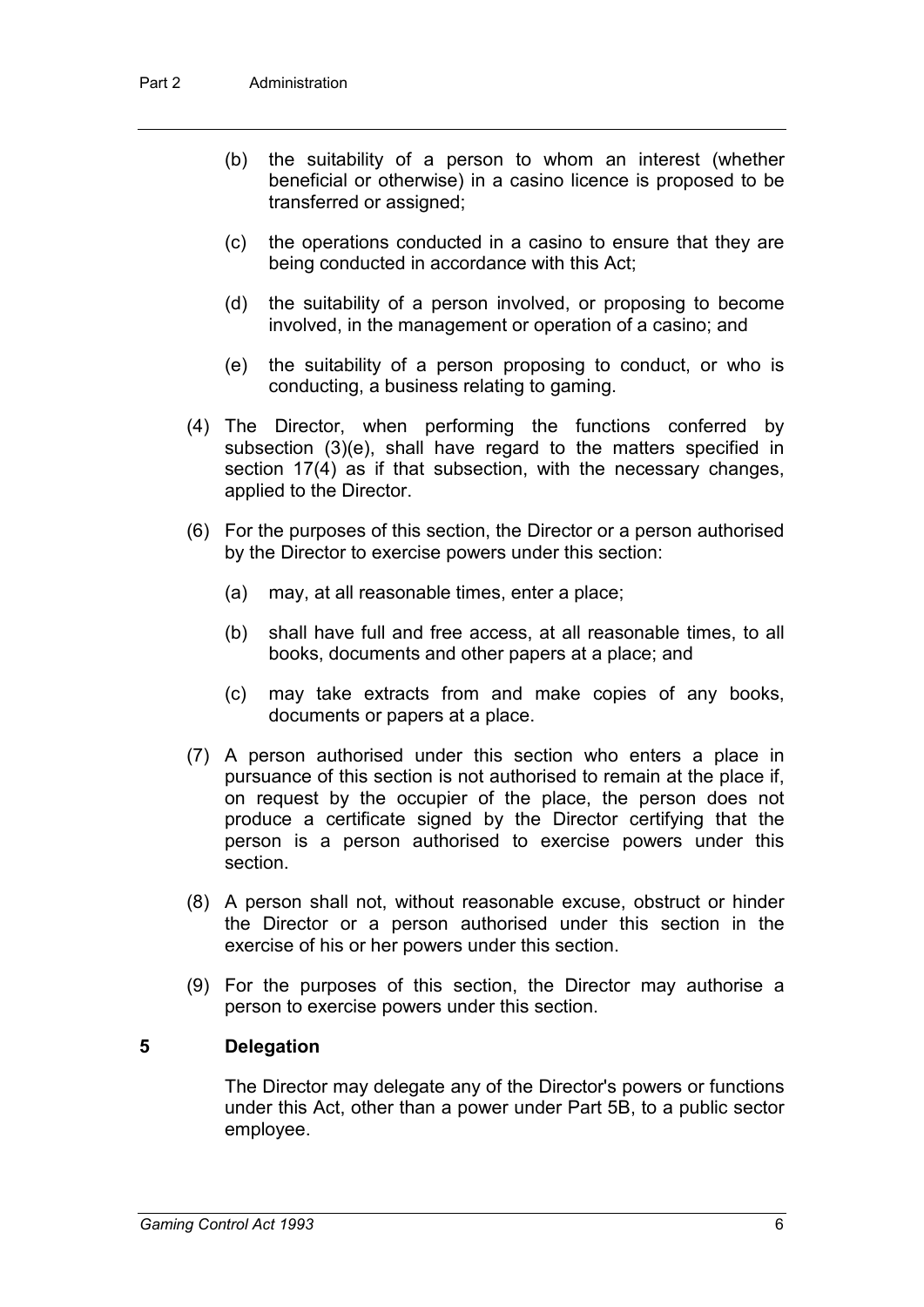#### **6 Annual report**

- (1) The Director must, within 3 months after the end of each financial year, give the Minister a report on the operation of this Act during that year.
- (2) The Minister must table a copy of the report in the Legislative Assembly within 6 sitting days after the Minister receives the report.

#### **7 Approved forms**

The Director may approve forms for this Act.

#### **14 Regulatory principles**

The following principles are to be considered when the Director is performing functions conferred by this Act:

- (a) minimum regulatory intervention by government;
- (b) maximum cooperation between industry and government;
- (c) performance-based risk management controls;
- (d) proactive and competitive industry positioning;
- (e) long term viability of the gaming industry;
- (f) a balanced approach to problem gambling.

#### **15 Gaming inspectors**

- (1) The Director may appoint a person who, in the opinion of the Director, is of good repute, having regard to character, honesty and integrity, to be a gaming inspector for the purposes of this Act.
- (2) A gaming inspector may exercise such powers and perform such functions as are given by or under this or any other Act.
- (3) The Director shall issue to a gaming inspector an identity card containing a photograph and the signature of the gaming inspector verified by the signature of the Director.
- (4) A gaming inspector whose appointment is terminated shall surrender to the Director the identity card issued to the person under subsection (3).

Maximum penalty: 4 penalty units.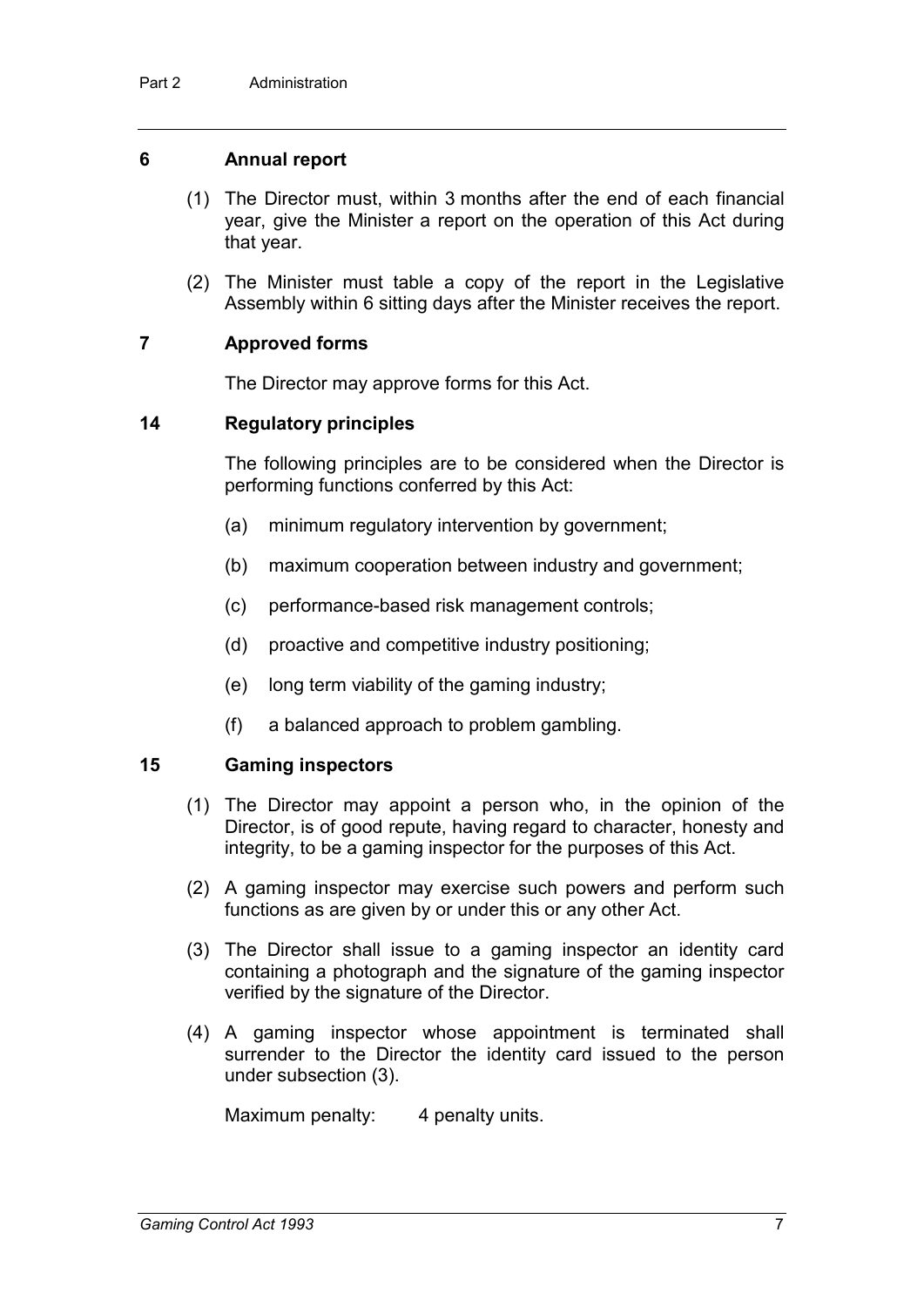- (5) A gaming inspector shall, when exercising or performing any of his or her powers or functions, produce the identity card issued to the gaming inspector under subsection (3) to a person who questions the right of the gaming inspector to exercise the power of perform the function.
- (6) The production by a gaming inspector of an identity card issued under subsection (3) shall, until the contrary is proved, be sufficient authority for the gaming inspector to do any thing which the gaming inspector is authorised to do by or under this Act.
- (7) A gaming inspector may, while lawfully exercising a power or performing a function, be accompanied by a person (including a member of a professional body, a person authorised by the Director, a tradesman or a person expert or experienced in a particular field of endeavour) and may, if the gaming inspector reasonably believes it is necessary in the circumstances, request a person to assist the gaming inspector.
- (8) A person assisting a gaming inspector under subsection (7) has and may exercise all the powers of a gaming inspector as are reasonably necessary for the purpose.
- (9) Where a person's appointment as a gaming inspector is terminated:
	- (a) the person shall not work; or
	- (b) a person shall not knowingly employ the person to work,

in a casino for a period of 6 months after the person's appointment is terminated.

## **Part 3 Casinos**

#### **Division 1 Casino agreements and licences**

#### **16 Application for casino licence**

- (1) A person may apply to the Minister to be granted a casino licence.
- (2) An application under this section shall be in a form or to the effect of the form approved by the Minister and shall be accompanied by the prescribed fee, if any.
- (3) An application under this section shall contain or be accompanied by such additional information as the Minister may request.
- (4) If a requirement made by this section is not complied with, the Minister may refuse to consider the application.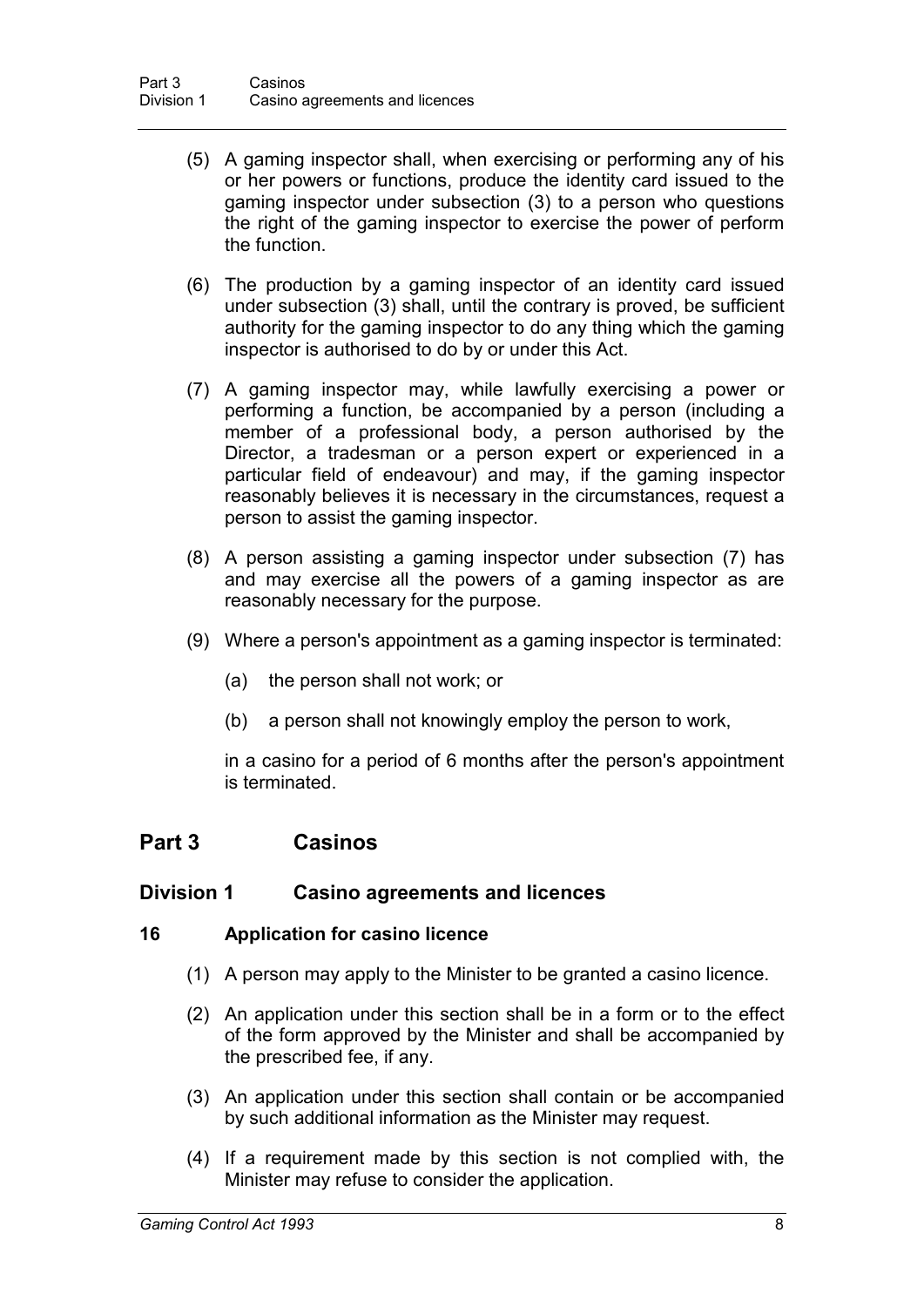(5) The Minister may refund the whole or part of the application fee.

#### **17 Minister may enter into agreement**

- (1) Notwithstanding any other law of the Territory, the Minister may negotiate and enter into an agreement with a person relating to the conduct by the person of the business of a casino and the manner in which the business may be conducted.
- (1A) The Minister may at anytime enter into an agreement with the Licensee of a casino to amend the agreement in pursuance of which the licence was granted or in substitution for that agreement.
	- (2) The Minister may carry out, or cause to be carried out, such investigations and inquiries as the Minister considers necessary for the purposes of determining whether to enter into an agreement under subsection (1) or to grant a casino licence under section 18.
	- (3) An investigation or inquiry under subsection (2) may include an investigation or inquiry to determine whether a person or an associate of a person is a suitable person to be concerned in or associated with the business proposed to be conducted.
	- (4) In determining whether to enter into an agreement under subsection (1), the Minister shall have regard to whether:
		- (a) the person is of good repute, having regard to character, honesty and integrity;
		- (b) the person is of sound and stable financial background;
		- (c) in respect of a body corporate, it has or has arranged a satisfactory ownership, trust or corporate structure;
		- (d) the person has or is able to obtain financial resources that are adequate to ensure the financial viability of the business proposed to be conducted and to obtain the services of persons who have sufficient experience in the management and operation of such a business;
		- (e) the person has sufficient business ability to establish and maintain the business proposed to be conducted;
		- (f) the person or any person to be involved in the management or operation of the business proposed to be conducted has any association with any person, body or association who or which, in the opinion of the Minister, is not of good repute having regard to character, honesty and integrity or has undesirable or unsatisfactory financial resources; and/or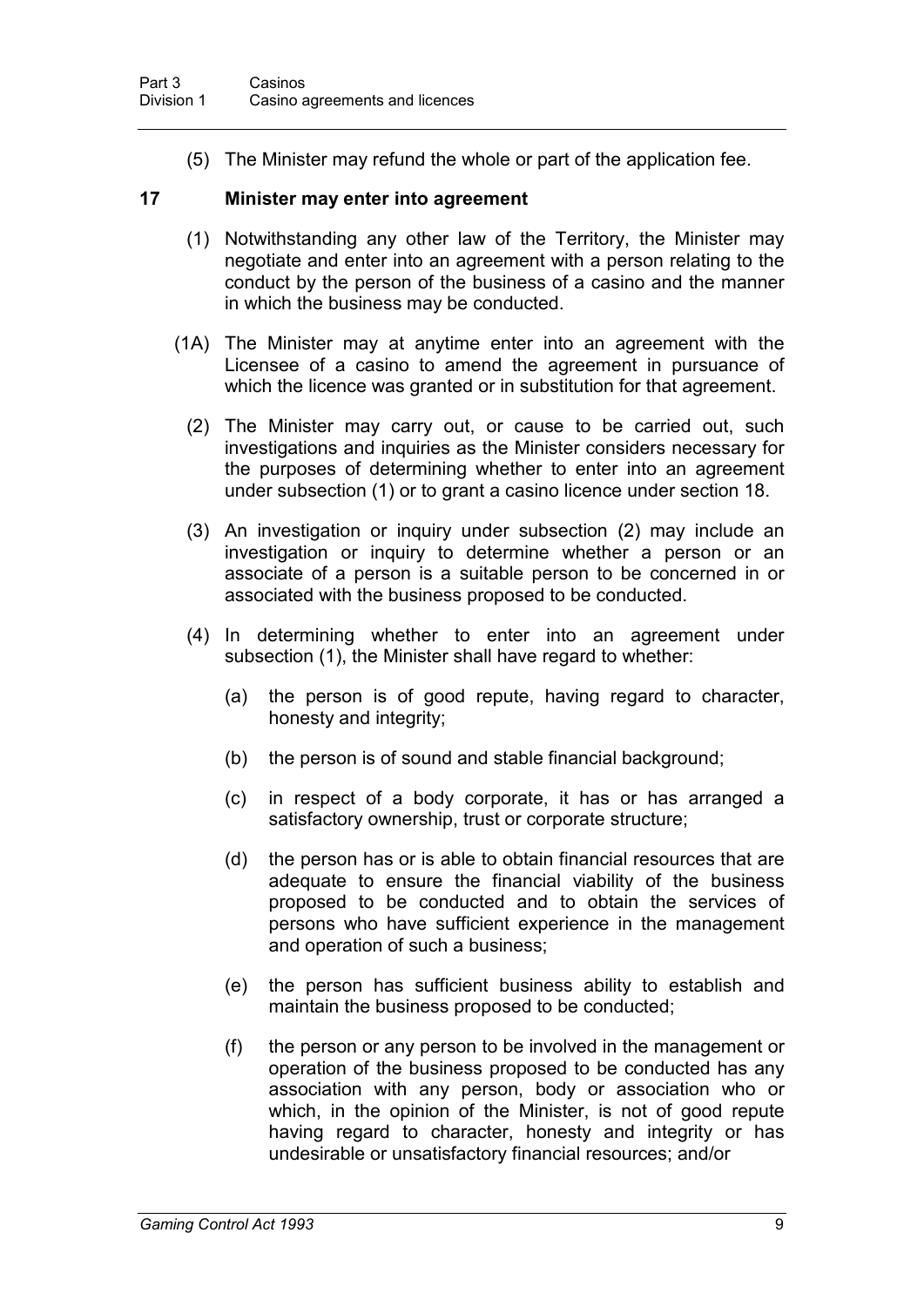- (g) each director, partner, trustee, executive officer and secretary and any other officer or person determined by the Minister to be associated or connected with the ownership, administration or management of the operations or business of the person is a fit and proper person to act in that capacity.
- (5) The Minister shall, not later than 3 sitting days of the Legislative Assembly after the Minister enters into an agreement under subsection (1) or (1A), cause a copy of the agreement to be tabled in the Assembly.

#### **18 Minister may grant casino licence**

- (1) Where the Minister enters into an agreement with a person under section 17(1), the Minister may grant a casino licence to the person for the playing of games, the operation of machines for the purpose of gaming and for such other purposes or activities as the Minister thinks fit and specifies in the licence at such place or places as the Minister approves.
- (1A) Where the Minister enters into an agreement under section 17(1A), the Minister may amend the casino licence granted under subsection (1) of this section, to accord with that agreement.
	- (2) Subject to this Act, a casino licence is subject to such terms and conditions as are specified in the agreement.
	- (3) For the purposes of this section, the Minister shall, on granting a casino licence, approve a place or places at which the Licensee may conduct the business specified in the licence and may, from time to time, subject to the agreement, approve such other place or places at which the Licensee may conduct that business.

#### **19 Duration of casino licence**

A casino licence remains in force for the period specified in the agreement unless, before the expiration of that period:

- (a) it is terminated in accordance with the agreement;
- (b) the Licensee surrenders it; or
- (c) it is cancelled in accordance with this Act.

#### **20 Cancellation or suspension of casino licence**

- (1) Subject to subsection (2), the Minister may:
	- (a) cancel a casino licence;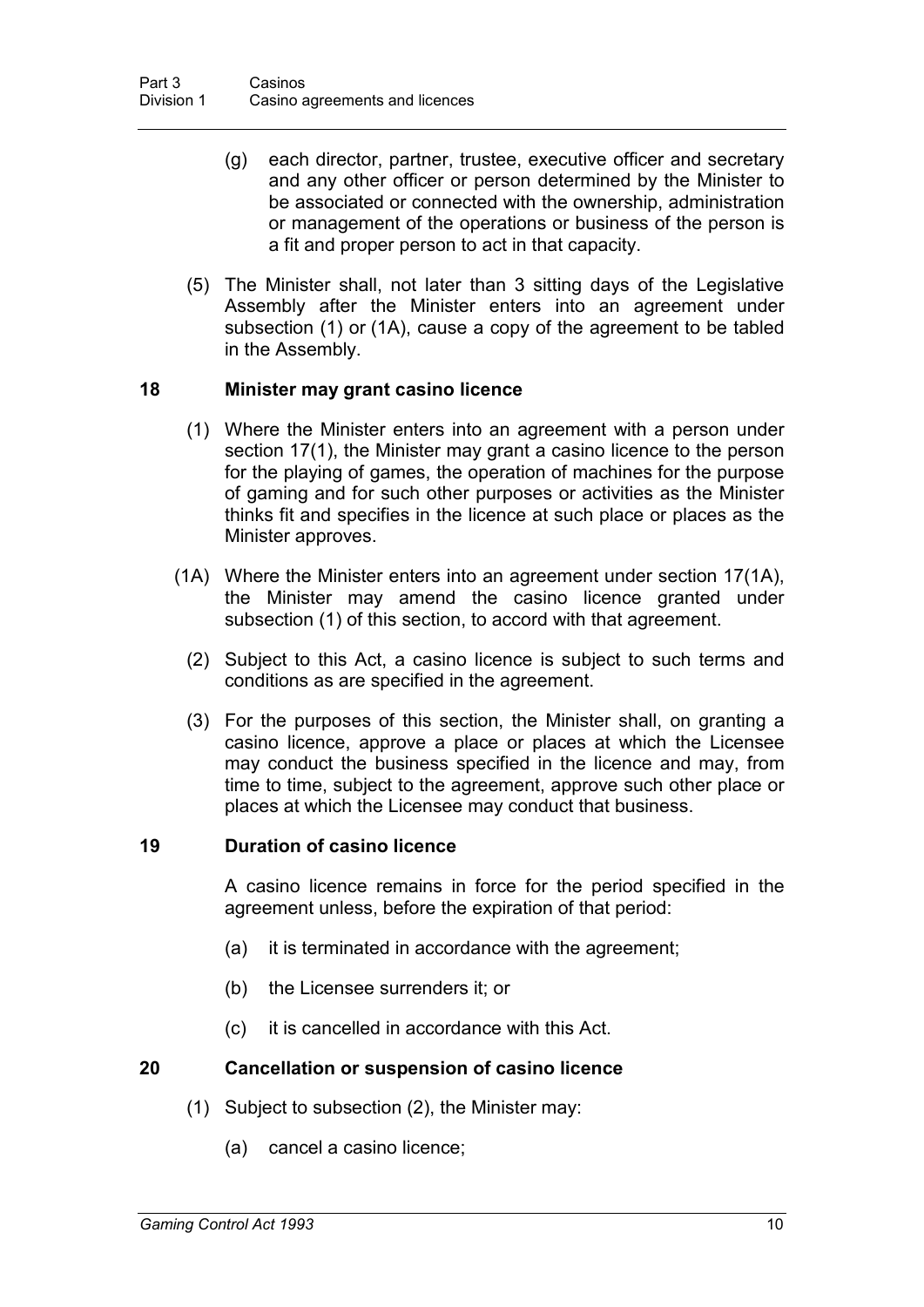- (b) suspend a casino licence for a period not exceeding 6 months or the agreement; or
- (c) vary the casino licence so that it applies to and in relation to part only of a place approved under section 18.
- (2) The Minister shall not cancel, suspend or vary a casino licence unless the Minister is satisfied that the Licensee has:
	- (a) failed to comply with a law of the Territory in relation to the conduct of the business in a casino;
	- (b) failed to comply with a condition of the licence;
	- (c) failed promptly to pay a fee, tax, levy or charge in relation to the conduct of the business in a casino payable under a law of the Territory or in accordance with a condition of the licence;
	- (d) failed to comply with a direction lawfully given by the Minister or the Director;
	- (e) been found guilty of an offence which the Minister considers, in the Minister's absolute discretion, to be of such a nature as would bring the casino licence into disrepute; or
	- (f) in the opinion of the Minister, acted in a manner or condoned an action which is contrary to the good repute of a casino licence and which has brought the conduct of the business in a casino into disrepute.
- (3) Where the Minister suspends a casino licence under this section, the licence is of no force or effect during the period of the suspension.
- (4) Nothing in this section shall be construed as extending the term of a casino licence suspended under this section.
- (5) In subsection (2), a reference to a Licensee includes, for the purposes of paragraphs (e) and (f), where the Licensee is a body corporate, a director of the body corporate and the person in charge of casino operations in a casino.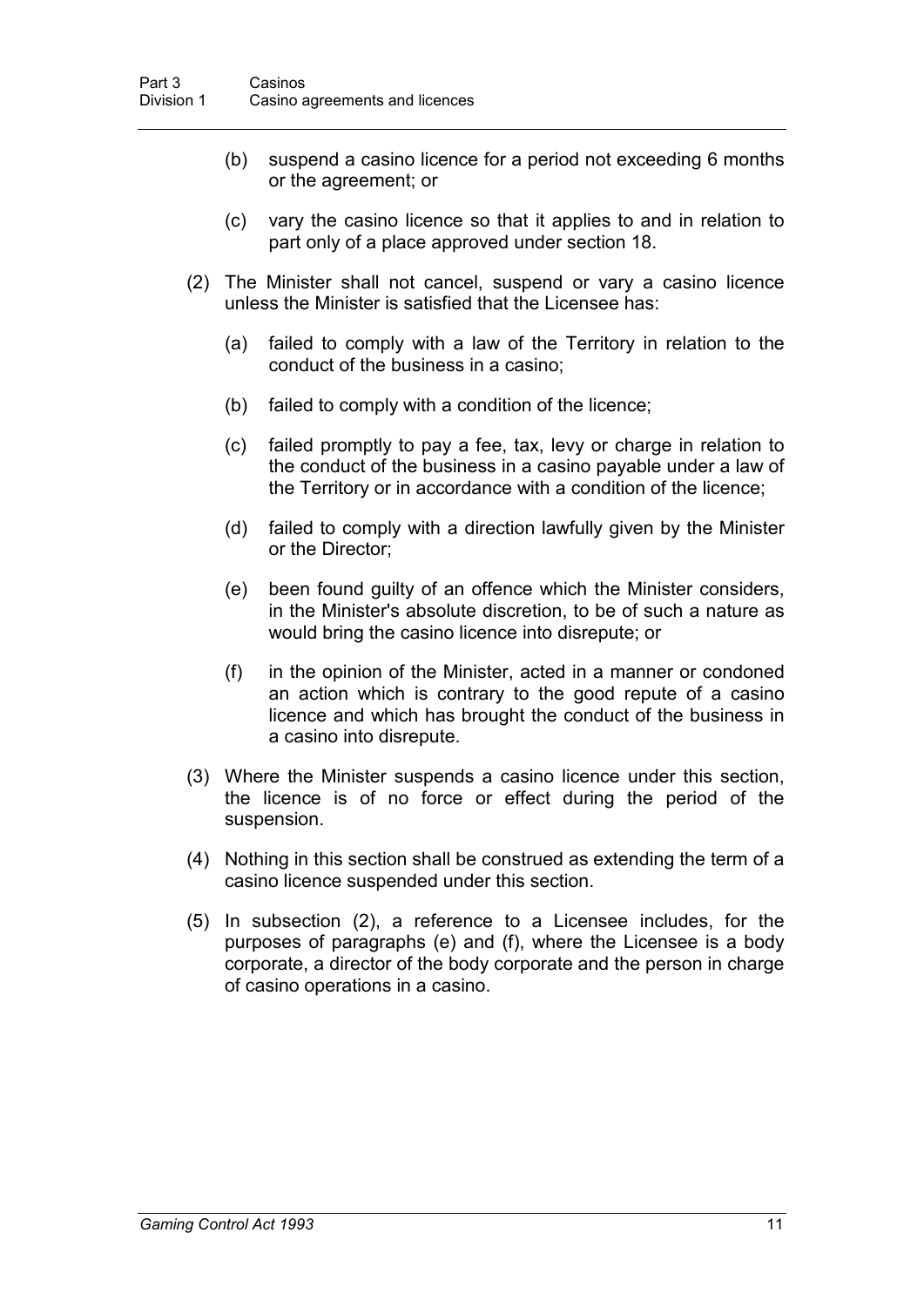### **20A Licence not personal property**

For section 8(1)(k) of the *Personal Property Securities Act 2009*  (Cth), a casino licence is not personal property for that Act.

*Note for section 20A*

*A law of the Commonwealth, a State or a Territory may declare a right, licence or authority granted by or under that law not to be personal property for the Personal Property Securities Act 2009 (Cth).*

## **Division 2 Conduct and operation of casino**

#### **21 Conduct of casino**

Subject to this Act, nothing in a law of the Territory prevents a Licensee or a person employed by a Licensee from conducting the business permitted by the casino licence in a casino in accordance with the terms and conditions of the casino licence and, to the extent that a condition would, but for this section, be in conflict with a law of the Territory, the law shall be deemed to be of no force or effect.

#### **22 Assignment of casino licence**

- (1) Subject to subsection (2), a casino licence or an interest (whether beneficial or otherwise) in a casino licence may be assigned with the consent of the Minister.
- (2) The Minister may, in the Minister's absolute discretion, consent or refuse to consent to the assignment of a casino licence or an interest in a casino licence.

#### **23 Surrender of casino licence**

Subject to a Licensee having paid all outstanding fees, taxes, levies and charges payable in relation to the Licensee's conduct of the business specified in the casino licence and the payment to the Territory of any prizes that have been won but are unclaimed or unpaid, the Licensee may surrender the casino licence by notice in writing to the Minister and the licence ceases to have effect on its being so surrendered.

#### **24 Payment of fees, taxes and levies**

- (1) This section applies to a person who:
	- (a) has entered into an agreement with the Minister under section 17; and
	- (b) has been granted a casino licence.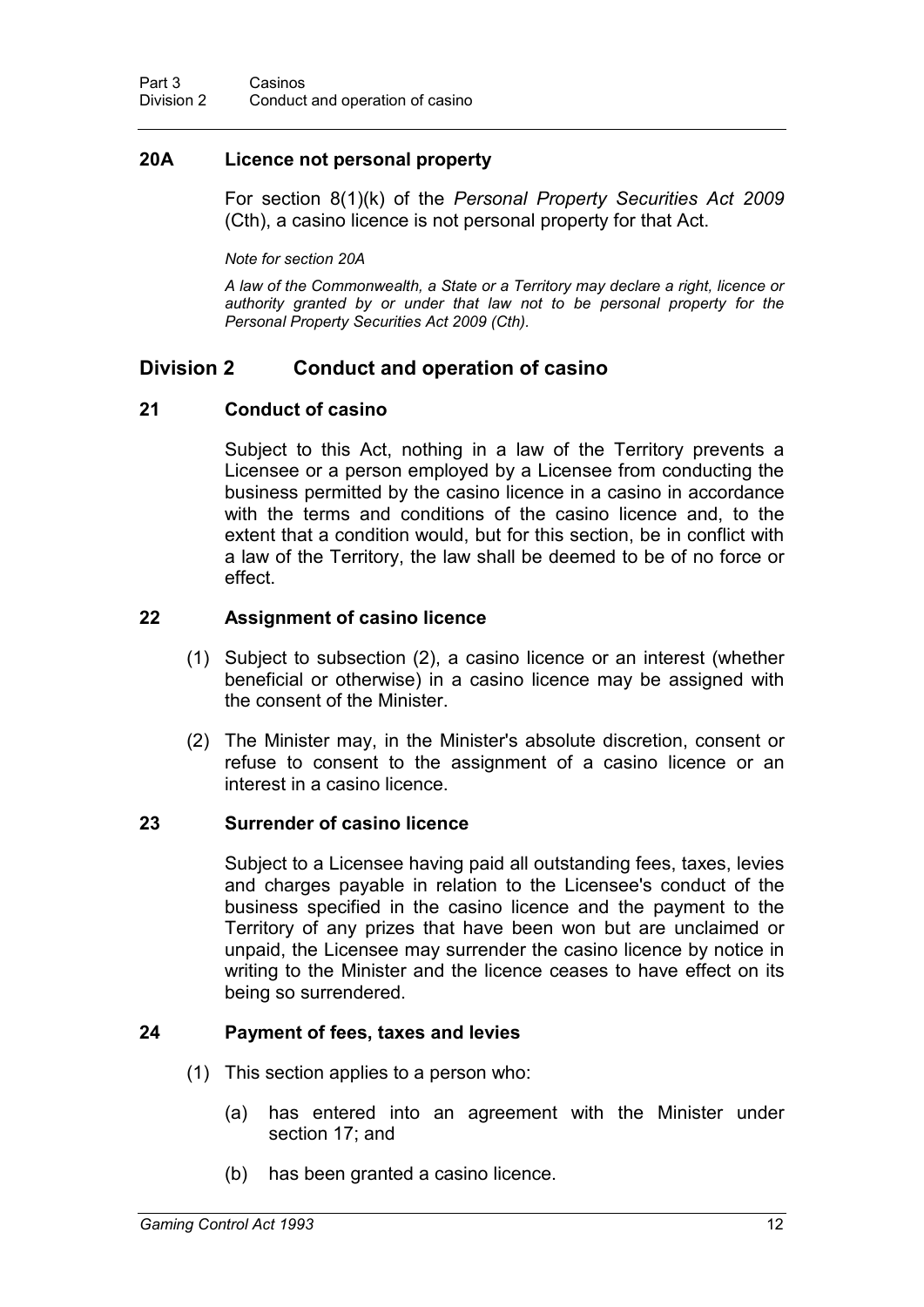- (2) The person must pay to the Territory all of the following:
	- (a) fees for the casino licence specified in, or calculated in accordance with, the agreement at the times specified in the agreement;
	- (b) fees for the casino licence prescribed by, or calculated in accordance with, Regulations made for this subsection, at the times prescribed by the Regulations;
	- (c) taxes and levies specified in, or calculated in accordance with, the agreement at the times specified in the agreement;
	- (d) taxes and levies prescribed by, or calculated in accordance with, Regulations made for this subsection, at the times prescribed by the Regulations.
- (3) Subsection (2) does not limit the person's liability to pay any other fees, taxes or levies under a law of the Territory.

#### **26 Games in casinos**

- (1) The Minister may approve a game, the organising or playing of which is unlawful, as a game that may be played in a casino.
- (2) The Director may approve the rules and procedures of an approved game and the equipment that may be used in playing an approved game and may give directions and issue guidelines as to the operation and playing of an approved game.

## **27 Playing of approved games**

- (1) Notwithstanding any other law of the Territory, it is lawful in a casino for:
	- (a) the Licensee, a licensed employee or an approved agent of the Licensee to organise or play an approved game; and
	- (b) a person, except a person in respect of whom a direction under section 33 is in force or who has not attained the age of 18 years, to play an approved game.
- (2) A casino shall be deemed not to be a nuisance, either public or private, by reason only that it is used as a gaming house.
- (3) The *Police Administration Act 1978* does not apply to or in relation to:
	- (a) approved implements or approved articles used or intended to be used in the playing of an approved game in a casino; or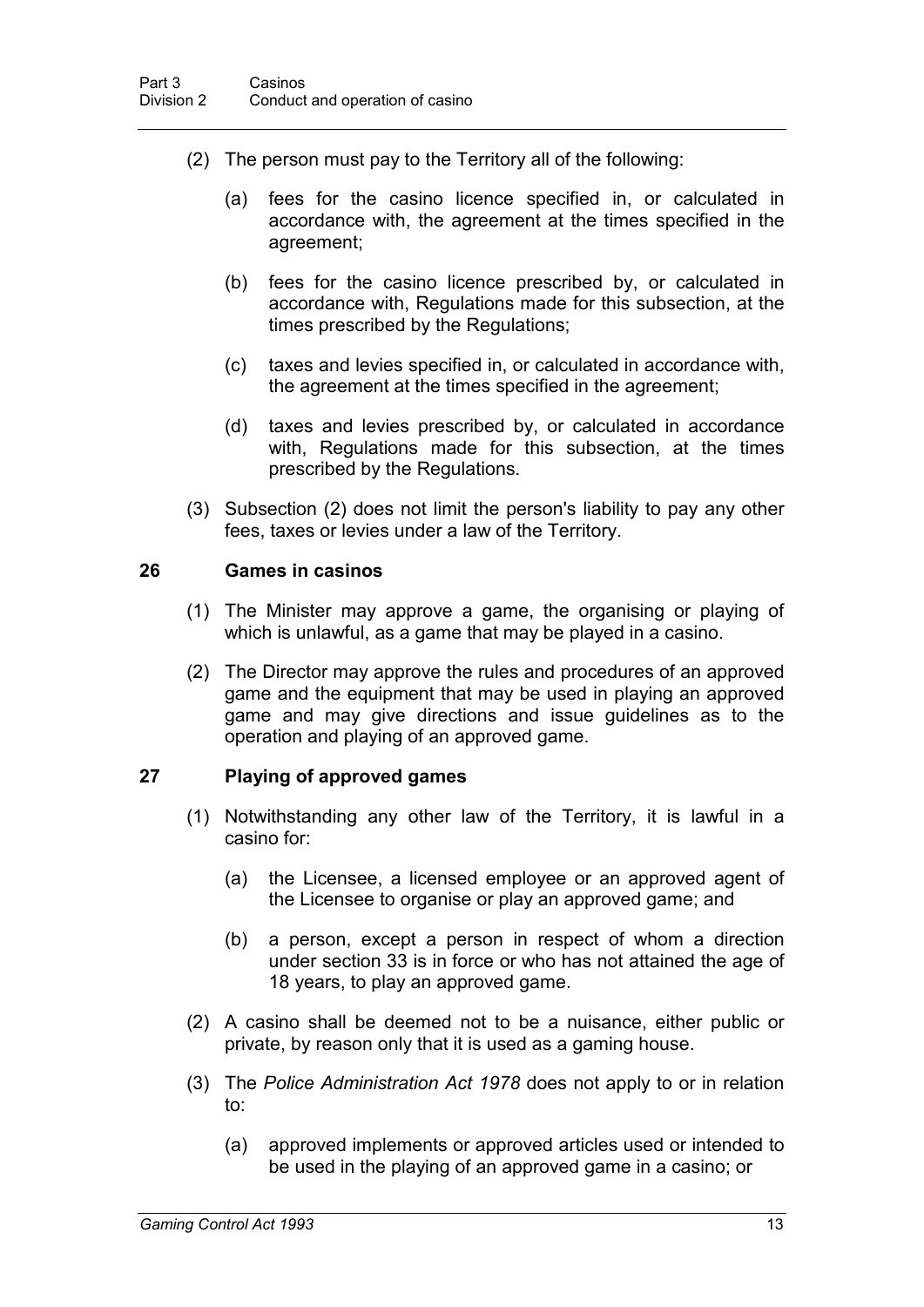- (b) implements or articles used or intended to be used in the playing of an approved game in a casino in the possession of the Director or a gaming inspector in the course of the Director's or the inspector's duties under this Act.
- (4) Subject to subsection (5), a person shall not, except against a Licensee, bring legal proceedings to recover:
	- (a) money won at gaming in a casino;
	- (b) money on a cheque or other instrument given in payment of money so won; or
	- (c) a loan of money with which to play a game in a casino,

that could not be brought if this Act had not been enacted.

- (5) A person is not permitted to bring legal proceedings against a Licensee under subsection (4) to recover money won at gaming in a casino during a period when a direction under section 33 is in force in respect of the person, or if the person had not attained the age of 18 years when the money was won.
- (6) A person shall not organise or play a game in a casino the organising or playing of which is unlawful unless the game is an approved game.

#### **28 Detention of suspected person in casino**

- (1) Notwithstanding any other law of the Territory, where:
	- (a) the person for the time being in charge of a casino;
	- (b) an employee authorised by the Licensee to act in pursuance of this section; or
	- (c) a gaming inspector,

suspects on reasonable grounds that a person in a casino is contravening or attempting to contravene this or any other Act, the person in charge, the employee or inspector may detain the suspected person in an approved place in the casino until the arrival at the place of a member of the Police Force.

(2) A person who detains a suspected person under subsection (1) shall take such steps as are necessary to ensure the summoning and arrival of a member of the Police Force with as little delay as possible.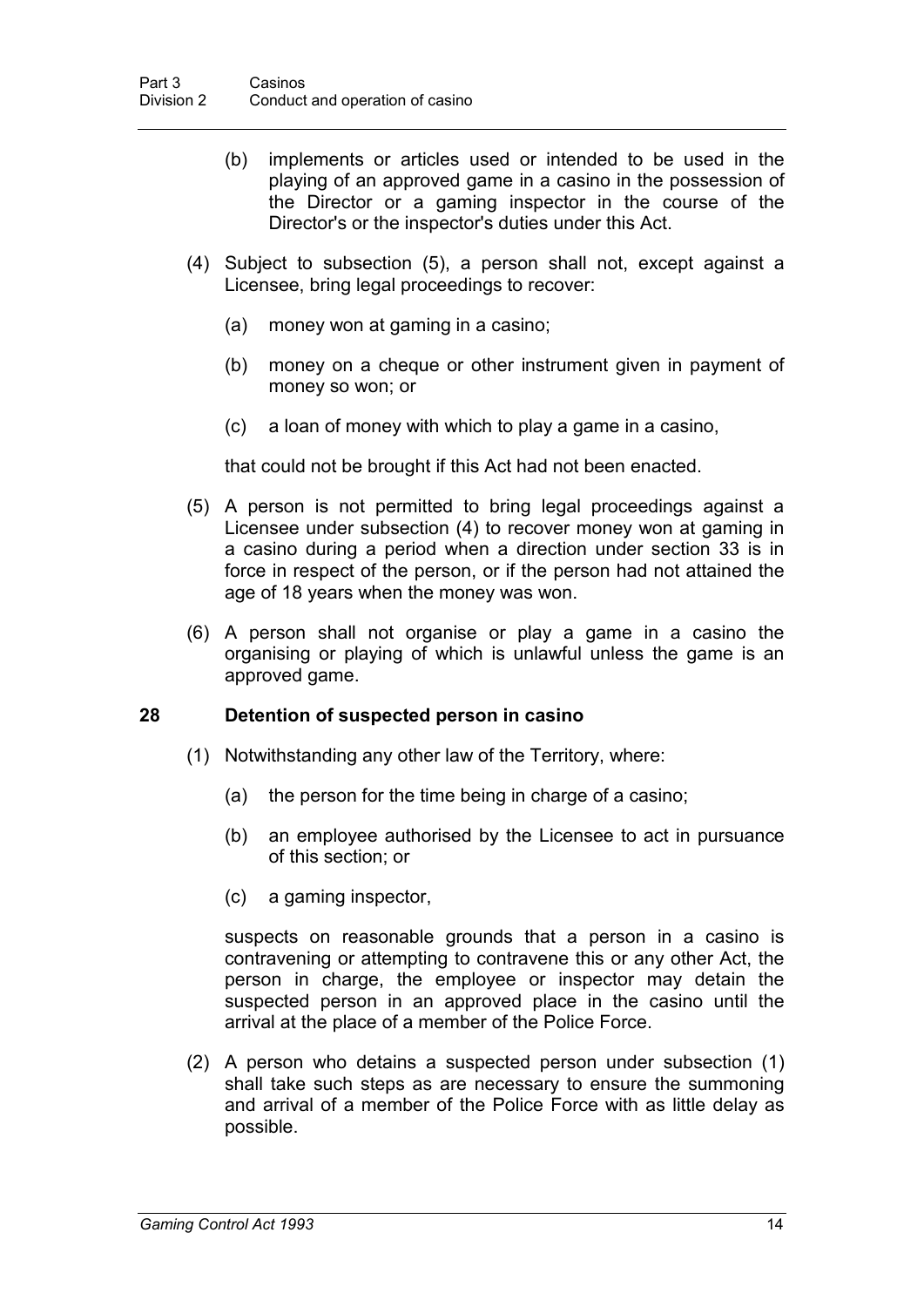- (3) A member of the Police Force may in a casino detain in a suitable place for a reasonable time a person who has or who is suspected, on reasonable grounds, to have contravened or attempted to contravene this or any other Act.
- (4) A member of the Police Force, in detaining a person under this section, may:
	- (a) search the person and the possessions of the person;
	- (b) seize anything found as a result of the search that may afford evidence of the commission of an offence; and
	- (c) use such force as is reasonably necessary for the purpose of the detention and search.
- (5) Nothing in subsection (3) or (4) shall derogate from a provision of the *Police Administration Act 1978* relating to the detention of a suspected person.

#### **29 Conservation of evidence**

- (1) Where the person for the time being in charge of a casino, an employee authorised under section 28(1)(b) or a gaming inspector in the course of their duties suspects, on reasonable grounds, that an instrument, article, equipment, device or thing has been or may be used in connection with an offence in a casino, whether or not a person has been detained under section 28, the person in charge, employee or inspector may seize the instrument, article, equipment, device or thing in order to prevent it being:
	- (a) concealed, lost or destroyed;
	- (b) sold or otherwise disposed of; or
	- (c) used in connection with an offence in the casino.
- (2) Where it appears that property specified in subsection (1) cannot be seized under that subsection without a search of a person, the person shall be detained under section 28 and the search carried out by a member of the Police Force under that section.
- (3) Property seized under subsection (1) shall be kept in a secure place and delivered up to a member of the Police Force with as little delay as possible.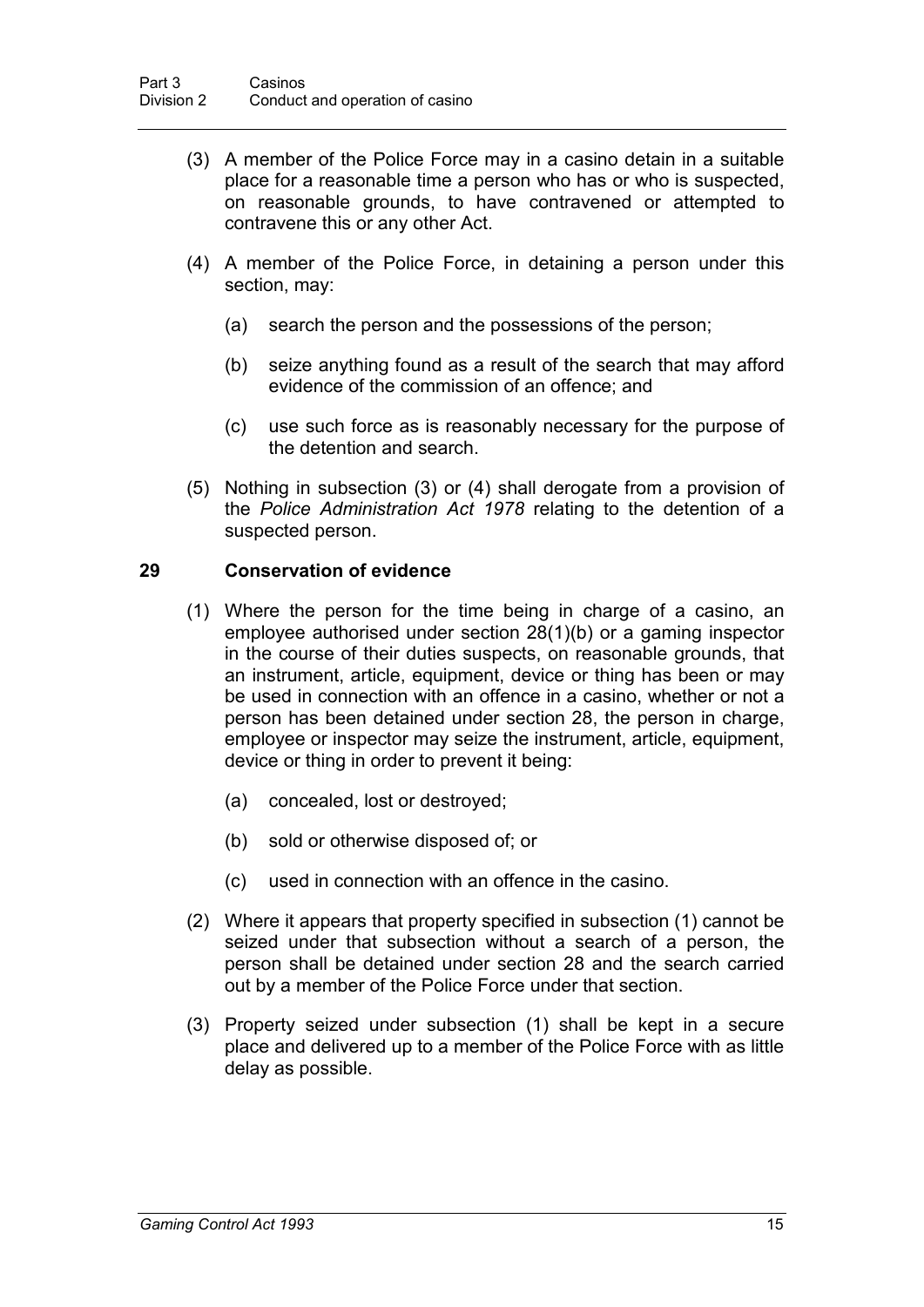#### **30 Breach of rules, conditions or guidelines of games by operator**

- (1) Where a Licensee or licensed employee, after being warned by a gaming inspector, fails to take such action as is necessary to prevent:
	- (a) a person playing an approved game from breaching the approved rules or procedures of the game; or
	- (b) the operation of an approved game in a manner contrary to the approved rules or procedures,

the gaming inspector shall forthwith close down the table at which the game is being played or the gaming equipment being used to play the game.

- (2) An order under subsection (1) shall remain in force for 24 hours.
- (3) Unless approved, a person shall not, while an order under subsection (1) is in force, start up another game similar to the game closed down, notwithstanding that there is capacity in the casino to do so.

#### **31 Powers of Director in respect of casino operations**

- (1) The Director may approve the manner and form in which the accounts of the business conducted in a casino are to be kept.
- (2) For the purposes of this Act, the Director may appoint a person to be a casino controller to carry out such functions as the Director may direct relating to the supervision and control of the business conducted in a casino.
- (3) The Director may, from time to time, direct a Licensee to provide such information relating to the business conducted in a casino as may be required by the Director.
- (4) The Director may, from time to time, direct a Licensee to adopt, vary, cease or refrain from a practice in respect of the business conducted in a casino.
- (5) A Licensee shall keep the accounts of the business conducted in a casino in the manner and form approved under subsection (1).
- (6) A Licensee shall not contravene or fail to comply with a direction given under this section.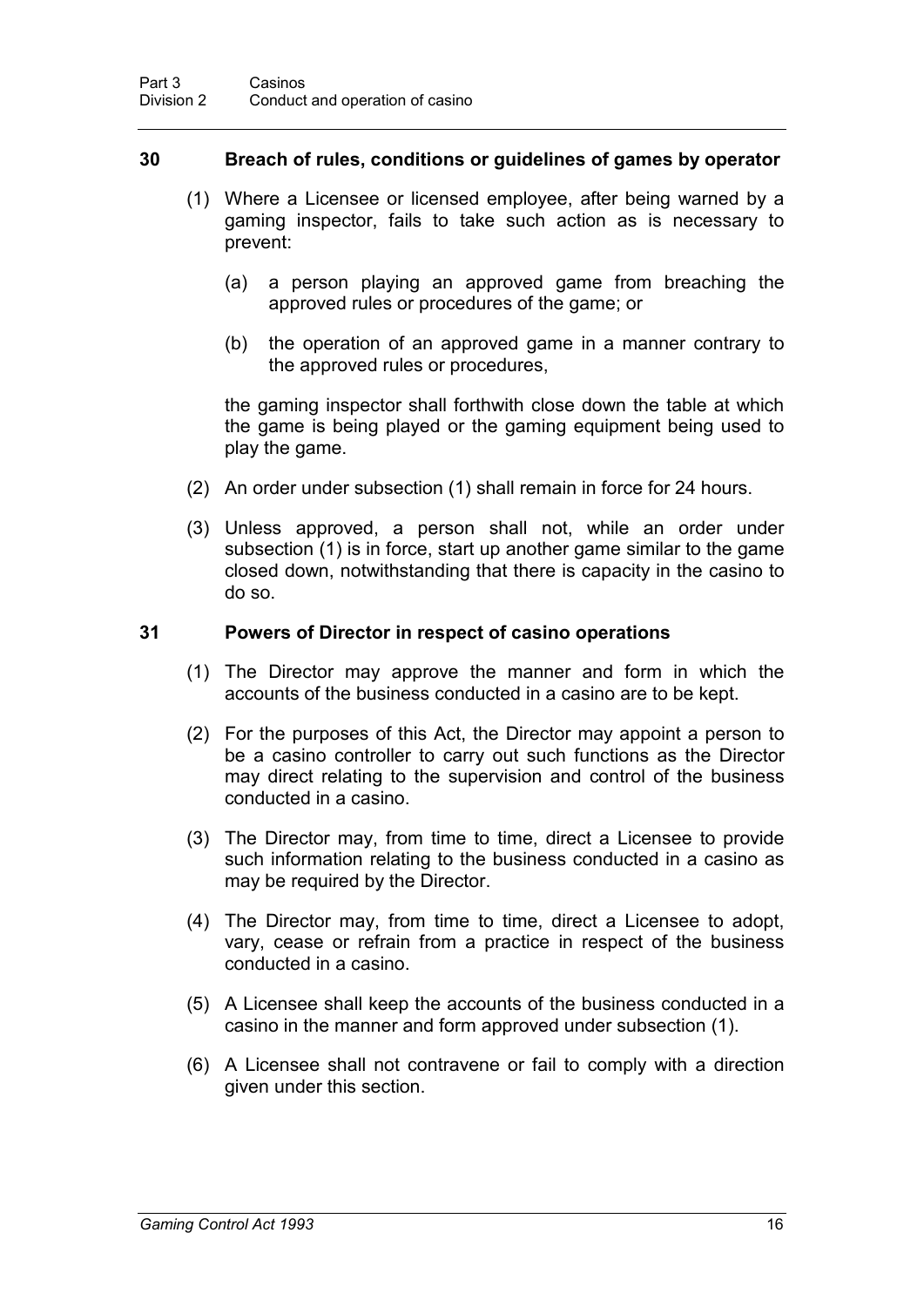#### **32 Liquor licence at casino**

Despite the *Liquor Act 2019*, no person other than the Licensee or an approved employee of the Licensee may hold a licence under that Act for any place on or in a casino.

#### **33 Right of entry to casino**

- (1) Subject to this Act, a person does not have a right to enter or remain in a casino except with the express or tacit approval of the Licensee.
- (2) A direction prohibiting a person from entering or remaining in a casino may be given to a person by the Licensee or a person acting under the Licensee's supervision.
- (3) A direction under subsection (2) may be given orally or in writing but, where it is given orally, the direction, in written form, shall be given to the person as soon as practicable thereafter.
- (4) Where a direction is given under this section, the Licensee shall exclude or remove the person, or have the person excluded or removed, from the casino.
- (5) A person shall not enter or remain in a casino in contravention of a direction given to the person under subsection (2).
- (6) The Director or Commissioner of Police may direct a Licensee not to permit a person to enter or remain in a casino.
- (7) The Commissioner of Police must notify the Director of a direction given by the Commissioner under subsection (6) as soon as practicable after the direction is given.
- (8) A Licensee or an employee or agent of the Licensee acting in connection with a casino shall not knowingly allow a person to enter or remain in a casino in contravention of a direction given under this section.
- (9) This section does not prevent a person from exercising a power conferred on the person by this or any other law of the Territory to enter, or to do any other act in relation to, a casino.
- (10) A direction given under this section may be revoked in a like manner to that of giving the direction.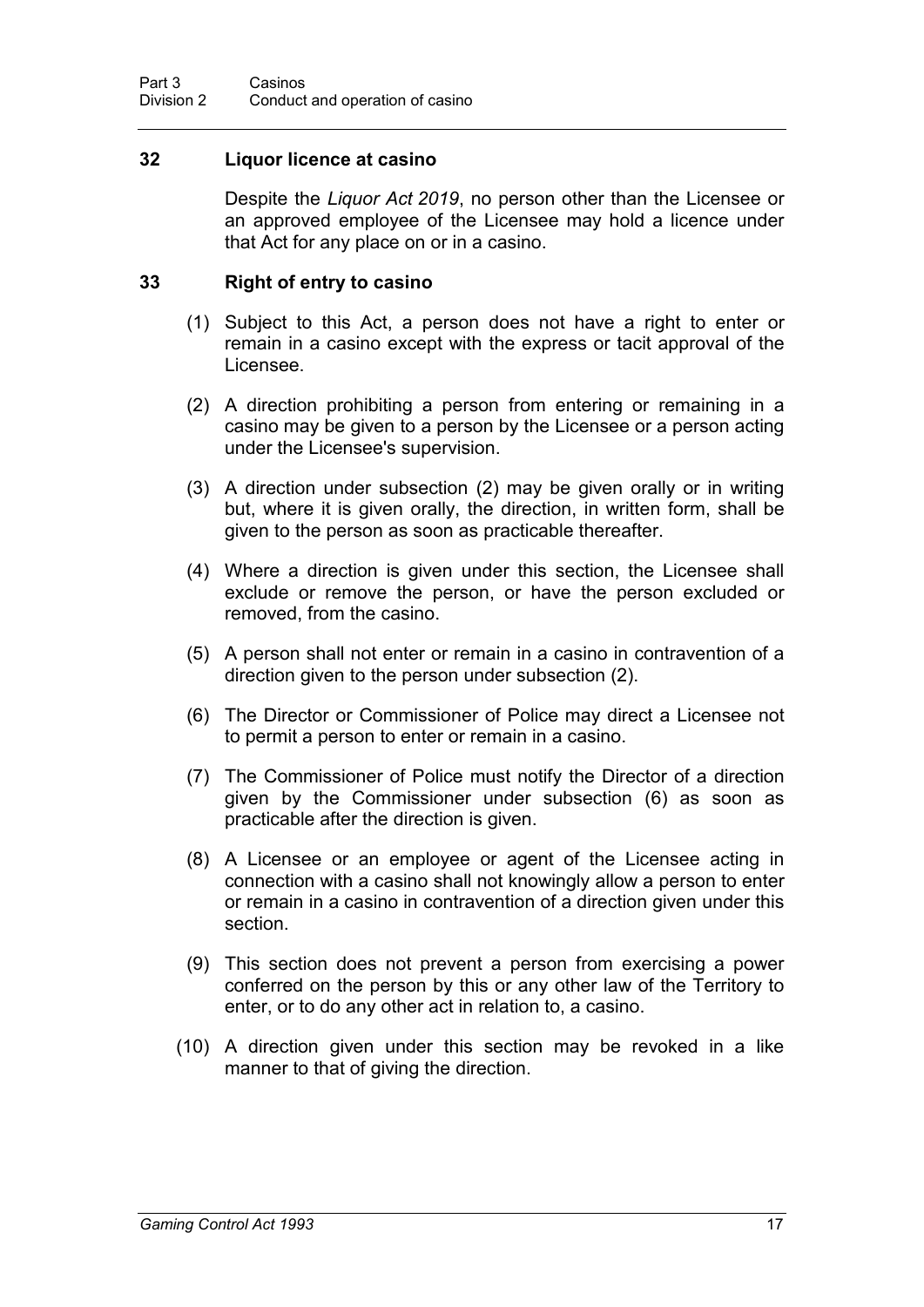### **34 Persons under 18 years gaming**

- (1) A Licensee shall ensure that a person who has not attained the age of 18 years is not permitted to:
	- (a) play a game or operate a gaming machine in a casino; or
	- (b) enter or remain in an area in a casino designated as a gaming area under the Regulations.
- (2) It is a defence to a prosecution for an offence against subsection (1) to show that the defendant had reasonable grounds for believing that the person alleged to have not attained the age of 18 years had attained the age of 18 years.
- (3) A person who has not attained the age of 18 years shall not:
	- (a) play a game or operate a gaming machine in a casino; or
	- (b) after being warned by the Licensee or a licensed employee, enter or remain in an area in a casino designated as a gaming area under the Regulations.

#### **35 Entry of casino by Director, gaming inspectors, &c.**

- (1) The Director, a gaming inspector or an approved person may, at any time, enter and remain in a casino for the purpose of:
	- (a) observing the operations in the casino;
	- (b) recording the operations in the casino;
	- (c) ascertaining whether this Act, the *Liquor Act 2019* and the agreement relating to the casino are being complied with; and/or
	- (d) performing any other functions of the Director, the gaming inspector or the approved person.
- (2) For the purpose of the discharge of the duty of a member of the Police Force, a part of a casino to which the public has access is a public place.
- (3) The Director or an approved gaming inspector may enter and remain in a place that is associated or used in conjunction with the business conducted at a casino for the purpose of the Director or the approved gaming inspector performing his or her functions under this Act.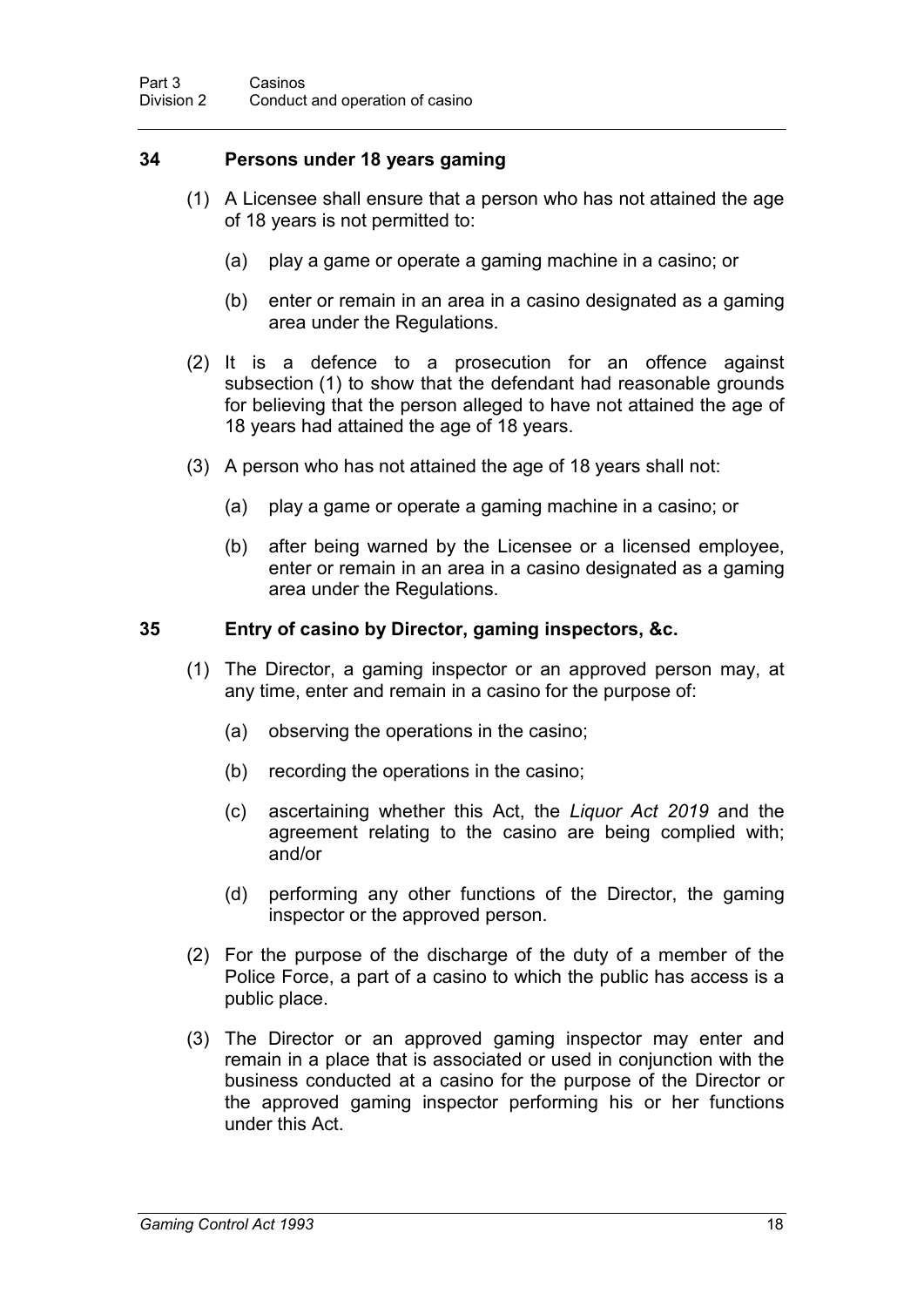(4) A person shall not, without reasonable excuse, obstruct or hinder the Director, a gaming inspector or an approved person in the exercise of his or her powers under this Act.

## **Division 3 Gaming machine community benefit levy**

#### **35A Gaming machine community benefit levy**

- (1) The Licensee of a casino must pay a gaming machine community benefit levy to the Director for each month.
- (2) For subsection (1), sections 144, 148(1), 150(2) and (3) and 152 to 159 of the *Gaming Machine Act 1995* apply (except to the extent that they relate to the gaming machine tax or costs and charges payable under section 149A).
- (3) Those provisions apply as if:
	- (a) the casino were licensed premises under the *Gaming Machine Act 1995*; and
	- (b) the Licensee's casino licence were a gaming machine licence under that Act held by the Licensee; and
	- (c) a reference in those provisions to a prescribed matter or thing were a reference to a matter or thing prescribed by regulation under this Act; and
	- (d) section 144(1) required the report for a month to be lodged not later than the prescribed day in the following month; and
	- (e) a reference in those provisions to a machine manager were a reference to a person holding a Casino Operative Licence – Gaming Standard.
- (4) If a monthly assessment is made under section 148(1) of the *Gaming Machine Act 1995* as applied by subsection (2), by way of an electronic monitoring system installed at the casino, the period to be covered by the assessment commences when the system first reports data from the casino to the Director for the month and ends when the system first reports data from the casino to the Director in the next month.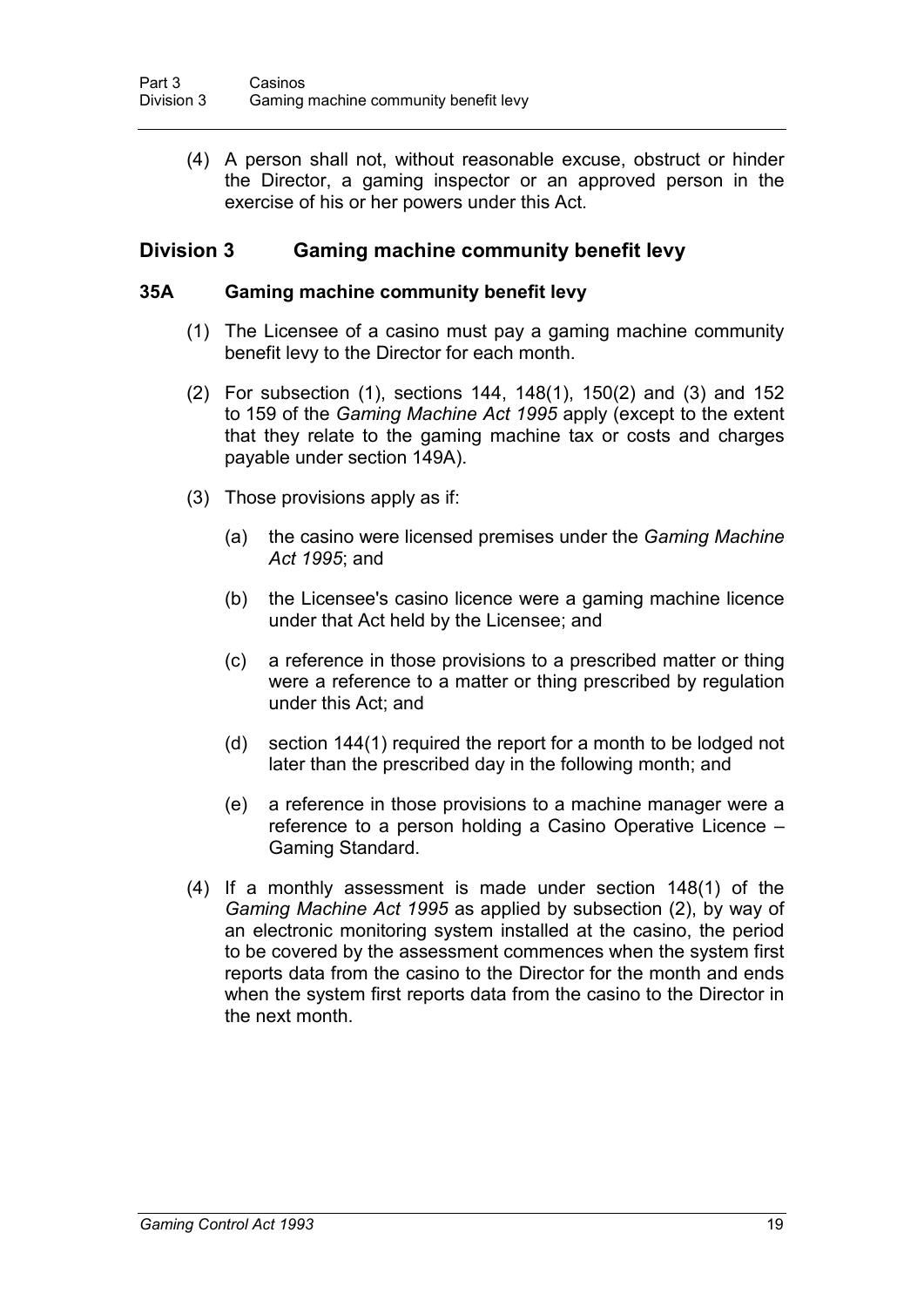## **Part 4 Lotteries**

## **Division 1 Conduct of lotteries**

### **36 Conduct of lottery**

A person shall not:

- (a) sell or dispose of, or agree or promise, whether or not for a consideration, to sell or dispose of, any land, goods or money to a person or among persons by means of a lottery;
- (b) print or cause to be printed a ticket or other writing for use in a lottery;
- (c) sell or distribute or cause to be sold or distributed, offer or advertise for sale or distribution or cause to be offered or advertised for sale or distribution or have in his or her possession for sale or distribution a ticket in a lottery;
- (d) accept money in respect of the sale or distribution of a ticket in a lottery;
- (e) print, publish or distribute or cause to be printed, published or distributed or have in his or her possession for publication or distribution:
	- (i) an advertisement of;
	- (ii) a list, whether complete or not, of prize winners or winning tickets in; or
	- (iii) any matter descriptive of the drawing or intended drawing of, or otherwise relating to,

a lottery;

- (f) use premises or cause or permit premises of which he or she is the occupier to be used in connection with the conduct of a lottery; or
- (g) invite a person to participate in, or send to a person for distribution an advertisement concerning, or send to a person for sale or distribution a ticket in a lottery,

except in accordance with this Act and the Regulations.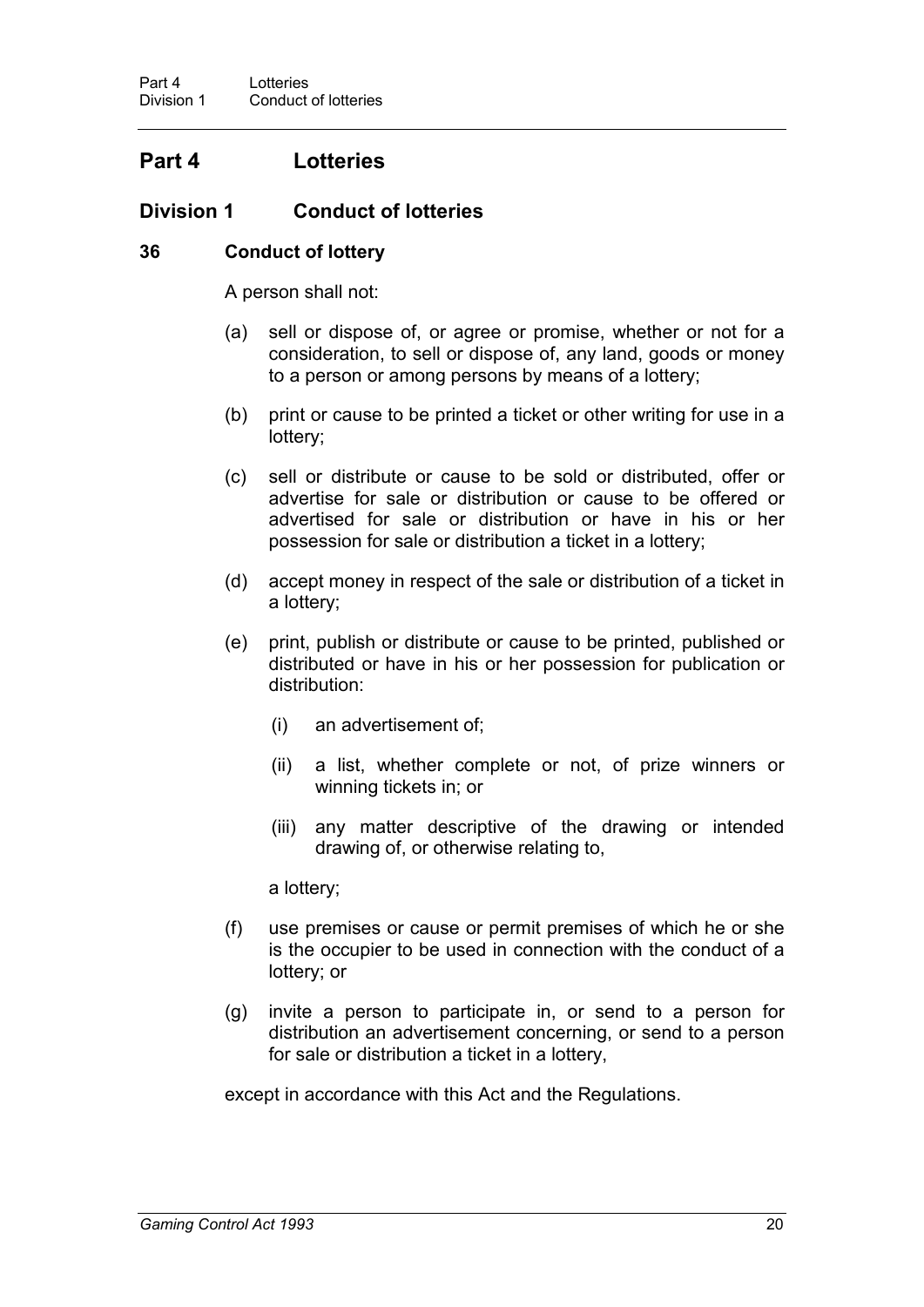### **37 Distribution of property among owners**

This Part does not apply to the distribution of real or personal property among the owners of the property if it is capable of being fairly apportioned and is proposed to be apportioned equally, so far as practicable, among all its owners.

### **37A Instant scratch lotteries**

- (1) In this section, *symbol* includes:
	- (a) an amount, a number, word or picture; and
	- (b) a caption, if any, to a symbol.
- (2) Where a statement is made in connection with an instant scratch lottery (whether by being printed on a ticket or otherwise publicly made) to the effect that a prize is won if a specified number of symbols is matched, found or uncovered, the statement means that a prize is won if the same symbol is exposed the specified number of times on the same ticket in the instant scratch lottery.
- (3) A statement referred to in subsection (2) does not mean that a prize is won if sets of different symbols (including pairs or other combinations of different symbols) are matched, found or uncovered the specified number of times on the same ticket in an instant scratch lottery.
- (4) This section applies to each claim made in respect of the winning of a prize in an instant scratch lottery after the commencement of the *Gaming Control Amendment Act 1994*.

## **Division 2 Types of lotteries**

## **38 Lotteries by or for approved associations or by agreement**

- (1) Subject to the Regulations:
	- (a) an approved association may conduct a lottery for its aid or support; or
	- (b) any person may, by agreement in writing with the Minister, conduct a lottery for a purpose specified in the agreement.
- (2) An approved association shall not conduct a lottery other than in accordance with the Regulations.
- (3) A person referred to in subsection (1)(b) shall not conduct a lottery other than in accordance with the agreement and the regulations, if any, applicable to the lottery.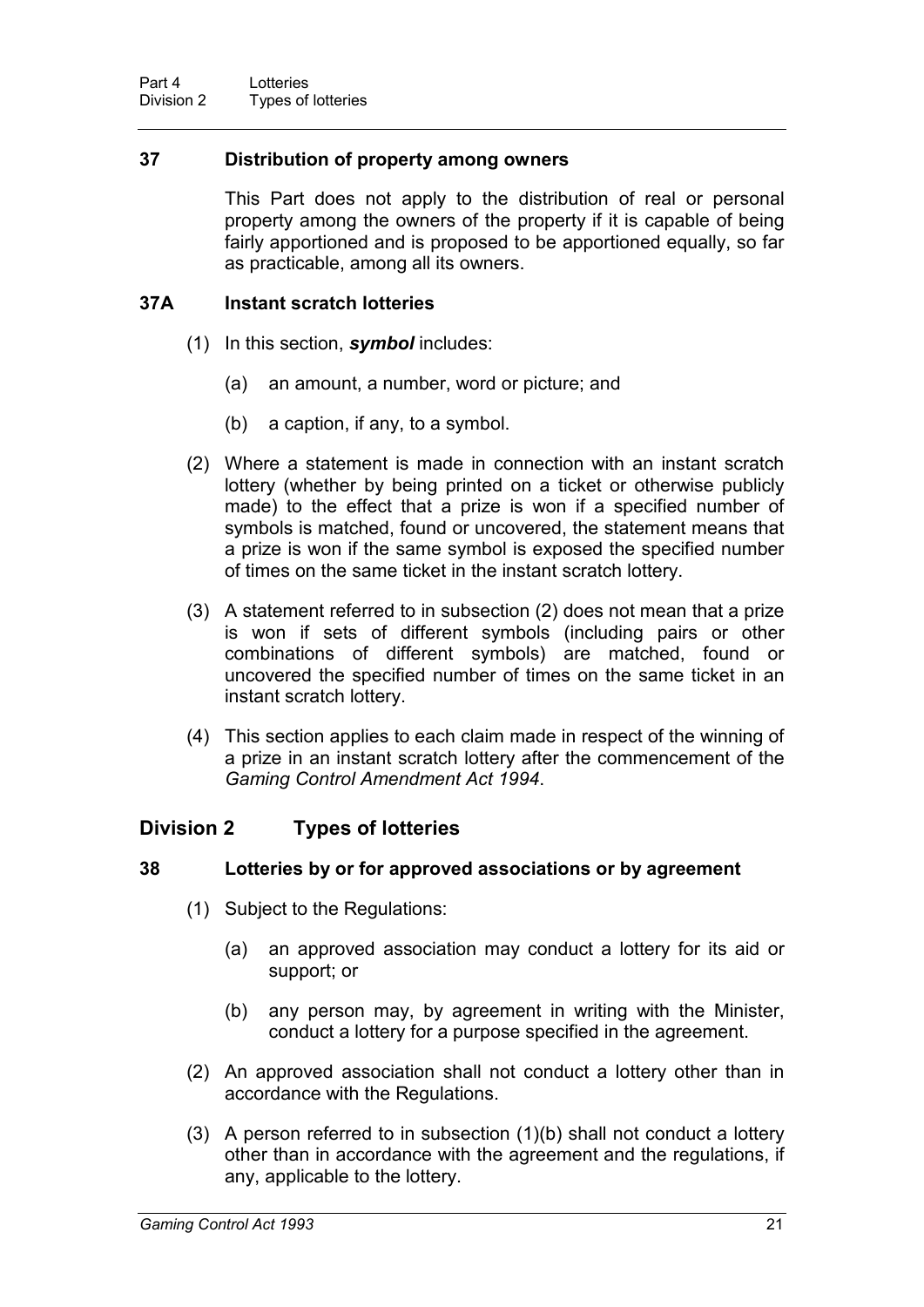#### **38A Minister may enter into agreement**

- (1) Despite any other law of the Territory, the Minister may negotiate and enter into an agreement with a person relating to the conduct by the person of a lottery and the purpose for and manner in which the lottery may be conducted.
- (2) An agreement under subsection (1) may be amended by the Minister with the agreement of the person with whom it was entered into.
- (3) The Minister may carry out, or cause to be carried out, investigations and inquiries that the Minister considers necessary for the purposes of determining whether to enter into an agreement under subsection (1) or to amend an agreement under subsection (2).

#### **38B Payments under agreement**

- (1) This section applies to a person who has entered into an agreement with the Minister under section 38(1)(b) or 38A(1).
- (2) The person must pay to the Territory any fees specified in, or calculated in accordance with, the agreement at the times specified in the agreement.
- (3) In addition, without limiting the person's liability to pay any other tax under a law of the Territory, the person must pay to the Territory any taxes or levies specified in, or calculated in accordance with, the agreement at the times specified in the agreement.

#### **39 Trade lotteries**

- (1) Subject to the Regulations, a person carrying on a trade or business in the Territory may conduct a trade lottery.
- (2) A person shall not conduct a trade lottery other than in accordance with the Regulations.

#### **40 Foreign lotteries**

- (1) A person shall not sell tickets in a foreign lottery unless permission is granted under this section and the tickets are sold in accordance with the conditions to which permission is subject.
- (2) A person may apply to the Minister for permission to sell tickets in a foreign lottery in the Territory.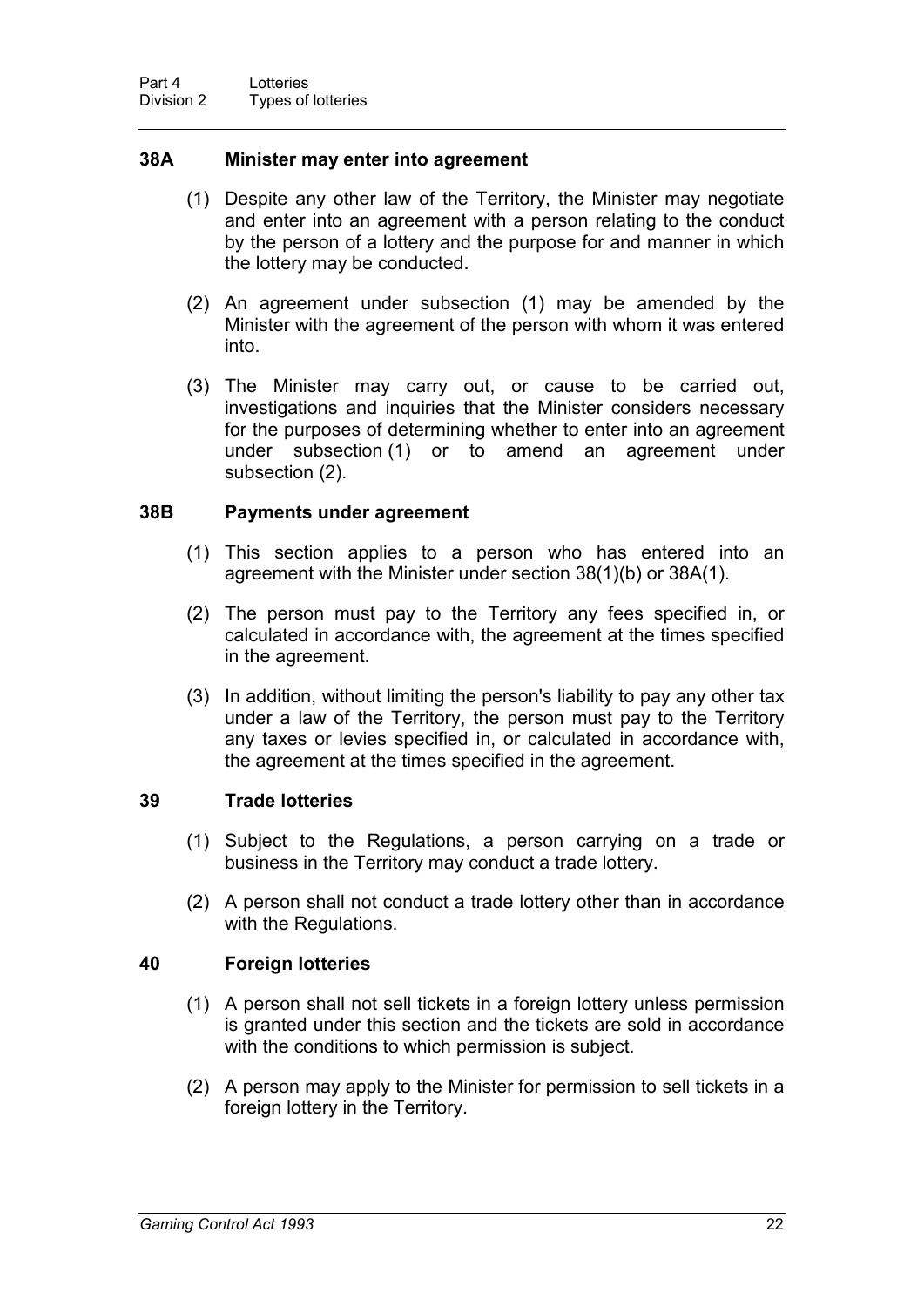- (3) An application under subsection (2) shall be in writing in the approved form and shall be lodged with the Director, who, after considering the application, shall forward the application to the Minister with appropriate advice.
- (4) The Minister, after considering the application and the advice of the Director may, in his or her discretion, refuse to grant the permission applied for, grant it, or grant it subject to such conditions as he or she thinks fit and specifies in writing to the applicant.
- (4A) In determining an application under subsection (4), the Minister must have regard to whether:
	- (a) the person is of good repute, having regard to character, honesty and integrity;
	- (b) the person is of sound and stable financial background;
	- (c) in respect of a body corporate it has or has arranged a satisfactory ownership, trust or corporate structure;
	- (d) the person has or is able to obtain financial resources that are adequate to ensure the financial viability of the business proposed to be conducted and to obtain the services of persons who have sufficient experience in the management and operation of the business;
	- (e) the person has sufficient business ability to establish and maintain the business proposed to be conducted;
	- (f) the person or any person to be involved in the management or operation of the business proposed to be conducted has any association with any person, body or association who or which, in the opinion of the Minister, is not of good repute having regard to character, honesty and integrity or has undesirable or unsatisfactory financial resources; and
	- (g) each director, partner, trustee, executive officer and secretary and any other officer or person determined by the Minister to be associated or connected with the ownership, administration or management of the operations or business of the person is a fit and proper person to act in that capacity.
	- (5) In addition to the conditions, if any, specified under subsection (4), a permission granted under this section shall be subject to the conditions that:
		- (a) the tickets in the lottery are sold for the purpose specified by the Minister on granting the permission; and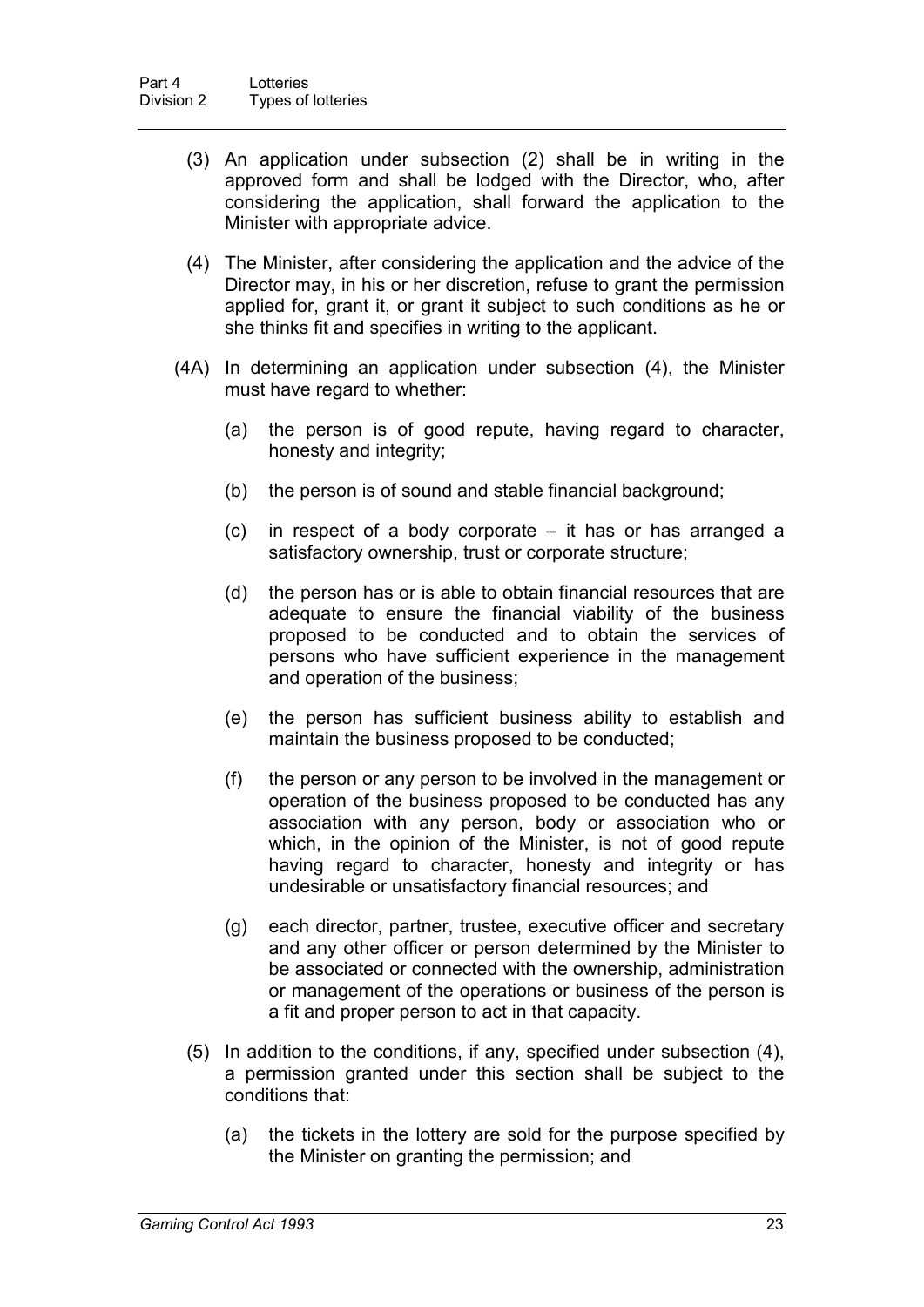- (b) the proceeds of the lottery are remitted from the Territory in the manner required by the Regulations.
- (6) Without limiting the generality of the Minister's power to impose conditions under subsection (4), the Minister may impose a condition that no ticket in the lottery be sold to a person who has not attained the age of 18 years or that no major prize shall comprise liquor or such other substance as may be prescribed.
- (7) For the purposes of this section, a person does not sell tickets in the Territory by distributing leaflets, brochures or other printed material inviting persons to purchase elsewhere than in the Territory tickets in an art union or similar drawing.
- (8) A person conducting a foreign lottery in which tickets are sold in the Territory shall submit to the Director, in the approved form, monthly returns of tickets sold in the Territory and such other information relating to the conduct of the lottery as the Director may, from time to time, require.
- (9) The Director must pay into the Central Holding Authority all moneys received by the Director in respect of foreign lotteries conducted under this section, including commissions and unclaimed prizes.

## **Division 4 Mail order lotteries**

#### **46A Definition**

In this Division, *mail order lottery business* includes:

- (a) conducting a lottery;
- (b) conducting a lottery or foreign lottery by mail order; and
- (c) the sale of tickets, including by mail order, in a lottery or foreign lottery,

in or from the Territory.

#### **46B Application for licence to conduct lottery by mail order**

- (1) A person may apply to the Minister to be granted a licence to conduct a mail order lottery business.
- (2) An application under this section shall be in a form or to the effect of the form approved by the Minister and shall be accompanied by the prescribed fee, if any.
- (3) An application under this section shall contain or be accompanied by such additional information as the Minister may request.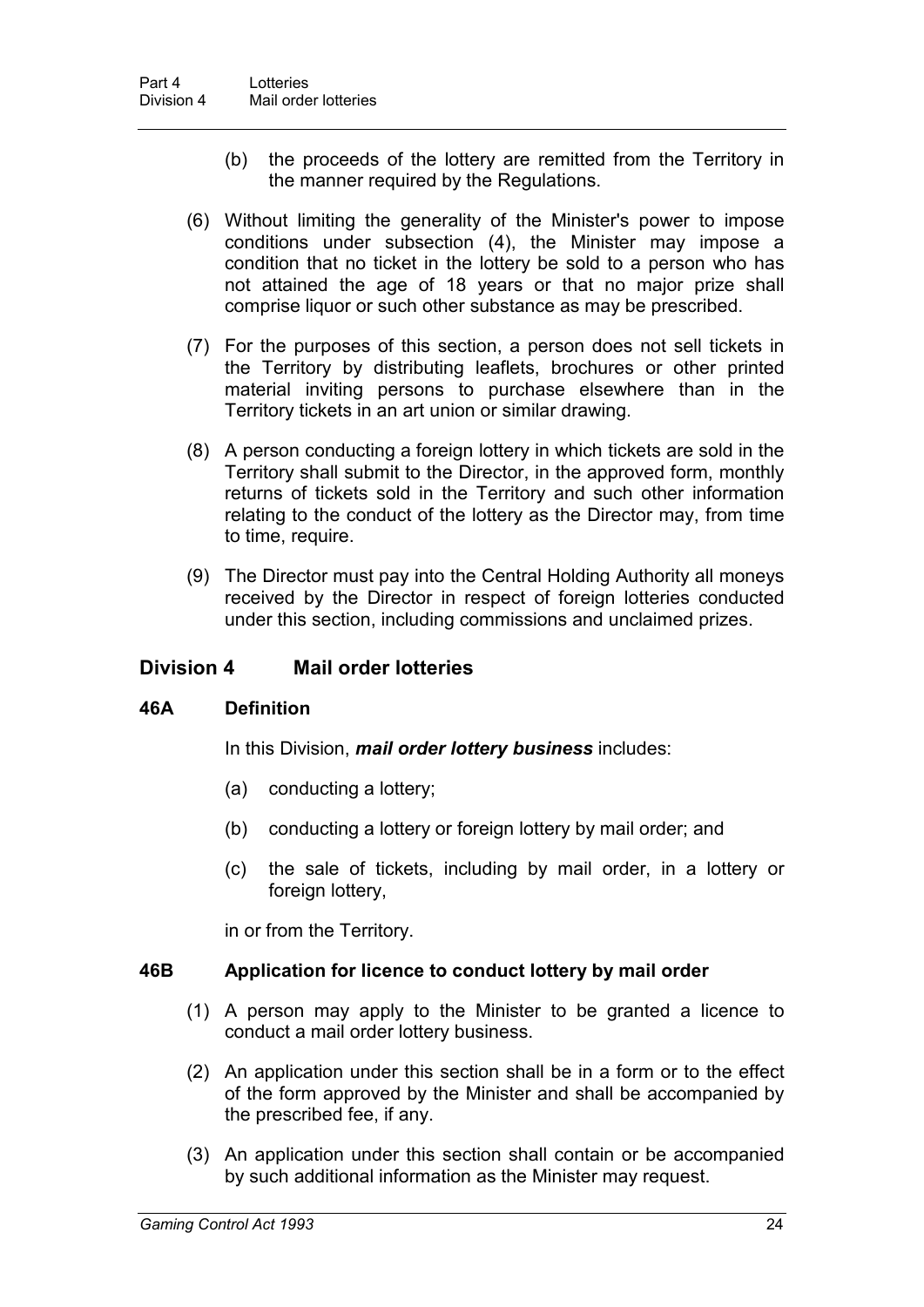- (4) If a requirement made by this section is not complied with, the Minister may refuse to consider the application.
- (5) The Minister may refund the whole or part of the application fee.

#### **46C Minister may enter into agreement**

- (1) Notwithstanding any other law of the Territory, the Minister may negotiate and enter into an agreement with a person relating to the conduct by the person of a mail order lottery business in or from the Territory and the manner in which the business may be conducted.
- (2) The Minister may carry out, or cause to be carried out, such investigations and inquiries as the Minister considers necessary for the purposes of determining whether to enter into an agreement under subsection (1) or to grant a licence under section 46D.
- (3) An investigation or inquiry under subsection (2) may include an investigation or inquiry to determine whether a person or an associate of a person is a suitable person to be concerned in or associated with the business proposed to be conducted.
- (4) In determining whether to enter into an agreement under subsection (1), the Minister shall have regard to whether:
	- (a) the person is of good repute, having regard to character, honesty and integrity;
	- (b) the person is of sound and stable financial background;
	- (ba) in respect of a body corporate it has or has arranged a satisfactory ownership, trust or corporate structure;
	- (c) the person has or is able to obtain financial resources that are adequate to ensure the financial viability of the business proposed to be conducted and to obtain the services of persons who have sufficient experience in the management and operation of such a business;
	- (d) the person has sufficient business ability to establish and maintain the business proposed to be conducted;
	- (e) the person or any person to be involved in the management or operation of the business proposed to be conducted has any association with a person, body or association who or which, in the opinion of the Minister, is not of good repute having regard to character, honesty and integrity or has undesirable or unsatisfactory financial resources; and/or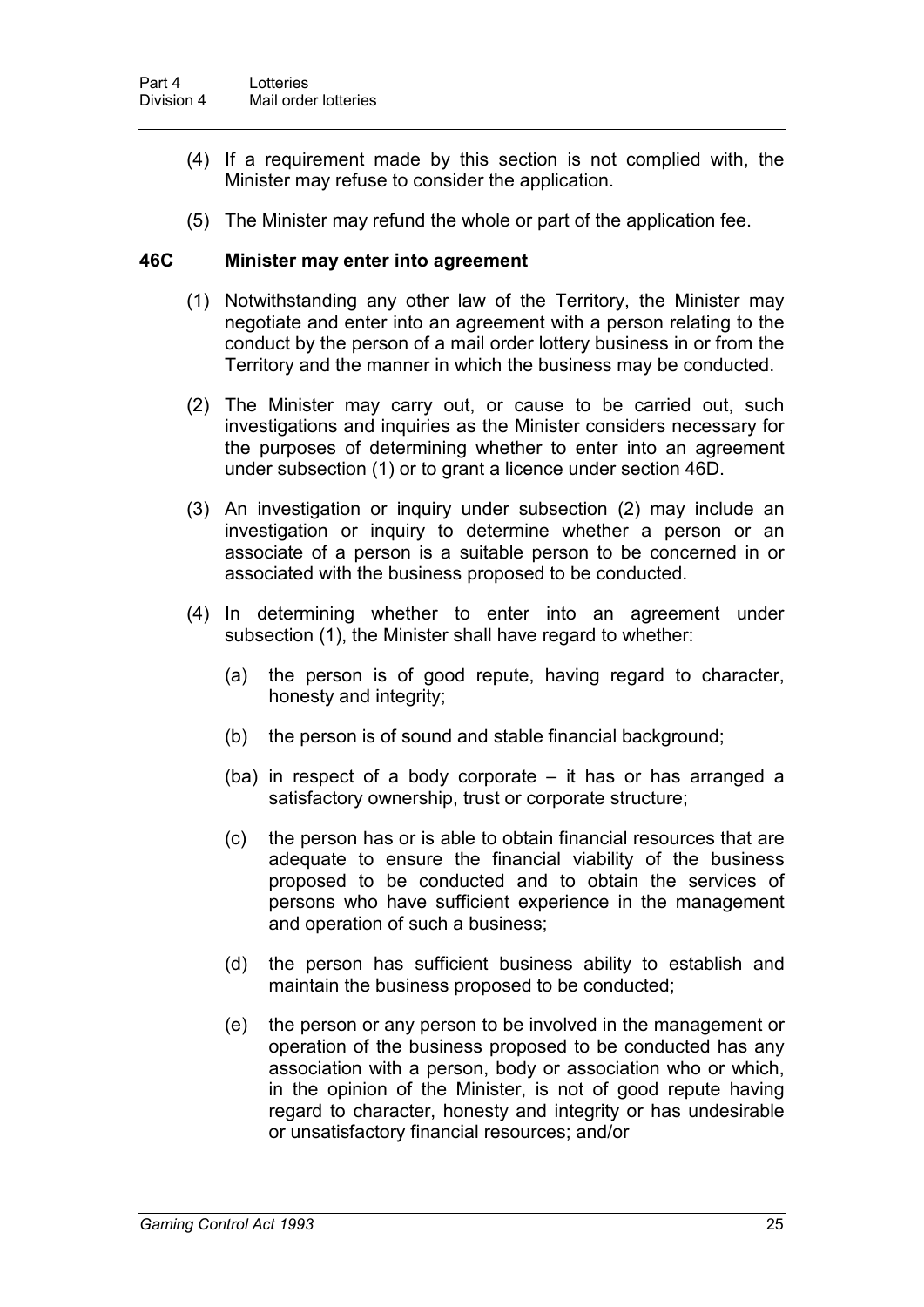- (f) each director, partner, trustee, executive officer and secretary and any other officer or person determined by the Minister to be associated or connected with the ownership, administration or management of the operations or business of the person is a fit and proper person to act in that capacity.
- (5) The Minister shall, not later than 3 sitting days of the Legislative Assembly after the Minister enters into an agreement under subsection (1), cause a copy of the agreement to be tabled in the Assembly.

#### **46D Minister may grant licence**

- (1) Where the Minister enters into an agreement with a person under section 46C, the Minister may grant a licence under this Division to the person for the conducting of a mail order lottery business in or from the Territory and for such other purposes or activities associated with that business as the Minister thinks fit and specifies in the licence.
- (2) Subject to this Act, a licence granted under this Division is subject to such terms and conditions as are specified in the agreement and/or in the licence document.

#### **46E Duration of licence**

- (1) Subject to subsection (2), a licence granted under this Division remains in force for 10 years from the date on which it was granted but may be renewed from time to time for successive periods of 5 years each.
- (2) A licence under this Division ceases to be in force if, before its expiration:
	- (a) it is terminated in accordance with the agreement;
	- (b) the Licensee surrenders it; or
	- (c) it is cancelled in accordance with this Act.

#### **46F Cancellation or suspension of licence**

- (1) Subject to subsection (2), the Minister may:
	- (a) cancel a licence granted under this Division; or
	- (b) suspend such a licence, or the agreement pursuant to which it was granted, for such period, not exceeding 6 months, as the Minister thinks fit.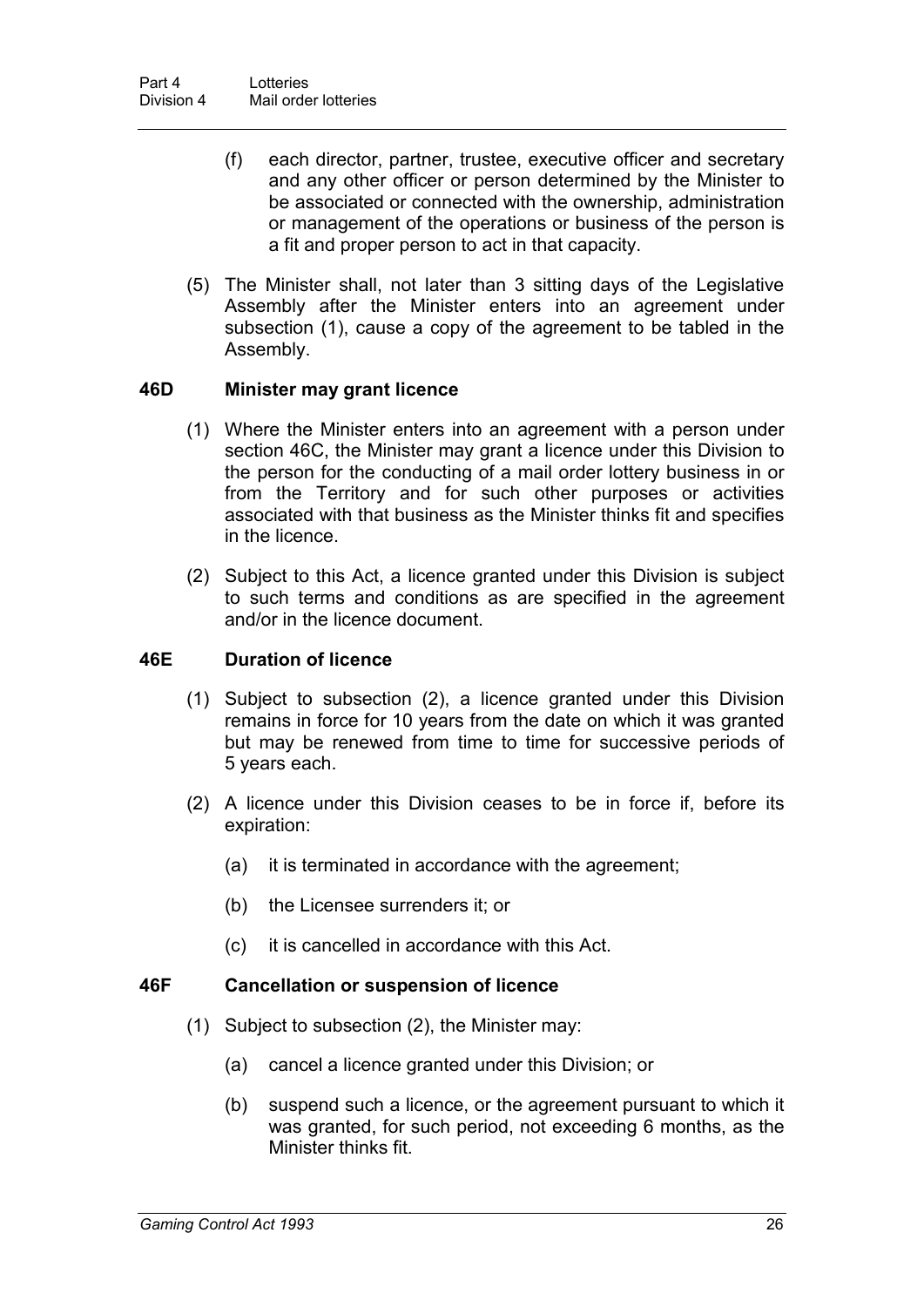- (2) The Minister shall not cancel, suspend or vary a licence granted under this Division unless the Minister is satisfied that the Licensee has:
	- (a) failed to comply with a law of the Territory in relation to the conduct of the business to which the licence relates;
	- (b) failed to comply with a condition to which the licence is subject;
	- (c) failed promptly to pay a fee, tax or levy in relation to the conduct of the business payable under a law of the Territory or in accordance with a condition to which the licence is subject;
	- (d) failed to comply with a direction lawfully given by the Minister or the Director;
	- (e) been convicted of an offence which the Minister considers, in the Minister's absolute discretion, to be of such a nature as would bring the licence into disrepute; or
	- (f) in the opinion of the Minister, acted in a manner or condoned an action which is contrary to the good repute of a licence and which has brought the conduct of the business to which it relates into disrepute.
- (3) Where the Minister suspends a licence under this section, the licence is of no force or effect during the period of the suspension.
- (4) Nothing in this section shall be construed as extending the term of a licence suspended under this section.
- (5) In subsection (2), a reference to a Licensee includes, for the purposes of paragraphs (e) and (f), where the Licensee is a body corporate, a director of the body corporate and the person in charge of the operations of the business to which it relates.

#### **46G Appeal against cancellation or suspension**

- (1) A Licensee may appeal to the Supreme Court against a cancellation or suspension of a licence under section 46F.
- (2) In deciding an appeal under this section the Supreme Court:
	- (a) has the same powers as the Minister; and
	- (b) is not bound by the rules of evidence.
- (3) An appeal under this section is by way of a rehearing.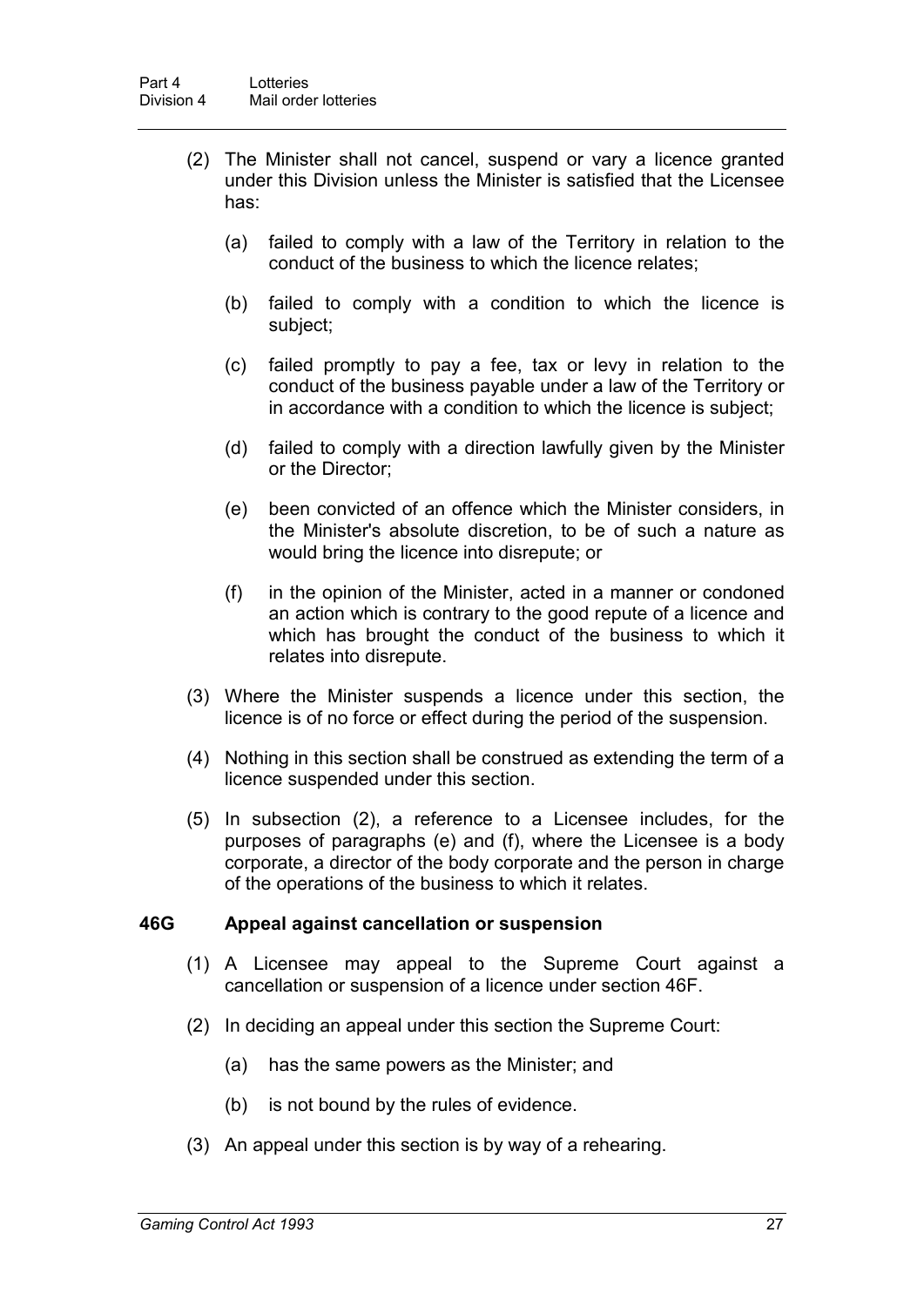- (4) In an appeal under this section the Supreme Court may:
	- (a) confirm the decision;
	- (b) set aside the decision and substitute another decision it considers appropriate; or
	- (c) set aside the decision and return the matter to the Minister with the directions it considers appropriate.
- (5) If the Supreme Court substitutes another decision for that of the Minister, the substituted decision is, for the relevant provisions of this Division, taken to be that of the Minister.

#### **46H Conduct of business under a licence**

Subject to this Act, nothing in a law of the Territory prevents a Licensee or a person employed by a Licensee from conducting the business permitted by the licence in accordance with the terms and conditions to which the licence is subject and, to the extent that a condition would, but for this section, be in conflict with a law of the Territory, the law shall be deemed to be of no force or effect.

#### **46J Assignment of licence**

- (1) Subject to subsection (2), a licence granted under this Division or an interest (whether beneficial or otherwise) in such a licence may be assigned with the consent of the Minister.
- (2) The Minister may, in the Minister's absolute discretion, consent or refuse to consent to the assignment of the licence or interest.

#### **46K Surrender of licence**

Subject to the Licensee having paid all outstanding fees, taxes and charges payable in relation to the Licensee's conduct of the business to which the licence relates and to the payment to the Territory of any prizes that have been won but are unclaimed or unpaid, the Licensee may, by notice in writing to the Minister, surrender a licence granted under this Division and the licence ceases to have effect on its being so surrendered.

#### **46M Payments under agreement**

- (1) This section applies to a person who:
	- (a) has entered into an agreement with the Minister under section 46C; and
	- (b) has been granted a licence under this Division.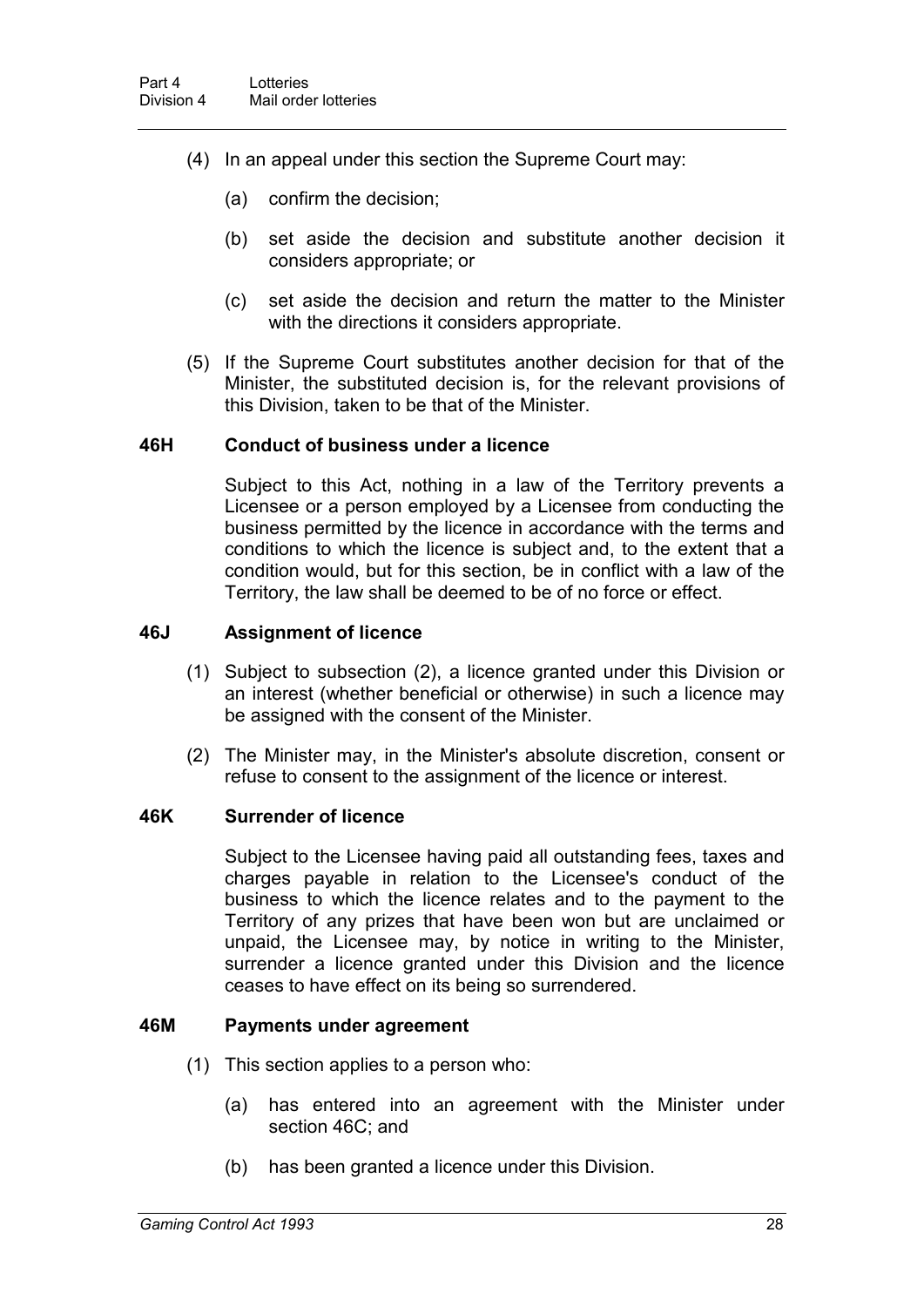- (2) The person must pay to the Territory any fees for the licence specified in, or calculated in accordance with, the agreement at the times specified in the agreement.
- (3) In addition, without limiting the person's liability to pay any other tax under a law of the Territory, the person must pay to the Territory any taxes or levies specified in, or calculated in accordance with, the agreement at the times specified in the agreement.

#### **46P Powers of Director in respect of mail order lottery business**

- (1) The Director may approve the manner and form in which the accounts of a mail order lottery business conducted under a licence granted under this Division are to be kept.
- (2) For the purposes of this Act, the Director may appoint a person to be a mail order lottery business controller to carry out such functions as the Director may direct relating to the supervision and control of the mail order lottery business conducted under a licence granted under this Division.
- (3) The Director may, from time to time, direct a Licensee to provide such information relating to the mail order lottery business conducted under the licence held by the Licensee as may be required by the Director .
- (4) The Director may, from time to time, direct a Licensee to adopt, vary, cease or refrain from a practice in respect of the mail order lottery business conducted under the licence held by the Licensee.
- (5) A Licensee shall keep the accounts of the mail order lottery business conducted under the licence held by the Licensee in the manner and form approved under subsection (1).
- (6) A Licensee shall not contravene or fail to comply with a direction given under this section.

#### **46Q Entry of place by Director, gaming inspectors, &c.**

- (1) The Director, a gaming inspector or an approved person may, at any time, enter and remain in a place where a mail order lottery business is conducted under a licence granted under this Division or a place that is associated or used in conjunction with the business for the purpose of:
	- (a) observing the operations of the business;
	- (b) recording the operations of the business;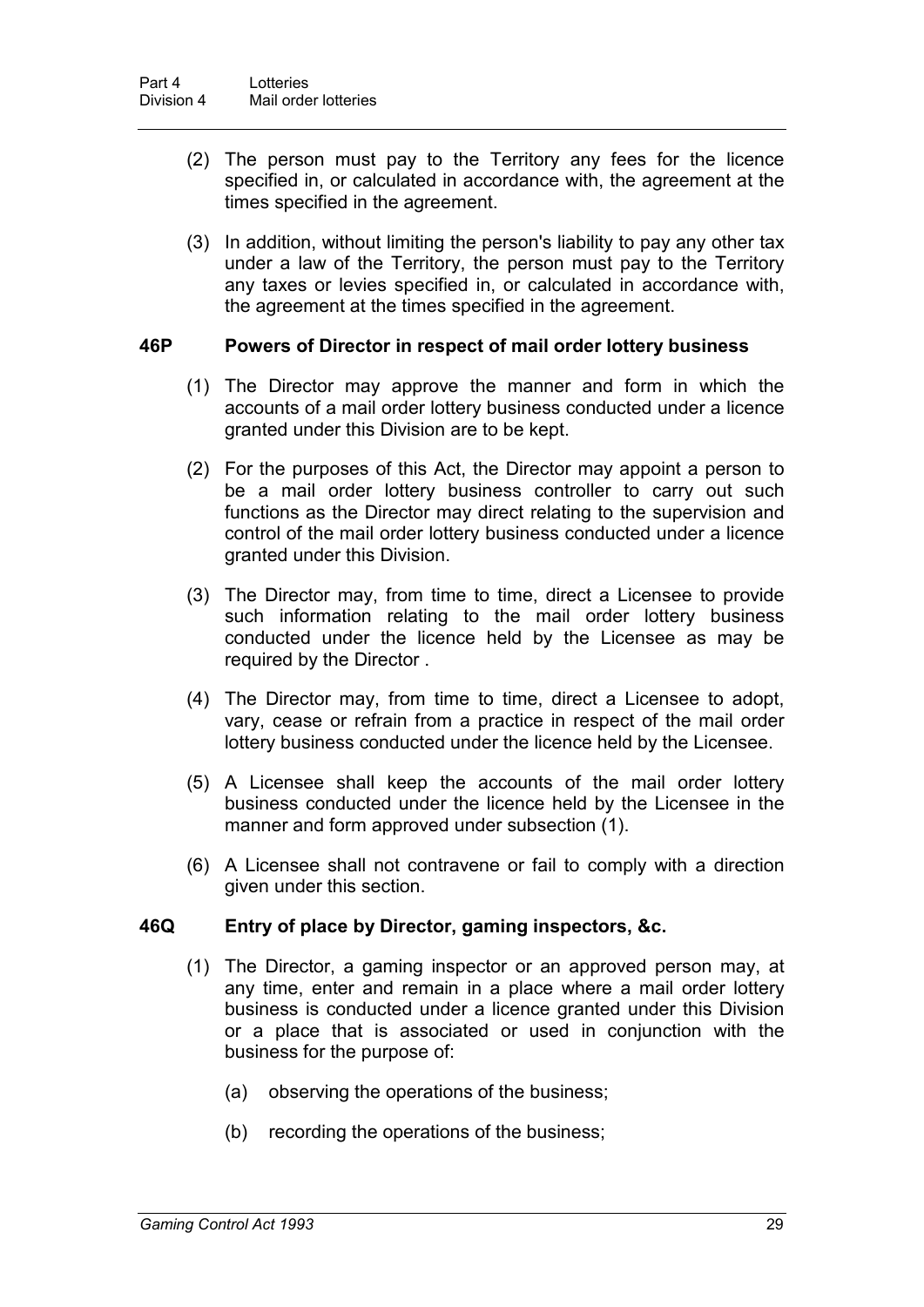- (c) ascertaining whether this Act and the agreement relating to the business are being complied with; and/or
- (d) performing any other functions of the Director, the gaming inspector or the approved person.
- (2) A person shall not, without reasonable excuse, obstruct or hinder the Director, a gaming inspector or an approved person in the exercise of his or her powers under this Act.

#### **46R Licence not personal property**

For section 8(1)(k) of the *Personal Property Securities Act 2009*  (Cth), a licence granted under this Division is not personal property for that Act.

#### *Note for section 46R*

*A law of the Commonwealth, a State or a Territory may declare a right, licence or authority granted by or under that law not to be personal property for the Personal Property Securities Act 2009 (Cth).*

## **Division 5 Internet gaming**

#### **47A Definition**

In this Division, *internet gaming business* includes:

- (a) conducting a lottery;
- (b) conducting a game; and
- (c) the sale of tickets in a lottery or foreign lottery,

by means of the internet but does not include:

- (d) gaming conducted in accordance with this Act by an approved association; and
- (e) a trade lottery conducted in accordance with this Act.

#### **47B Application for licence to conduct internet gaming**

- (1) A person may apply to the Minister to be granted a licence to conduct an internet gaming business.
- (2) An application under this section is to be in a form or to the effect of the form approved by the Minister and is to be accompanied by the prescribed fee, if any.
- (3) An application under this section must contain or be accompanied by any additional information that the Minister may request.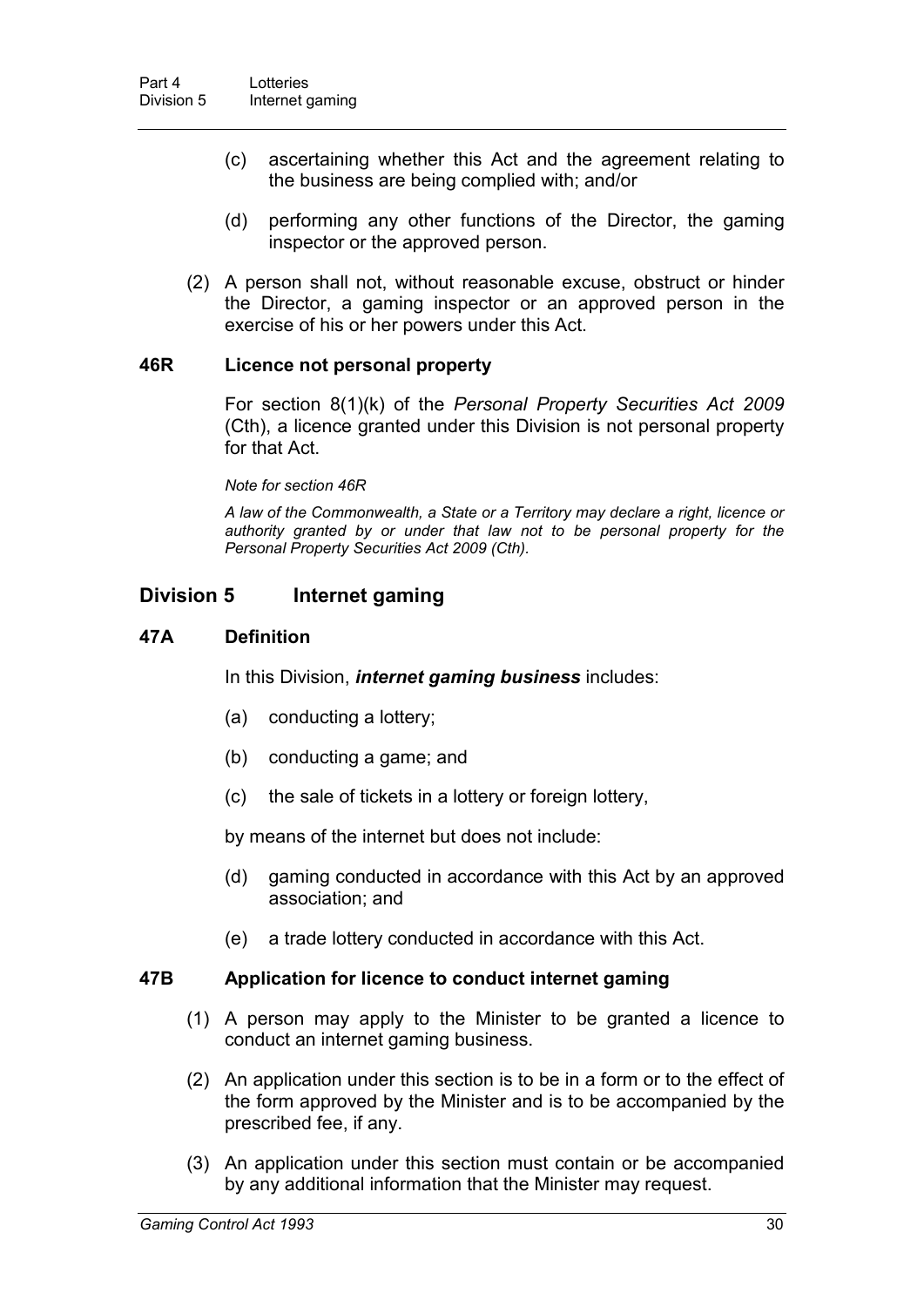- (4) If a requirement made by this section is not complied with, the Minister may refuse to consider the application.
- (5) The Minister may refund the whole or part of the application fee.

### **47C Minister may enter into agreement**

- (1) Notwithstanding any other law of the Territory, the Minister may negotiate and enter into an agreement with a person relating to the conduct by the person of an internet gaming business in or from the Territory and the manner in which the business may be conducted.
- (2) The Minister may carry out, or cause to be carried out, any investigations and inquiries that the Minister considers necessary for the purposes of determining whether to enter into an agreement under subsection (1) or to grant a licence under section 47D.
- (3) An investigation or inquiry under subsection (2) may include an investigation or inquiry to determine whether a person or an associate of a person is a suitable person to be concerned in or associated with the internet gaming business proposed to be conducted.
- (4) In determining whether to enter into an agreement under subsection (1), the Minister is to have regard to the following:
	- (a) whether the person is of good repute, having regard to character, honesty and integrity;
	- (b) whether the person is of sound and stable financial background;
	- (ba) in respect of a body corporate it has or has arranged a satisfactory ownership, trust or corporate structure;
	- (c) whether the person has or is able to obtain financial resources that are adequate to ensure the financial viability of the internet gaming business proposed to be conducted and to obtain the services of persons who have sufficient experience in the management and operation of the business;
	- (d) whether the person has sufficient business ability to establish and maintain the business proposed to be conducted;
	- (e) whether the person or any person to be involved in the management or operation of the internet gaming business proposed to be conducted has any association with a person, body or association who or which, in the opinion of the Minister, is not of good repute having regard to character, honesty and integrity or has undesirable or unsatisfactory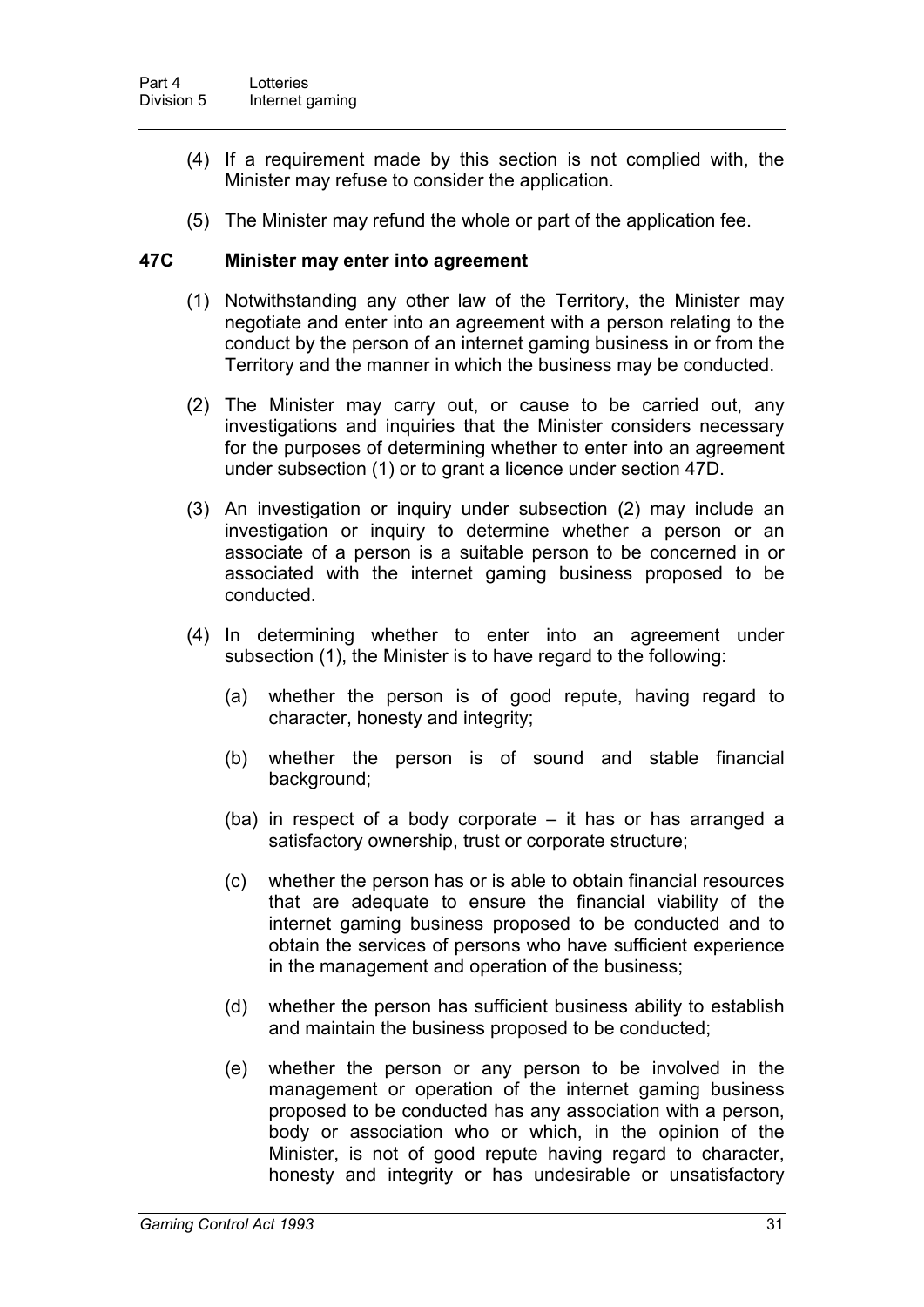financial resources;

- (f) whether each director, partner, trustee, executive officer and secretary and any other officer or person determined by the Minister to be associated or connected with the ownership, administration or management of the operations or business of the person is a fit and proper person to act in that capacity.
- (5) The Minister must, not later than 3 sitting days of the Legislative Assembly after entering into an agreement under subsection (1), cause a copy of the agreement to be tabled in the Assembly.

### **47D Minister may grant licence**

- (1) Where the Minister enters into an agreement with a person under section 47C, the Minister may grant a licence under this Division to the person to conduct an internet gaming business in or from the Territory and for other purposes or activities associated with that business that the Minister thinks fit and specifies in the licence.
- (2) Subject to this Act, a licence granted under this Division is subject to the terms and conditions that are specified in the agreement and in the licence document.

### **47E Duration of licence**

- (1) Subject to subsection (2), a licence granted under this Division remains in force for the period specified in the licence but may be renewed.
- (2) A licence under this Division ceases to be in force if, before it expires:
	- (a) it is terminated in accordance with the agreement;
	- (b) the Licensee surrenders it; or
	- (c) it is cancelled in accordance with this Act.

### **47F Cancellation or suspension of licence**

- (1) Subject to subsection (2), the Minister may:
	- (a) cancel a licence granted under this Division; or
	- (b) suspend a licence, or the agreement pursuant to which it was granted, for any period, not exceeding 6 months, that the Minister thinks fit.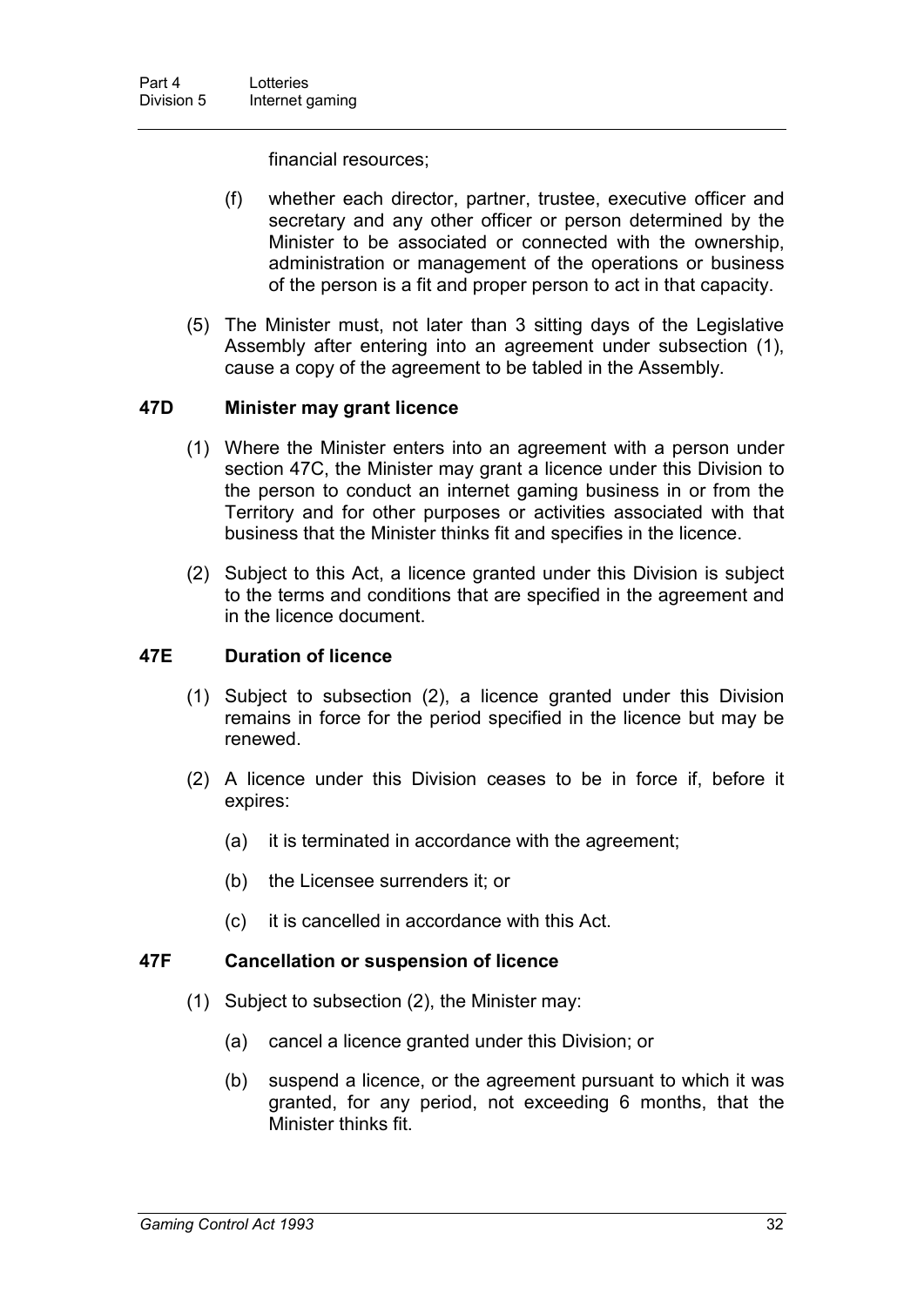- (2) The Minister must not cancel, suspend or vary a licence granted under this Division unless the Minister is satisfied that the Licensee has:
	- (a) failed to comply with a law of the Territory in relation to the conduct of the business to which the licence relates;
	- (b) failed to comply with a condition to which the licence is subject;
	- (c) failed promptly to pay a fee, tax or levy in relation to the conduct of the business payable under a law of the Territory or in accordance with a condition to which the licence is subject;
	- (d) failed to comply with a direction lawfully given by the Minister or the Director;
	- (e) been convicted of an offence that the Minister considers, in the Minister's absolute discretion, to be of such a nature as would bring the licence into disrepute; or
	- (f) in the opinion of the Minister, acted in a manner or condoned an action that is contrary to the good repute of a licence and that has brought the conduct of the business to which it relates into disrepute.
- (3) Where the Minister suspends a licence under this section, the licence is of no force or effect during the period of the suspension.
- (4) Nothing in this section is to be construed as extending the term of a licence suspended under this section.
- (5) In subsection (2), a reference to a Licensee includes, for the purposes of paragraphs (e) and (f), where the Licensee is a body corporate, a director of the body corporate and the person in charge of the operations of the business to which it relates.

### **47G Appeal against cancellation or suspension**

- (1) A Licensee may appeal to the Supreme Court against a cancellation or suspension of a licence under section 47F.
- (2) In deciding an appeal under this section, the Supreme Court:
	- (a) has the same powers as the Minister; and
	- (b) is not bound by the rules of evidence.
- (3) An appeal under this section is by way of a rehearing.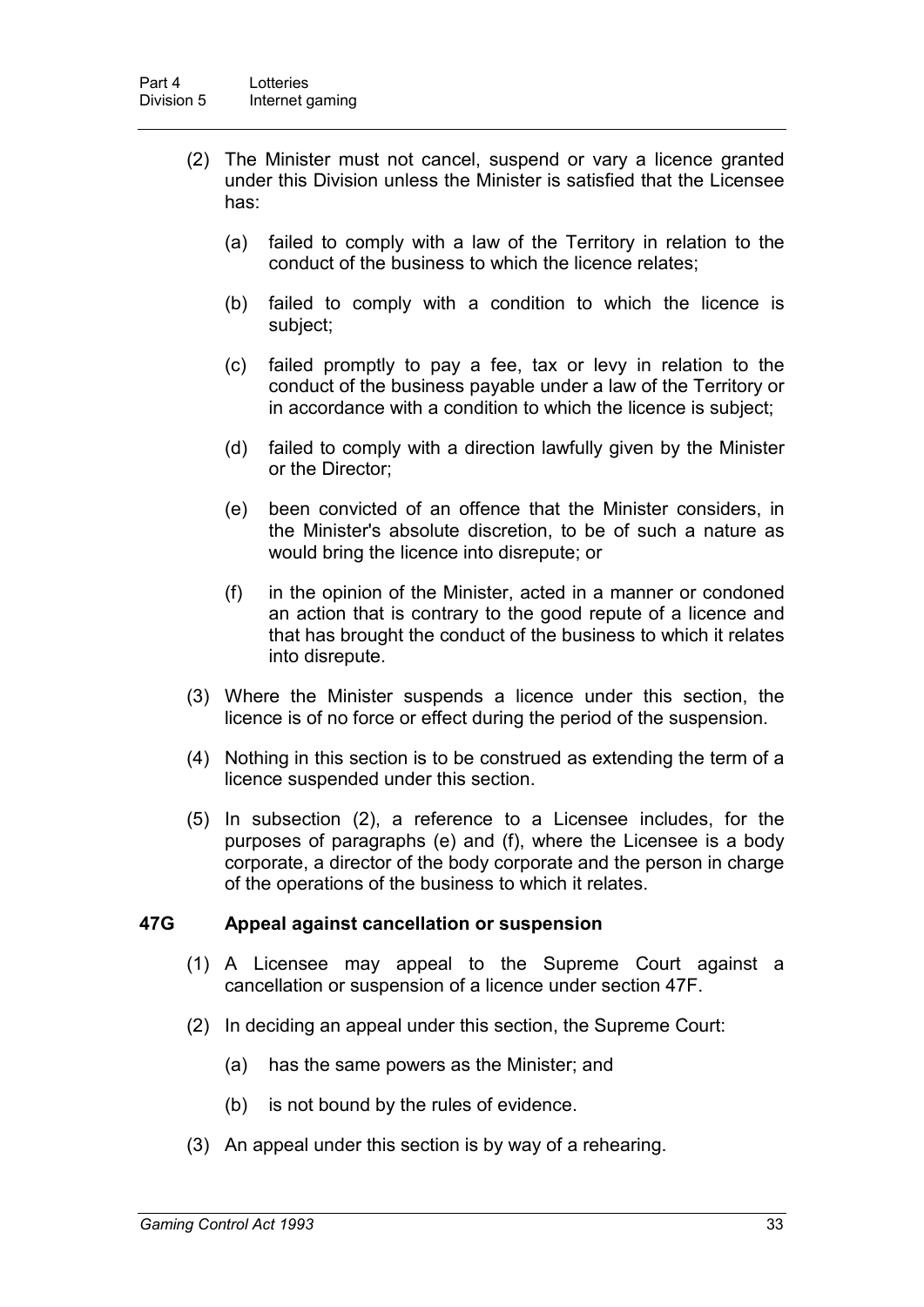- (4) In an appeal under this section, the Supreme Court may:
	- (a) confirm the decision;
	- (b) set aside the decision and substitute another decision it considers appropriate; or
	- (c) set aside the decision and return the matter to the Minister with the directions it considers appropriate.
- (5) If the Supreme Court substitutes another decision for that of the Minister, the substituted decision is, for the relevant provisions of this Division, taken to be that of the Minister.

#### **47H Conduct of business under licence**

Subject to this Act, nothing in a law of the Territory prevents a Licensee or a person employed by a Licensee from conducting the business permitted by the licence in accordance with the terms and conditions to which the licence is subject and, to the extent that a condition would, but for this section, be in conflict with a law of the Territory, the law is of no force or effect.

### **47J Assignment of licence**

- (1) Subject to subsection (2), a licence granted under this Division or an interest (whether beneficial or otherwise) in a licence may be assigned with the consent of the Minister.
- (2) The Minister may, in the Minister's absolute discretion, consent or refuse to consent to the assignment of the licence or interest.

### **47K Surrender of licence**

Subject to the Licensee having paid all outstanding fees, taxes and charges payable in relation to the Licensee's conduct of the business to which the licence relates and to the payment to the Territory of any prizes that have been won but are unclaimed or unpaid, the Licensee may, by notice in writing to the Minister, surrender a licence granted under this Division and the licence ceases to have effect on its being surrendered.

#### **47M Payments under agreement**

- (1) This section applies to a person who:
	- (a) has entered into an agreement with the Minister under section 47C; and
	- (b) has been granted a licence under this Division.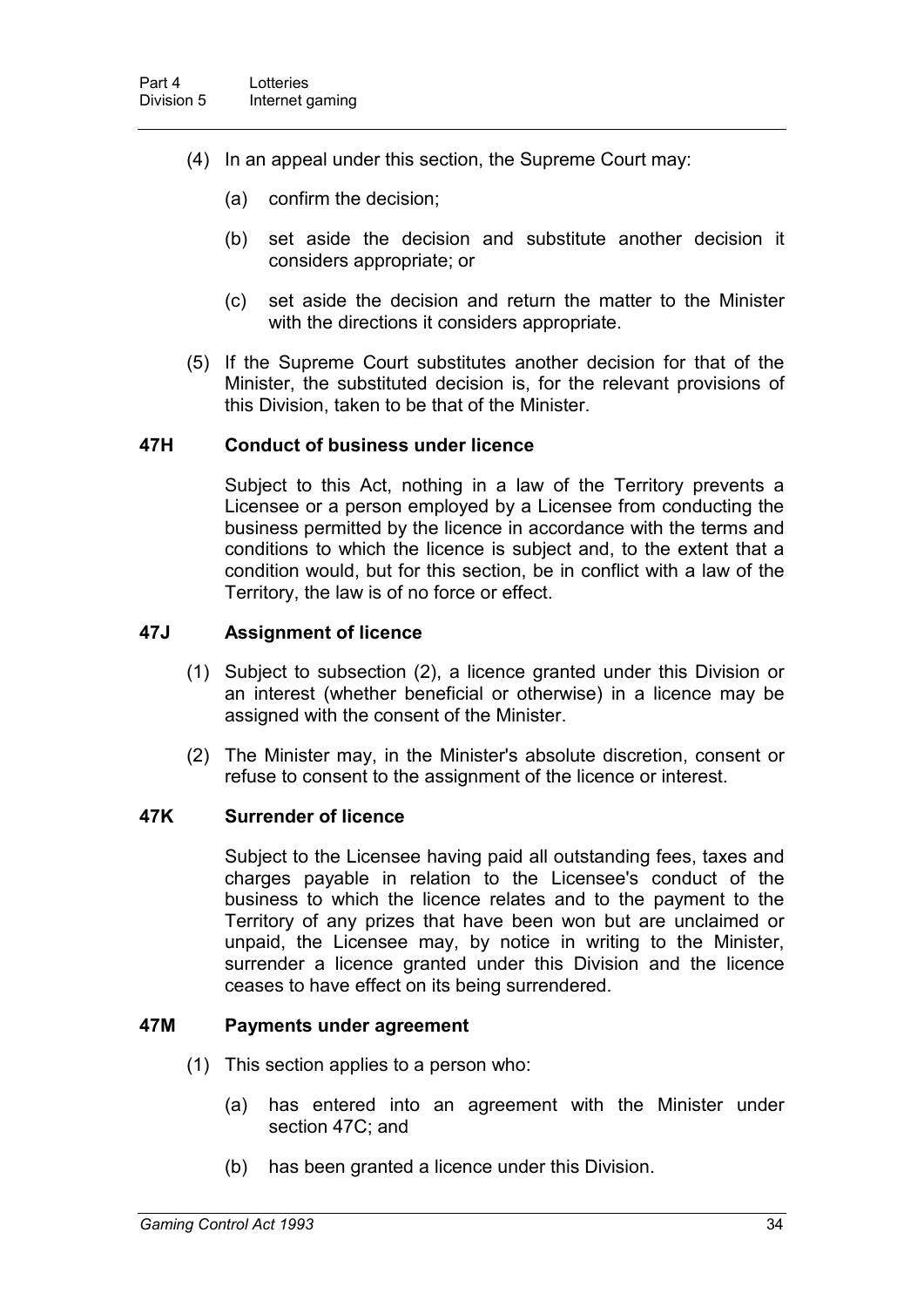- (2) The person must pay to the Territory any fees for the licence specified in, or calculated in accordance with, the agreement at the times specified in the agreement.
- (3) In addition, without limiting the person's liability to pay any other tax under a law of the Territory, the person must pay to the Territory any taxes or levies specified in, or calculated in accordance with, the agreement at the times specified in the agreement.

#### **47P Powers of Director in respect of internet gaming business**

- (1) The Director may approve the manner and form in which the records of an internet gaming business conducted under a licence granted under this Division are to be kept.
- (2) For the purposes of this Act, the Director may appoint a person to carry out the functions that the Director may direct relating to the supervision and control of the internet gaming business conducted under a licence granted under this Division.
- (3) The Director may, from time to time, direct a Licensee to provide information relating to the internet gaming business conducted under the licence held by the Licensee that the Director may require.
- (4) The Director may, from time to time, direct a Licensee to adopt, vary, cease or refrain from a practice or proposed action in respect of the internet gaming business conducted under the licence held by the Licensee.
- (5) A Licensee must keep the records of the internet gaming business conducted under the licence held by the Licensee in the manner and form approved under subsection (1).
- (6) A Licensee must not contravene or fail to comply with a direction given under this section.
- (7) The Director may approve:
	- (a) the rules and procedures of a game or lottery conducted under a licence granted under this Division; and
	- (b) the equipment that may be used in playing a game or lottery conducted under a licence granted under this Division.
- (8) The Director may give directions and issue guidelines to a Licensee relating to the operation and playing of a game or lottery conducted under the licence.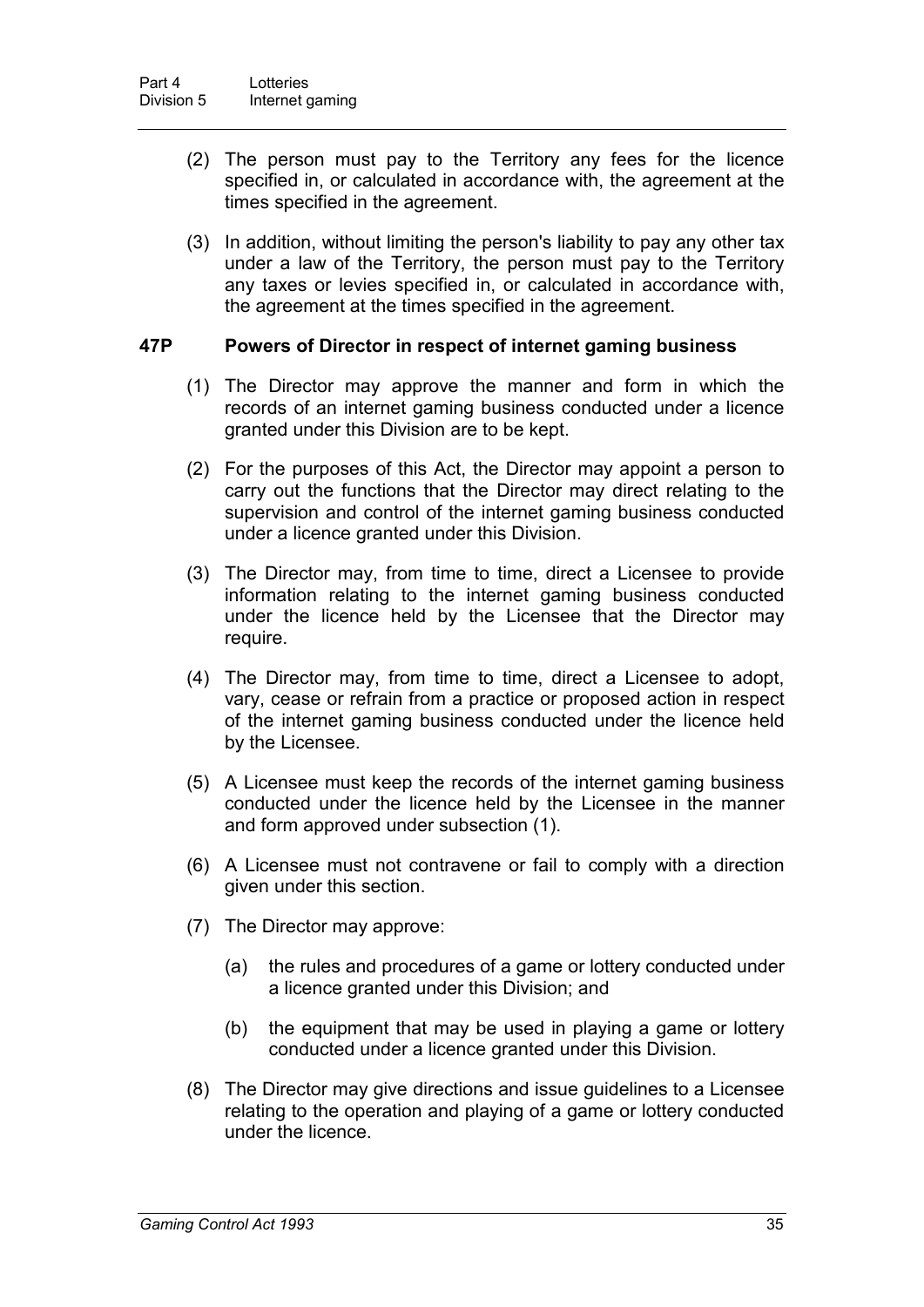### **47Q Entry of place by Director, gaming inspectors, &c.**

- (1) The Director, a gaming inspector or an approved person may, at any time, enter and remain in a place where an internet gaming business is conducted under a licence granted under this Division or a place that is associated or used in conjunction with the business for the following purposes:
	- (a) to observe the operations of the business;
	- (b) to record the operations of the business;
	- (c) to ascertain whether this Act and the agreement relating to the business are being complied with;
	- (d) to perform any other functions of the Director, the gaming inspector or the approved person.
- (2) A person must not, without reasonable excuse, obstruct or hinder the Director, a gaming inspector or an approved person in the exercise of his or her powers under this Act.

#### **47R Licence not personal property**

For section 8(1)(k) of the *Personal Property Securities Act 2009*  (Cth), a licence granted under this Division is not personal property for that Act.

#### *Note for section 47R*

*A law of the Commonwealth, a State or a Territory may declare a right, licence or authority granted by or under that law not to be personal property for the Personal Property Securities Act 2009 (Cth).*

# **Part 5 Gaming**

### **Division 1 Gaming machines, ticket dispensing machines and games in nature of lottery**

#### **47 Certain machines and certain games prohibited**

Subject to this Act, a person shall not:

- (a) on premises owned or occupied by the person provide, or cause or allow to be used, a ticket dispensing machine; or
- (b) conduct, or cause or allow to be conducted, a sweepstake, calcutta, game of bingo or such other game as may be prescribed.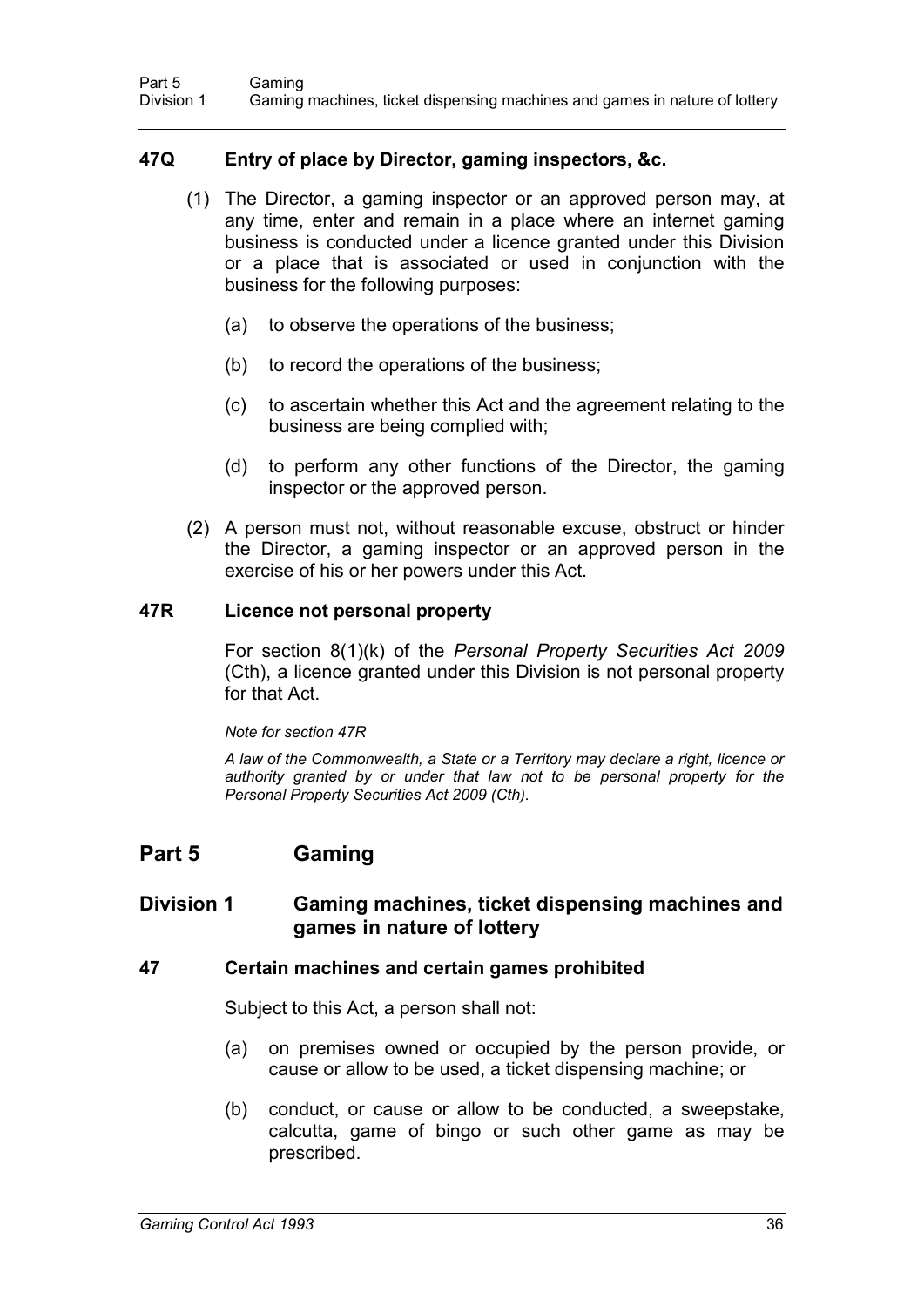#### **48 Approved association may provide ticket dispensing machine**

An approved association may provide on premises owned or occupied by it or, with the consent of the Director, on other premises:

- (a) ticket dispensing machines; or
- (b) such other machines or devices, not being gaming machines, as may be prescribed,

where the cost of a ticket does not exceed 50 cents or such other amount as may be prescribed.

#### **49 Gaming machines prohibited without permit**

- (1) Subject to this Act, a person shall not:
	- (a) possess, provide, use or cause or allow to be used a gaming machine;
	- (b) supply, lease, hire out or bail a gaming machine; or
	- (c) assemble, repair or maintain a gaming machine,

unless the person does so under and in accordance with a permit granted under this Act, the guidelines (if any) made under section 51 and with any regulations relating to gaming machines.

(2) The Director may, where there is a breach of a condition under which a permit was granted or a guideline made under section 51, cancel, or suspend for not longer than 6 months, the permit.

### **51 Director may make guidelines**

- (1) Subject to this Act, the Regulations and the written directions of the Minister (if any), the Director may make written guidelines in the form of criteria, either general or specific, for or in relation to:
	- (a) the construction, nature, purpose and physical integrity of a gaming machine;
	- (b) the place (including a public place) where a gaming machine may be permitted to be kept, used, maintained or repaired;
	- (c) the form and content of an instrument relating to the supply, lease, hire or bailment of a gaming machine; and
	- (d) such other matters relating to gaming machines as the Director thinks relevant.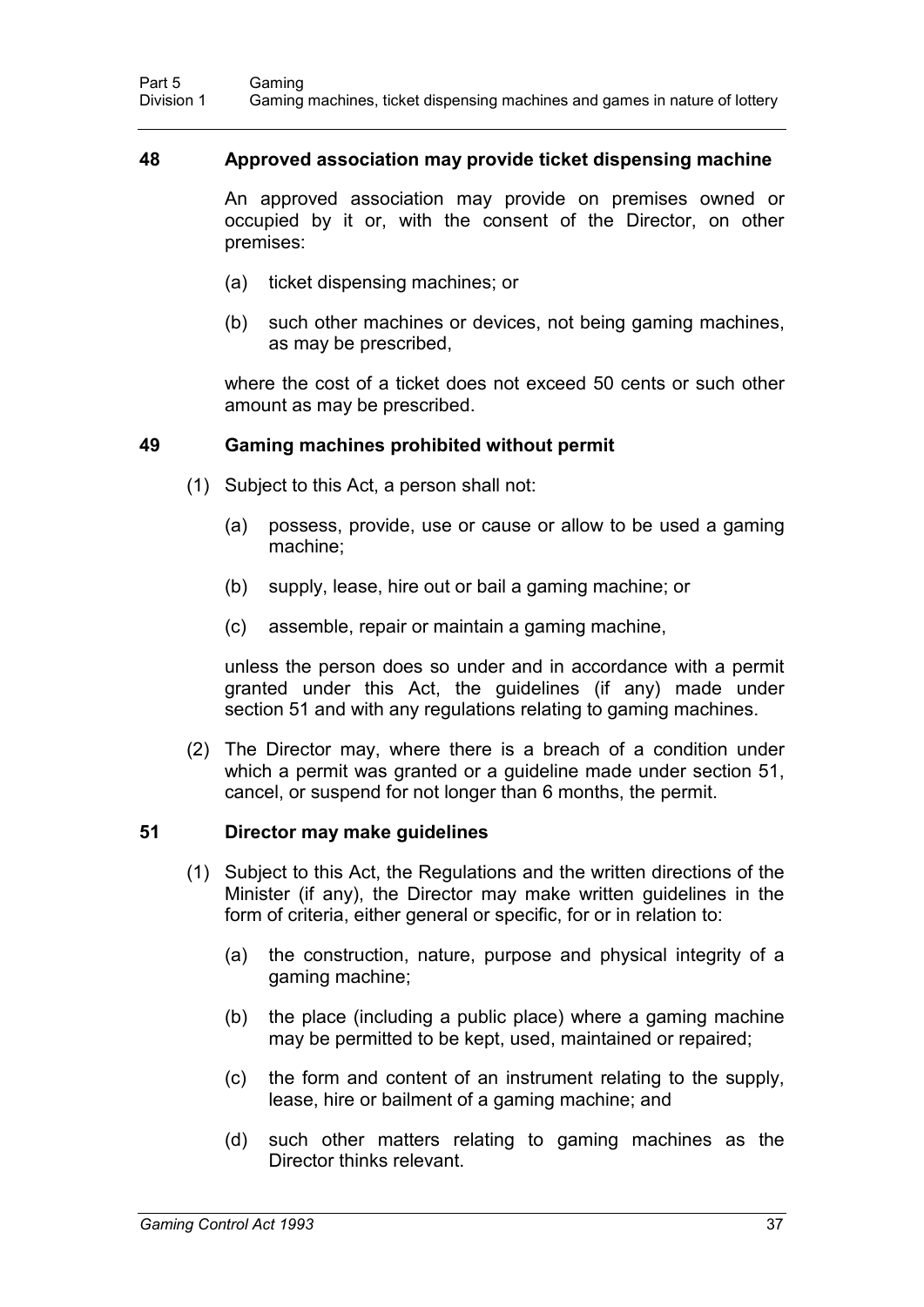(2) Notwithstanding that an application for a permit may be in conformity with guidelines made under this section, the discretion of the Director to grant the permit, with or without conditions, or to refuse to grant the permit, is not limited or affected by that conformity.

### **52 Conduct of calcuttas, sweepstakes and bingo**

- (1) Subject to subsection (2), an approved association may conduct:
	- (a) a calcutta;
	- (b) a sweepstake; or
	- (c) games of bingo.
- (2) The rules for conducting a game under this section shall be as prescribed.

#### **53 Games in nature of lottery**

- (1) The Minister may, by notice in the *Gazette*, determine that a game is not a lottery for the purposes of Part 4.
- (2) Where the Minister has under subsection (1) determined that a game is not a lottery for the purposes of Part 4, the Minister may in the same notice:
	- (a) declare it to be an unlawful game; or
	- (b) declare that the game may be played only:
		- (i) in such place or places and on such occasions as the Minister specifies in the notice; or
		- (ii) by an approved association or other person or body in accordance with a permit issued by the Director.
- (3) A person shall not organise, promote or conduct a game in respect of which a declaration has been made under subsection (2)(b) otherwise than in accordance with a notice published under subsection (2)(b)(i) or of a permit granted under this Act.
- (4) A person shall not play or take part in a game in respect of which a declaration has been made under subsection (2)(b) knowing that the game is being organised, promoted or conducted otherwise than in accordance with a notice under subsection (2)(b)(i) or of a permit granted under this Act.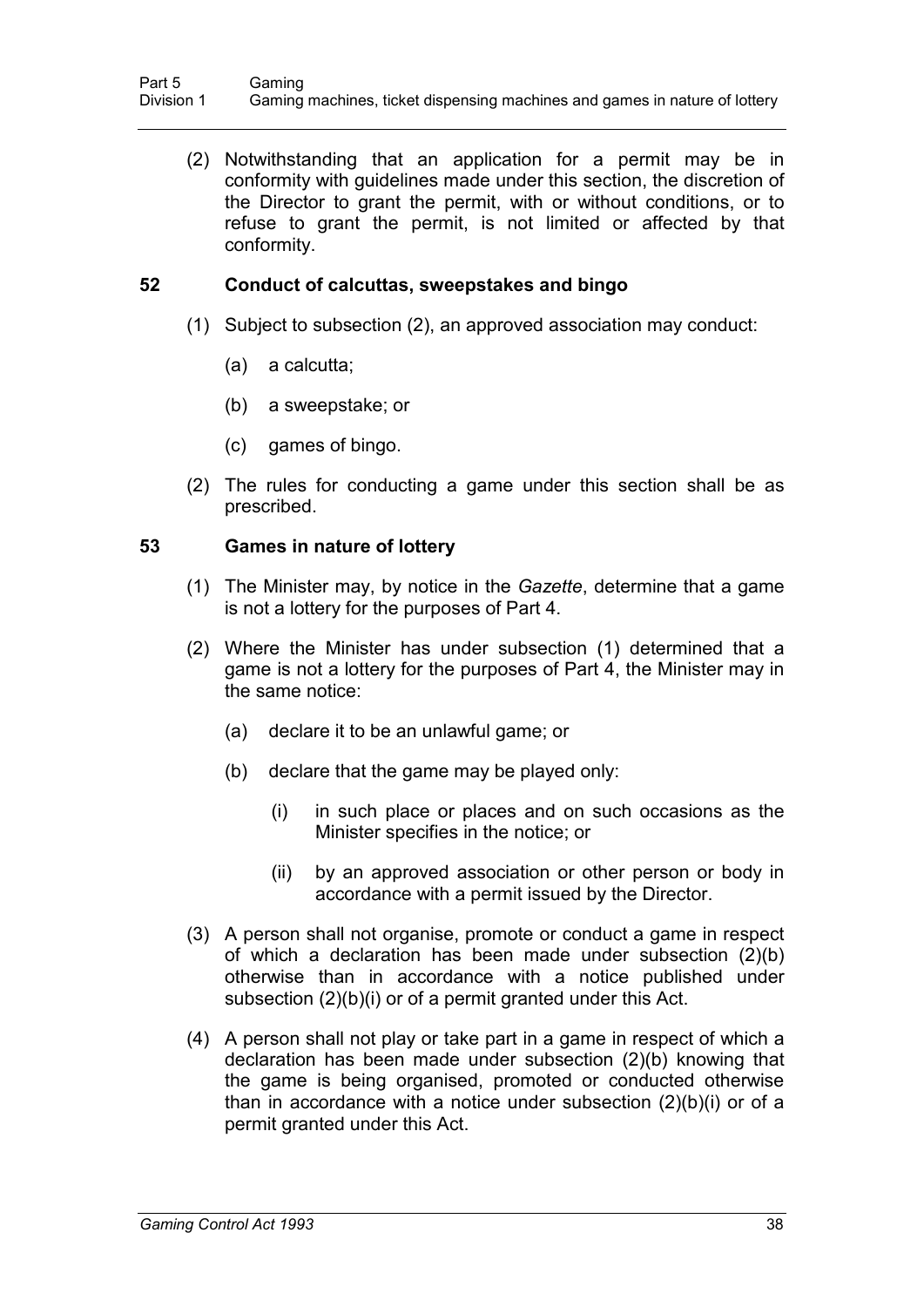(5) The Minister may, by notice in the *Gazette*, declare that the use of specified cards, devices or objects for the purpose of the disposition of real or personal property or a share or interest in such property or a right to a benefit or thing dependent on or to be determined, wholly or partly, by chance comprises a lottery.

# **Division 2 Control of gaming**

### **54 Unlawful games**

- (1) For the purposes of this Act:
	- (a) a game:
		- (i) which is or is intended to be a game of chance;
		- (ii) which is or is intended to be a game partly of chance and partly of skill; or
		- (iii) which is a trick or sleight of hand,

played with an instrument of gaming, contrivance or device whereby money is or goods are gained or disposed of;

- (b) a game from which a person derives a percentage, part or share of the amount or amounts wagered, staked or played for or for which a charge is made; or
- (c) a game declared under the Regulations or by the Minister under section 53(2)(a) to be an unlawful game,

is an unlawful game.

- (2) The Minister may in writing permit the playing of a game that is otherwise unlawful in such place or places and on such occasions as the Minister specifies in the notice.
- (3) A person is not guilty of an offence against this Division in respect of an unlawful game specified in:
	- (a) a notice under subsection (2); or
	- (b) a permit granted under this Act,

where the person is playing the game in accordance with the notice or permit.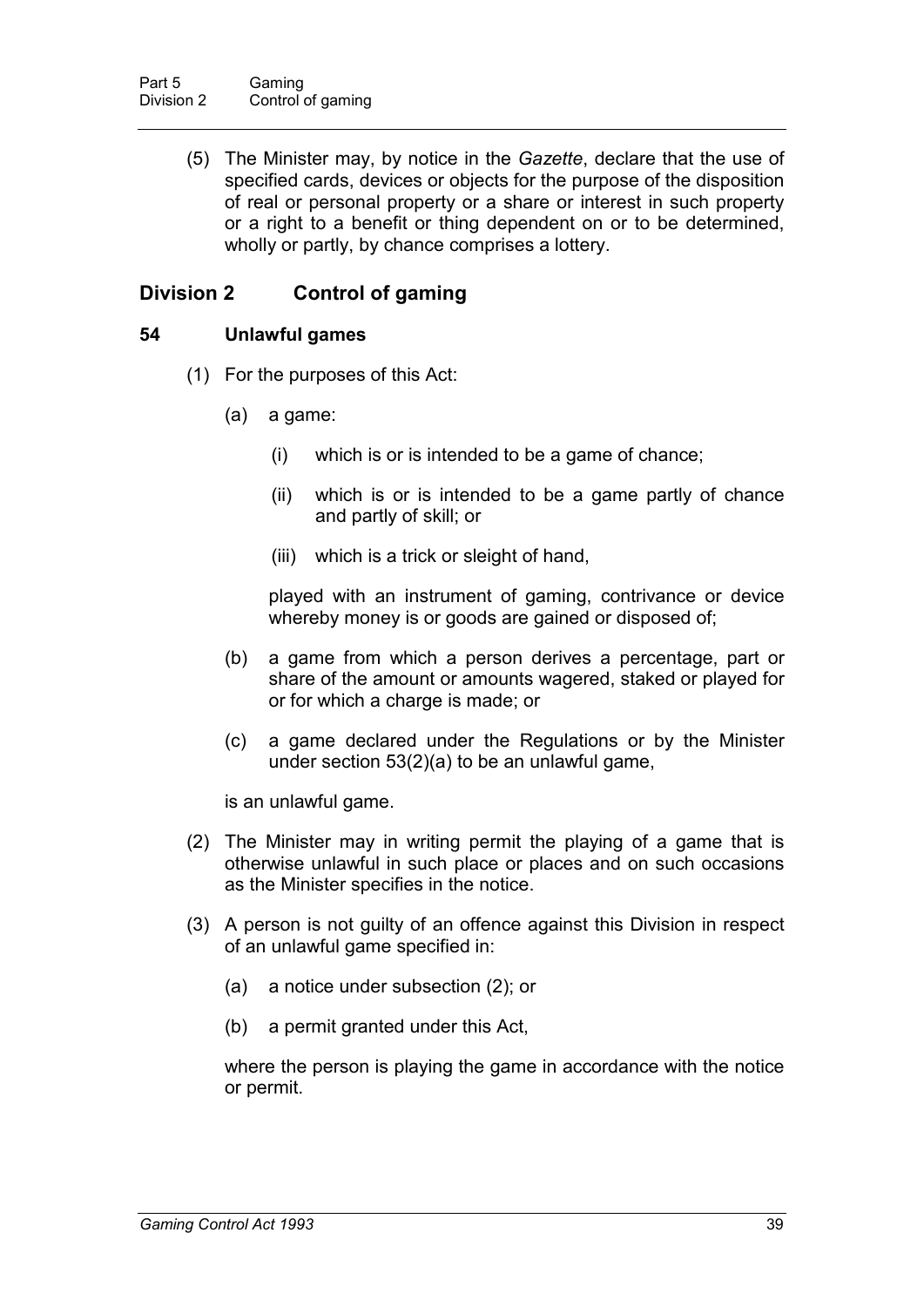- (4) Notwithstanding subsection (1), the game commonly known as or called two-up or swy is not an unlawful game where:
	- (a) it is played at a racing venue situated outside the circumference of a circle having a radius of 80 km centred on the casino at Alice Springs and Darwin respectively, is conducted by or on behalf of a club on the day of a meeting for a period of not more than 4 hours commencing after the finish of the last race of the meeting, and the profits (if any) are payable to the club to be applied towards its purposes or such other purposes as the club thinks proper; or
	- (b) it is played only on 25 April (whether or not Anzac Day is publicly celebrated on that date), is conducted by or on behalf of a Returned Services League Club and the profits (if any) are payable to that club.
- (5) In subsection (4)(a), *club*, *meeting*, *race* and *racing venue* have the same meanings as in section 4(1) of the *Racing and Betting Act 1983*.

### **55 Organising, &c., unlawful game**

A person shall not:

- (a) organise or conduct, or assist in organising or conducting, an unlawful game; or
- (b) receive a percentage of an amount wagered on an unlawful game.

### **56 Selling ticket, &c., in unlawful game**

A person shall not:

- (a) give or sell a ticket; or
- (b) take a ticket,

in an unlawful game.

# **57 Playing at unlawful game**

- (1) A person shall not play at or participate in an unlawful game.
- (2) A person shall not:
	- (a) be present at any unlawful gaming or at the playing of an unlawful game;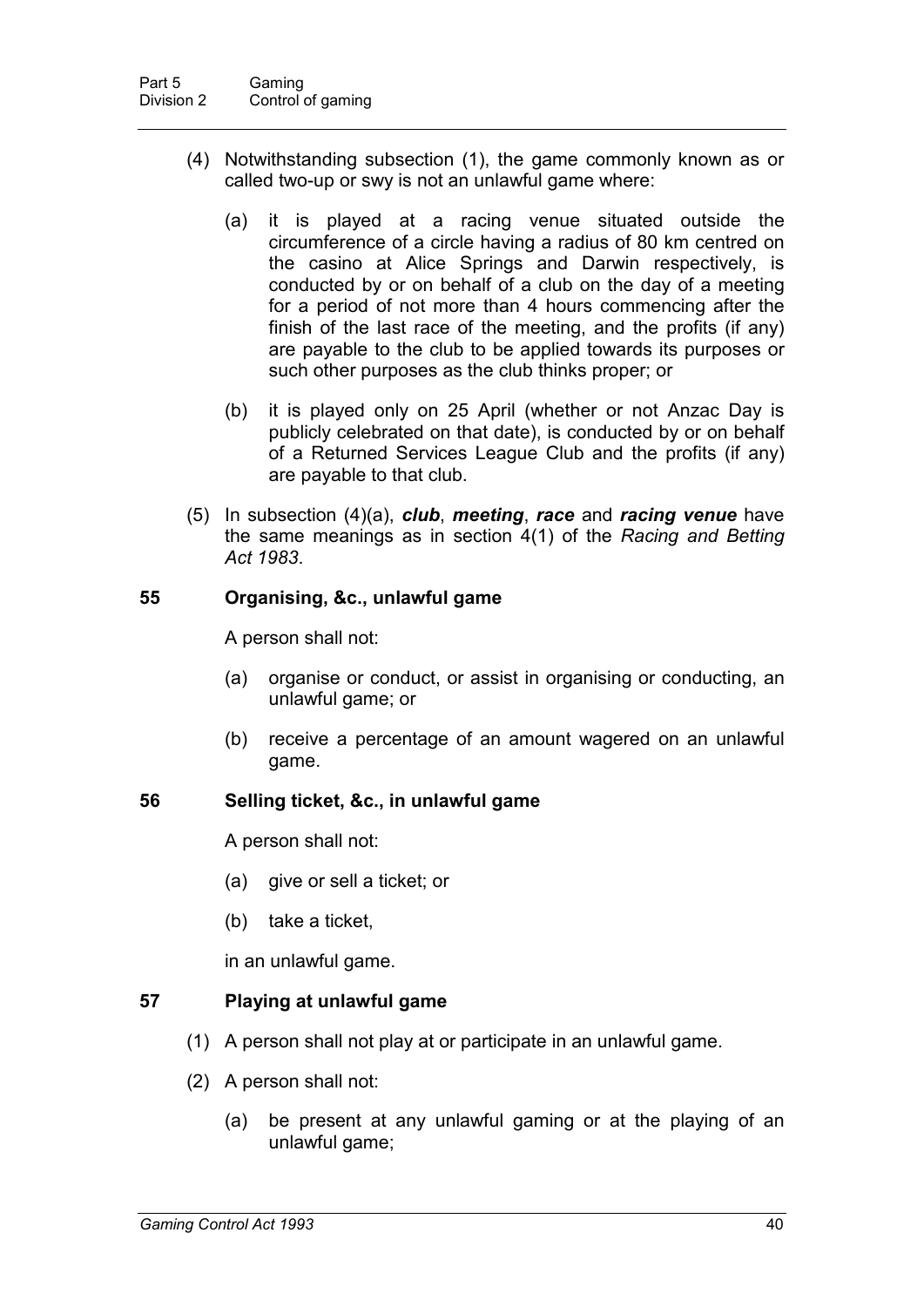- (b) be in a place in which any unlawful gaming is taking place, without lawful excuse (the proof of which excuse shall be upon the person); or
- (c) bet by way of wagering or gaming on an unlawful game.

## **58 Advertising**

A person shall not:

- (a) placard, post up or exhibit;
- (b) permit or suffer to be placarded, posted up or exhibited; or
- (c) assist in placarding, posting up or exhibiting,

in, on or about any land or premises any information or notice or list relating directly or indirectly to an illegal lottery or an unlawful game.

#### **59 False pretences**

A person shall not, by fraud, fraudulent device or practice in playing with an instrument of gaming, win from a person for himself or herself, or another person, money or a valuable thing.

#### **60 Place for unlawful gaming**

- (1) Subject to this section, a place is used for unlawful gaming if it or a part of it:
	- (a) is used for or in connection with:
		- (i) a lottery, calcutta, sweepstake or game of bingo which is not authorised by this Act or, being authorised, is not conducted in accordance with this Act; or
		- (ii) an unlawful game; or
	- (b) is opened, kept or used for the purpose of the owner, occupier or keeper of it, or a person using it, or a person procured or employed by or acting for or on behalf of the owner, occupier or keeper, or person using it, or of a person having the care or management or in any manner conducting the business thereof, conducting or participating in unlawful gaming with persons resorting to the place.
- (2) A casino is not a place used for unlawful gaming in respect of operations conducted in the casino that are permitted under this Act.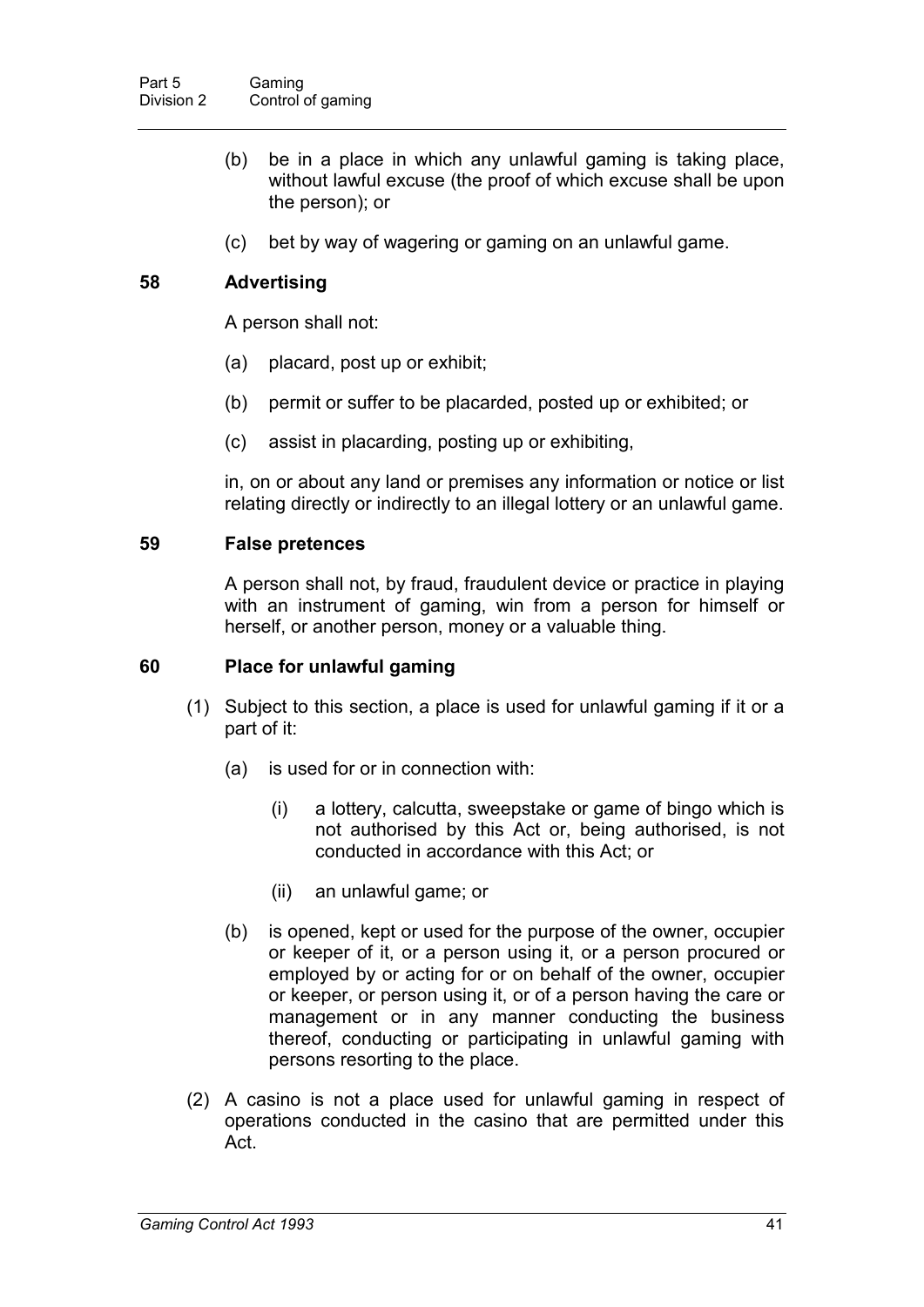### **61 Penalty for keeping place for unlawful gaming**

- (1) A person shall not use a place for unlawful gaming, or knowingly and wilfully permit it so to be used by any other person, or have the care or management of, or in any manner assist in conducting the business of, a place so used.
- (2) A person shall not, without lawful excuse, enter or remain in a place used for unlawful gaming.

### **62 Evidence that place used for unlawful gaming**

It is prima facie evidence that a place is used for unlawful gaming if it is proved that:

- (a) the place is kept or used for the playing therein of an unlawful game or that a bank is kept there by one or more of the players exclusive of the others; or
- (b) the chances of a game played therein are not alike favourable to all the players (including the banker or other person by whom the game is managed or against whom the other players stake, play or bet),

whether or not the place is open for the use of subscribers only.

### **63 Not necessary to prove that person was found playing for money, &c.**

It is not necessary in support of a complaint for gaming in, or for suffering a game or gaming in, or for keeping or using or being concerned in the management or conduct of a place for unlawful gaming, to prove that a person found playing at a game was playing for money or a valuable thing.

### **64 Effect of discovery of instruments of gaming**

Where a place suspected to be open, kept or used as a place for unlawful gaming is lawfully entered by a member of the Police Force or a gaming inspector, the discovery therein or on or about a person found in the place of an instrument of gaming, gaming machine, ticket dispensing machine or thing used in or associated with playing an unlawful game is prima facie evidence that:

- (a) the place is used as a place for unlawful gaming; and
- (b) the persons found in the place where the instrument or machine was discovered were playing in that place, although no play was actually going on in the presence of the member of the Police Force or gaming inspector lawfully entering or the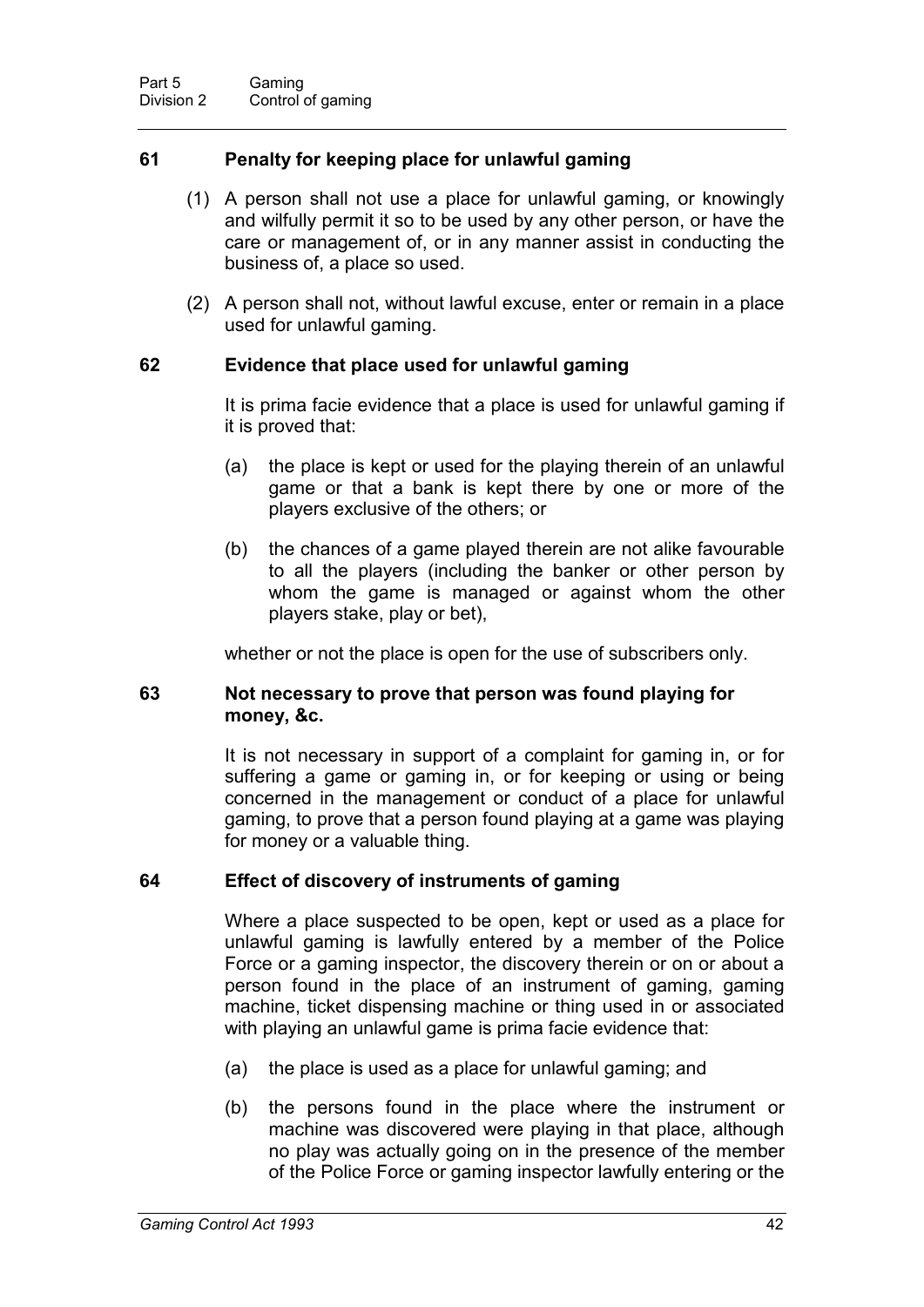member's or gaming inspector's assistants.

### **65 Evidence that place used as place for unlawful gaming**

#### Where:

- (a) a member of the Police Force or a gaming inspector is wilfully prevented from or is obstructed or delayed in entering a place in which the member has reasonable grounds for suspecting unlawful gaming is, has been or is about to be carried on or any part of that place;
- (b) an external or internal door of, or means of access to, such place is found to be fitted or provided with a bolt, bar, chain or means or contrivance for the purpose of preventing, delaying or obstructing the entry into the place or any part of the place of a member of the Police Force or gaming inspector or for giving an alarm in case of that entry; or
- (c) such a place is found fitted or provided with a means or contrivance for concealing, removing or destroying an instrument of gaming,

it shall be prima facie evidence that the place is used for unlawful gaming and that the persons found in the place were playing an unlawful game therein.

### **66 Evidence as to offences**

Where, on the hearing of a complaint relating to an offence against this Part, the court is of the opinion that money or a valuable thing which has to its satisfaction been proved to have been given to, or received or paid by the accused person, or given to, or received or paid by a person on the accused person's behalf, has been given, received or paid, as the case may be, in circumstances which, in the mind of the court, raise a reasonable suspicion that such money or thing was so given, received or paid in contravention of this Part, the giving, receiving or paying shall be prima facie evidence of the commission by the accused person of the offence specified in the complaint.

# **67 Reasonable suspicion sufficient**

Where, on the hearing of a complaint against a person in relation to an offence against this Part, the evidence for the prosecution is such as to raise in the mind of the court hearing the complaint a reasonable suspicion that the person is guilty of the offence, that evidence is prima facie evidence that the person is guilty of that offence.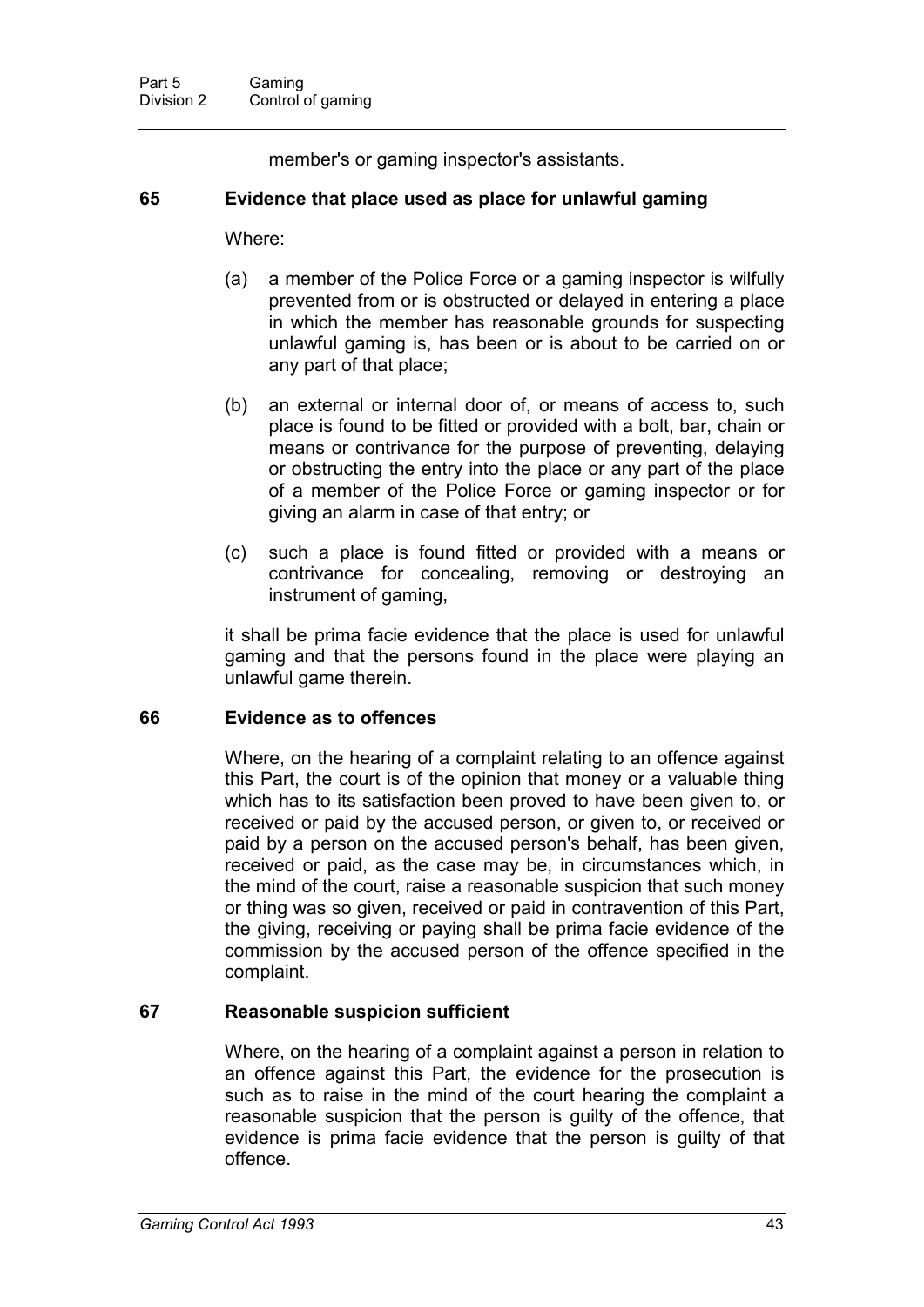### **68 Special powers relating to searches, &c.**

- (1) Notwithstanding section 117 of the *Police Administration Act 1978*, it shall not be necessary in an information laid or application made for the purpose of obtaining a search warrant for the search of a place on or in which a member of the Police Force has reasonable grounds for suspecting that an offence against this Part is, has been or is about to be carried on, or in a search warrant issued as a result of that information laid or application made, for the particular items associated with the offence for which it is intended to search, or a description of such items, to be specified, and a search for any such items may be conducted by authority of the warrant.
- (2) A member of the Police Force or gaming inspector who lawfully enters a place on or in which the member or gaming inspector has reasonable grounds for suspecting that an offence against this Part is, has been or is about to be carried on may, with such assistance as the member or gaming inspector thinks necessary, if necessary by force:
	- (a) open a cupboard, drawer, chest, trunk, box, package or other receptacle, whether a fixture or not, found on or in the place;
	- (b) without warrant, search a person found on or in the place or the clothing being worn by or property in the control of the person; and
	- (c) seize anything found on or in the place or in the course of the search that the member or gaming inspector reasonably believes is evidence of or associated with the offence committed on or in that place.
- (3) The power conferred on a member of the Police Force by this section is in addition to and not in derogation of any other power conferred by a law in force in the Territory.
- (4) Where the ownership of a gaming machine or part of a gaming machine cannot, at the time of its seizure under this section, be ascertained, the property seized shall be forfeit to the Crown and may be sold, destroyed or disposed of, as the Director thinks fit, after 90 days from the date of seizure if, within that time, it has not been possible after reasonable inquiry, to establish ownership of the property.
- (5) A person found guilty of an offence relating to a gaming machine is liable to pay to the Crown the reasonable costs of handling, securing, maintaining or storing property seized under this section in relation to the offence, which costs may be assessed by the court and collected in like manner to a monetary penalty.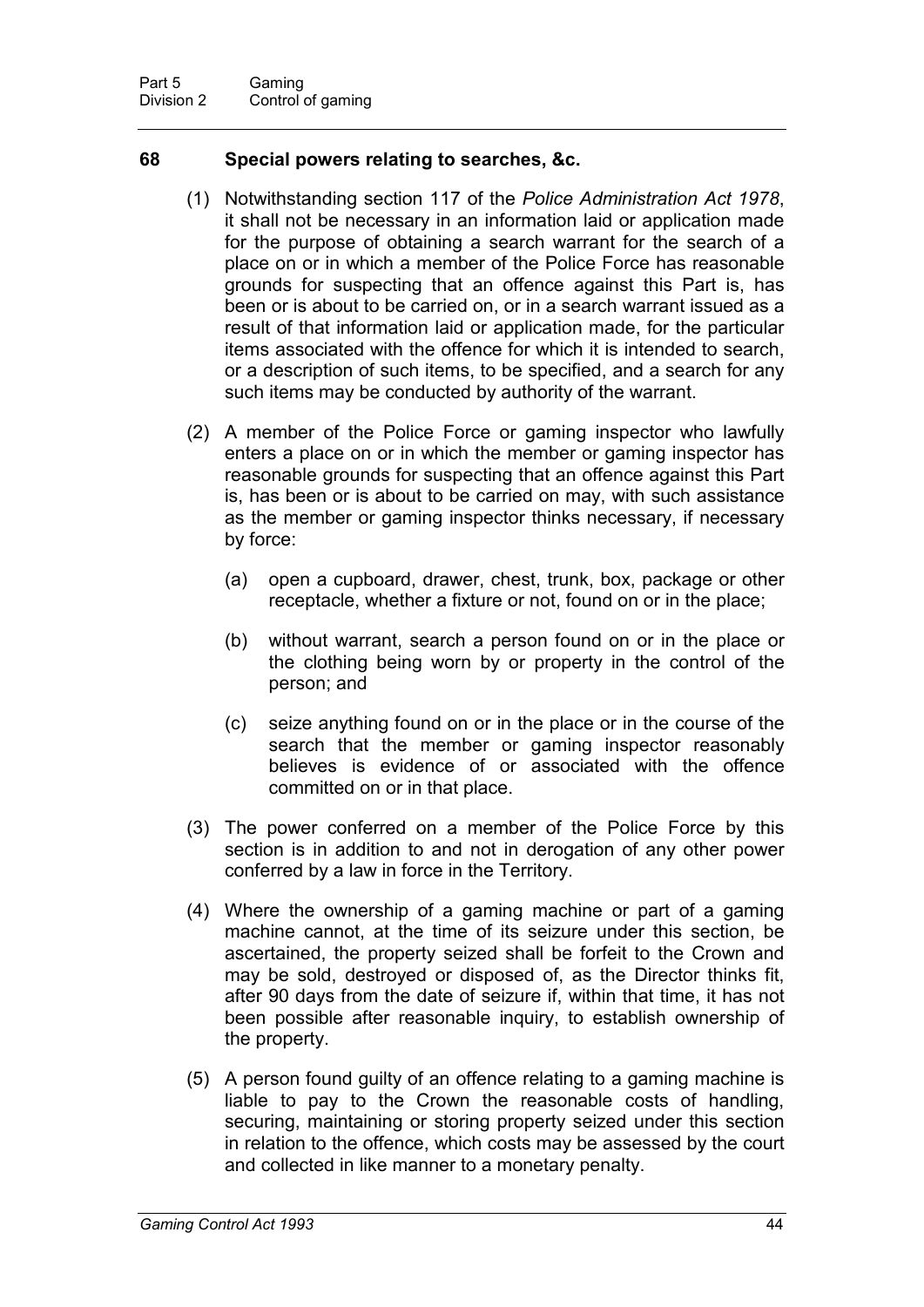# **Part 5A Community Benefit Fund**

### **68A Community Benefit Fund**

- (1) The Director must maintain in the Agency's Operating Account a fund to be known as the Community Benefit Fund.
- (2) Money in the Community Benefit Fund is to be applied for the following purposes:
	- (a) research into gambling activity, including the social and economic impact of gambling on individuals, families and the community;
	- (b) promotion of community awareness and education in respect of problem gambling and provision of counselling, rehabilitation and support services for problem gamblers and their families in the Territory;
	- (c) funding of grants for community projects and services of benefit to communities throughout the Territory;
	- (d) management and administrative support of the Fund.
- (3) The Minister may from time to time approve guidelines for this Part to be known as the Community Benefit Fund Guidelines.
- (4) The Minister may determine the following in the Guidelines for the purpose mentioned in subsection (2)(c):
	- (a) the maximum amount of a major grant;
	- (b) the maximum amount of a minor grant.
- (5) Subsection (4) does not limit any other matters the Minister may determine in the Guidelines.
- (6) The Guidelines must be published on the Agency's website as soon as practicable after they are made.

#### **68B Role of Director and Community Benefit Committee**

- (1) The functions of the Director are:
	- (a) to consider applications for:
		- (i) grants from the Community Benefit Fund for the purposes mentioned in section 68A(2)(a) and (b) and to make recommendations to the Minister about those applications; and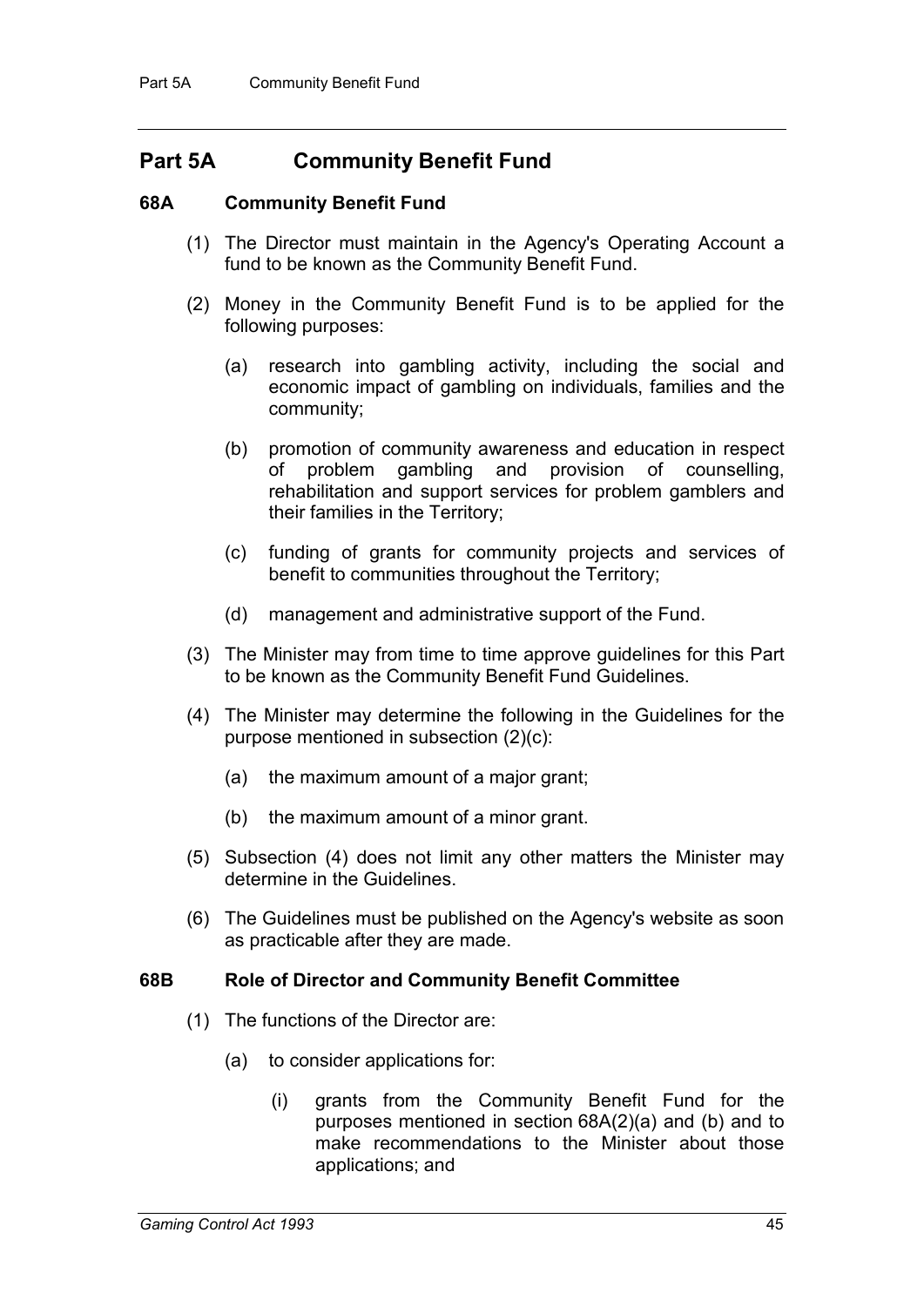- (ii) minor grants from the Community Benefit Fund for the purpose mentioned in section 68A(2)(c) and to make<br>recommendations to the Minister about those recommendations to the applications; and
- (b) to monitor the contribution made to the community by clubs that are licensees under the *Gaming Machine Act 1995*.
- (2) The Director has the powers necessary to perform the Director's functions.
- (3) The Minister must:
	- (a) establish a committee known as the Community Benefit Committee; and
	- (b) determine the membership of the Committee and how it is to operate.
- (4) The functions of the Committee are:
	- (a) to consider applications for major grants from the Community Benefit Fund for the purpose mentioned in section 68A(2)(c); and
	- (b) to make recommendations to the Minister about those applications.
- (5) The Committee has the powers necessary to perform its functions, including the power to require the Director to provide the Committee with specified information.
- (6) The Director and Committee must provide the Minister with a joint report on the Director's and Committee's operations during a financial year in relation to the Community Benefit Fund within 3 months after the end of the financial year.
- (7) The Minister must table a copy of the report in the Legislative Assembly within 6 sitting days after the Minister receives the report.

### **68C Payments into and out of Fund**

- (1) The following money is to be paid into the Community Benefit Fund:
	- (a) all money received and assessed by the Director under section 156 of the *Gaming Machine Act 1995* as gaming machine community benefit levy;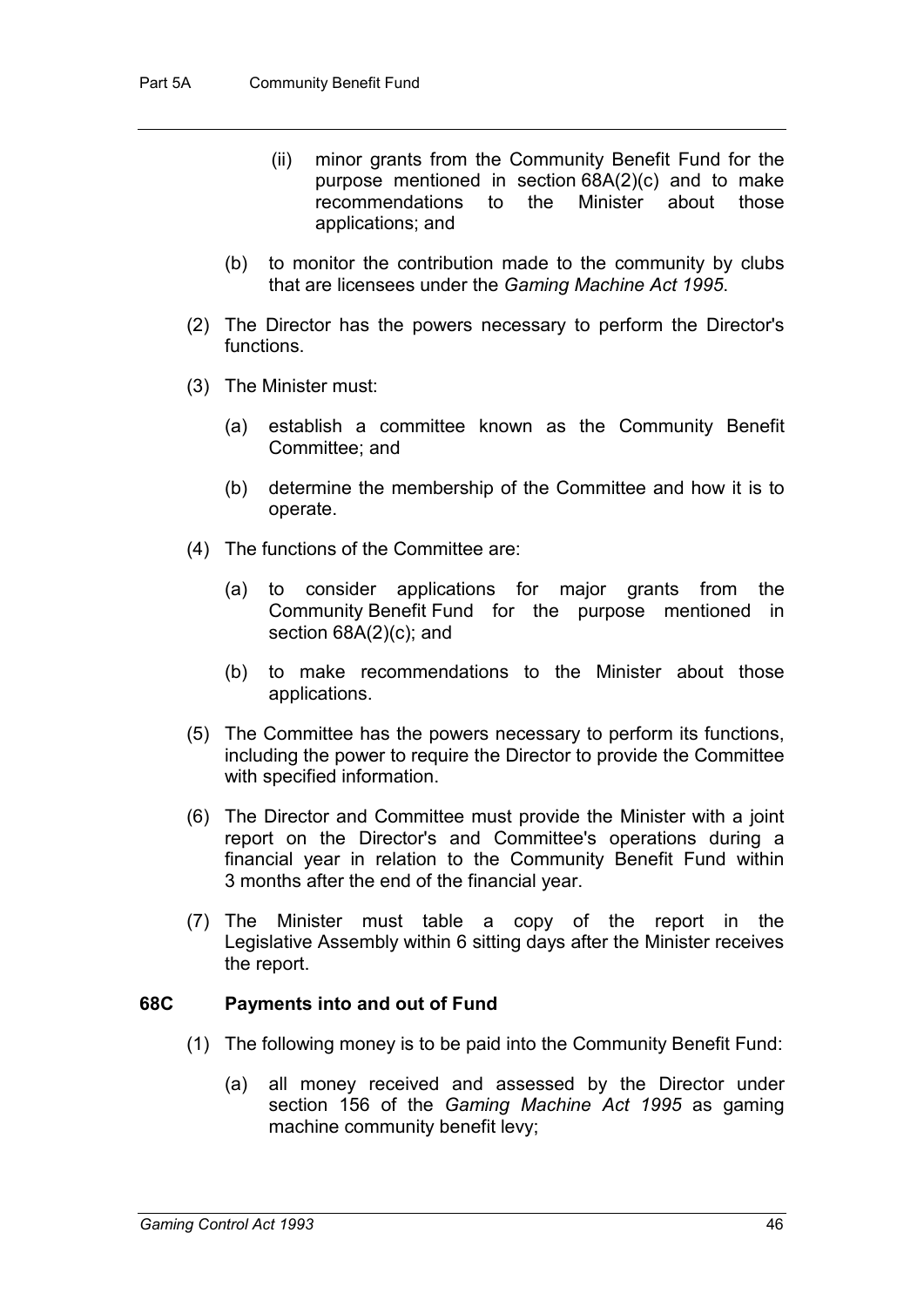- (aa) all money received and assessed by the Director as gaming machine community benefit levy under section 35A;
- (b) all money received by the Director as unclaimed prizes (other than unclaimed prizes in respect of foreign lotteries conducted under section 40);
- (c) all money forfeited under section 78;
- (d) all other money that, under any Act, is required to be paid into the Fund.
- (2) The Minister must determine the total amount to be paid out of the Fund in a financial year in respect of each purpose specified in section 68A(2).
- (3) An application:
	- (a) for a grant for a purpose mentioned in section  $68A(2)(a)$  or (b), or for a minor grant for the purpose mentioned in section 68A(2)(c), is made to the Director; and
	- (b) for a major grant for the purpose mentioned in section 68A(2)(c) is made to the Community Benefit Committee.
- (4) If an application is made to the Director or the Committee, the Director or Committee must:
	- (a) consider the application; and
	- (b) recommend to the Minister that the Minister:
		- (i) approve the whole or part of the grant; or
		- (ii) refuse to approve the grant.
- (5) The Minister may, having regard to the recommendation of the Director or Committee:
	- (a) approve the whole or part of the grant; or
	- (b) refuse to approve the grant.
- (6) If at the end of a financial year there is surplus money remaining in the Fund, that money must be:
	- (a) retained in the Fund; and
	- (b) applied to the following financial year for the purposes mentioned in section 68A(2).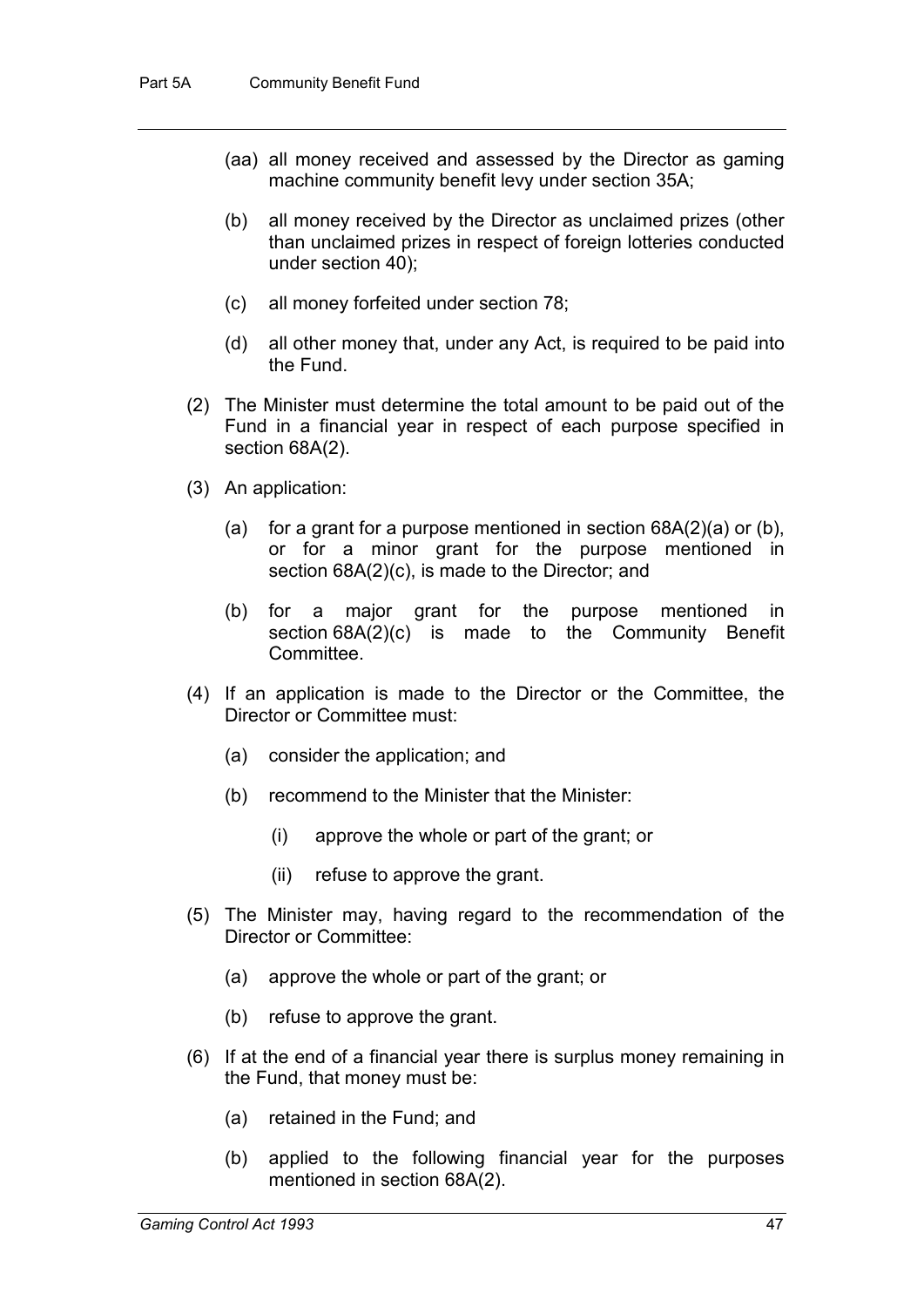# **Part 5B Review of decisions**

#### **68CA Definitions**

In this Part:

*affected person*, for a reviewable decision, means a person to whom any of the following applies:

- (a) for a decision that relates to disciplinary action relating to a licence – the person is the licensee;
- (b) for a decision that was made in relation to an application the person is the applicant;
- (c) the person made a submission, complaint or objection (however described) during the process that resulted in the decision being made.

*delegate decision* means a reviewable decision that is made by a delegate of the Director.

*reviewable decision* means a decision prescribed by regulation.

#### **68CB Notice of delegate decision**

- (1) As soon as practicable after making a delegate decision, a delegate of the Director must give written notice of the decision to each affected person.
- (2) The notice must state the following:
	- (a) the delegate decision and the reasons for it;
	- (b) that the affected person may apply for a review of the decision under section 68CC;
	- (c) the period allowed for applying for a review.

#### **68CC Application for review**

- (1) An affected person for a delegate decision may apply to the Director for a review of the decision.
- (2) The application must be made:
	- (a) within 28 days after written notice of the delegate decision is given to the affected person; or
	- (b) by any later date allowed by the Director.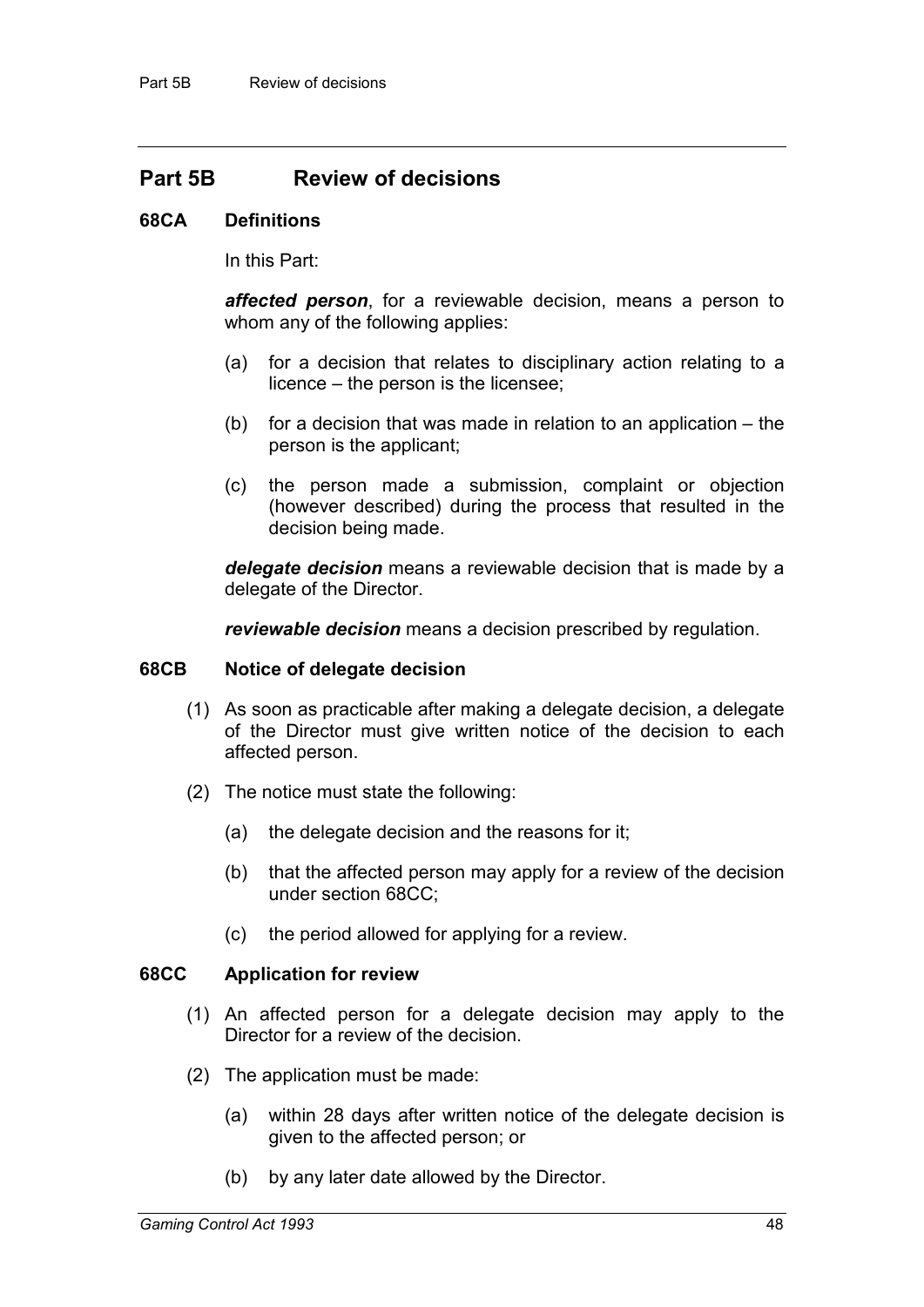- (3) The application must:
	- (a) be in the approved form; and
	- (b) be accompanied by the fee prescribed by regulation; and
	- (c) state the grounds on which it is made and the facts relied on to establish the grounds.

#### **68CD Effect of application on delegate decision**

- (1) The making of the application does not stay the operation of the delegate decision.
- (2) Despite subsection (1), the Director may stay the operation of the delegate decision pending completion of the review.

#### **68CE Director to consider application**

- (1) On receipt of the application, the Director must review the delegate decision.
- (2) Despite subsection (1), if satisfied the application is frivolous or vexatious, the Director may reject the application without reviewing the delegate decision.

#### **68CF Conducting and deciding review**

- (1) In reviewing the delegate decision, the Director must:
	- (a) take into account any matter that this Act requires the Director to take into account in reviewing the decision; and
	- (b) follow the procedures for review determined by the Director; and
	- (c) comply with the rules of natural justice.
- (2) After reviewing the delegate decision, the Director must:
	- (a) affirm the decision; or
	- (b) vary the decision; or
	- (c) set aside the decision and substitute a new decision.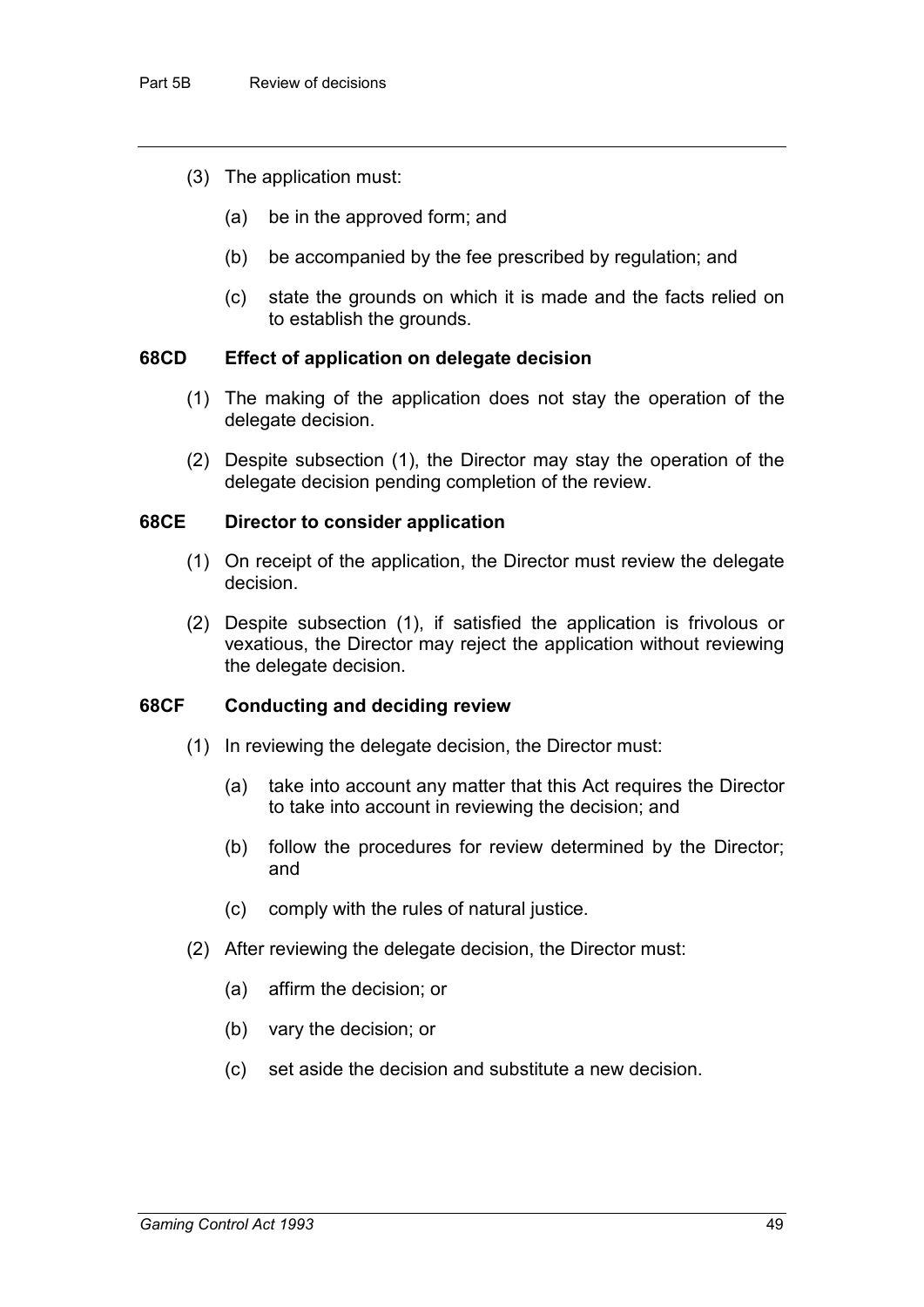#### **68CG Notice of decision on review**

- (1) As soon as practicable after making a decision under section 68CF, the Director must give written notice of the decision to the following persons:
	- (a) the applicant;
	- (b) any other affected person.
- (2) The notice must state the following:
	- (a) the Director's decision and the reasons for it;
	- (b) details of any right the person has under this Act to apply for a review of, or to appeal, the Director's decision.

#### **68CH Application to NTCAT for review of Director's decision**

- (1) Subject to subsection (2), an affected person for a reviewable decision may apply to NTCAT for review of the decision.
- (2) An affected person may only apply to NTCAT once the person has exhausted any other available avenue of review under this Division.

*Note for section 68CH*

*A delegate decision must be reviewed by the Director under this Division before an application is made to NTCAT.*

# **Part 6 Miscellaneous**

#### **68D Application of** *Taxation Administration Act 2007*

- (1) The *Taxation Administration Act 2007*, other than the excluded provisions, applies in relation to a tax or levy payable by a person under a taxation provision of this Act as if:
	- (a) the tax or levy were a tax under a taxation law; and
	- (b) each taxation provision of this Act were a taxation law; and
	- (c) the person were a taxpayer under a taxation law.
- (2) In this section:

*excluded provisions* means section 20 and Parts 6 and 10 of the *Taxation Administration Act 2007*.

*taxation provision of this Act* means section 24(2)(c), 38B(3), 46M(3) or 47M(3).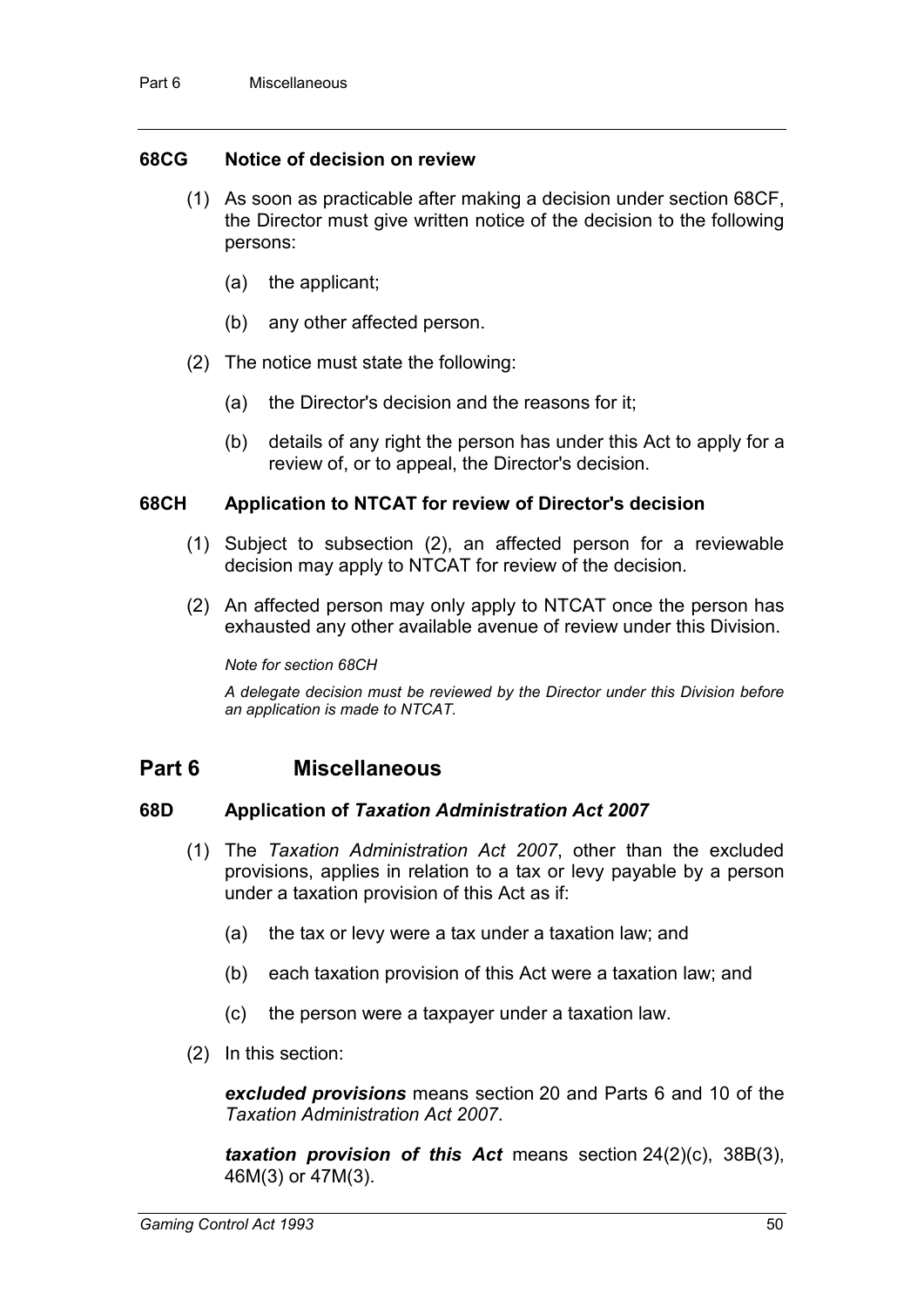### **69 Cheating**

- (1) A person shall not:
	- (a) by a fraudulent trick, device, sleight of hand or representation;
	- (b) by a fraudulent scheme or practice;
	- (c) by the fraudulent use of gaming equipment or any other thing; or
	- (d) by the fraudulent use of an instrument or article of a type normally used in connection with gaming, or appearing to be of a type normally used in connection with gaming,

obtain for himself or herself or another person, or induce a person to deliver, give or credit to him or her or another person, any money, chips, benefit, advantage, valuable consideration or security.

- (2) A person shall not use or have in his or her possession:
	- (a) chips that he or she knows are bogus or counterfeit chips;
	- (b) an instrument of gaming that he or she knows has been marked, loaded or tampered with; or
	- (c) for the purpose of cheating, stealing or obtaining a benefit or advantage not ordinarily available to a person, any equipment, device or thing that permits or facilitates cheating, stealing or obtaining such a benefit or advantage.
- (3) In so far as subsection (2) prohibits the possession of any thing referred to in subsection (2)(a) or (b), the prohibition does not extend to the possession by a person in charge of a casino, an agent or employee of a Licensee, a gaming inspector or a member of the Police Force, if the thing:
	- (a) has been seized under this Act for use as evidence in proceedings for an offence; or
	- (b) is being used for the purposes of instruction or comparison in identifying such things.

### **70 Act not to extend to stakes payable to winner of lawful game or race**

Nothing in this Act shall extend to a person receiving or holding money or a valuable thing by way of a stake or deposit to be paid to the winner of a race or lawful sport, game or exercise.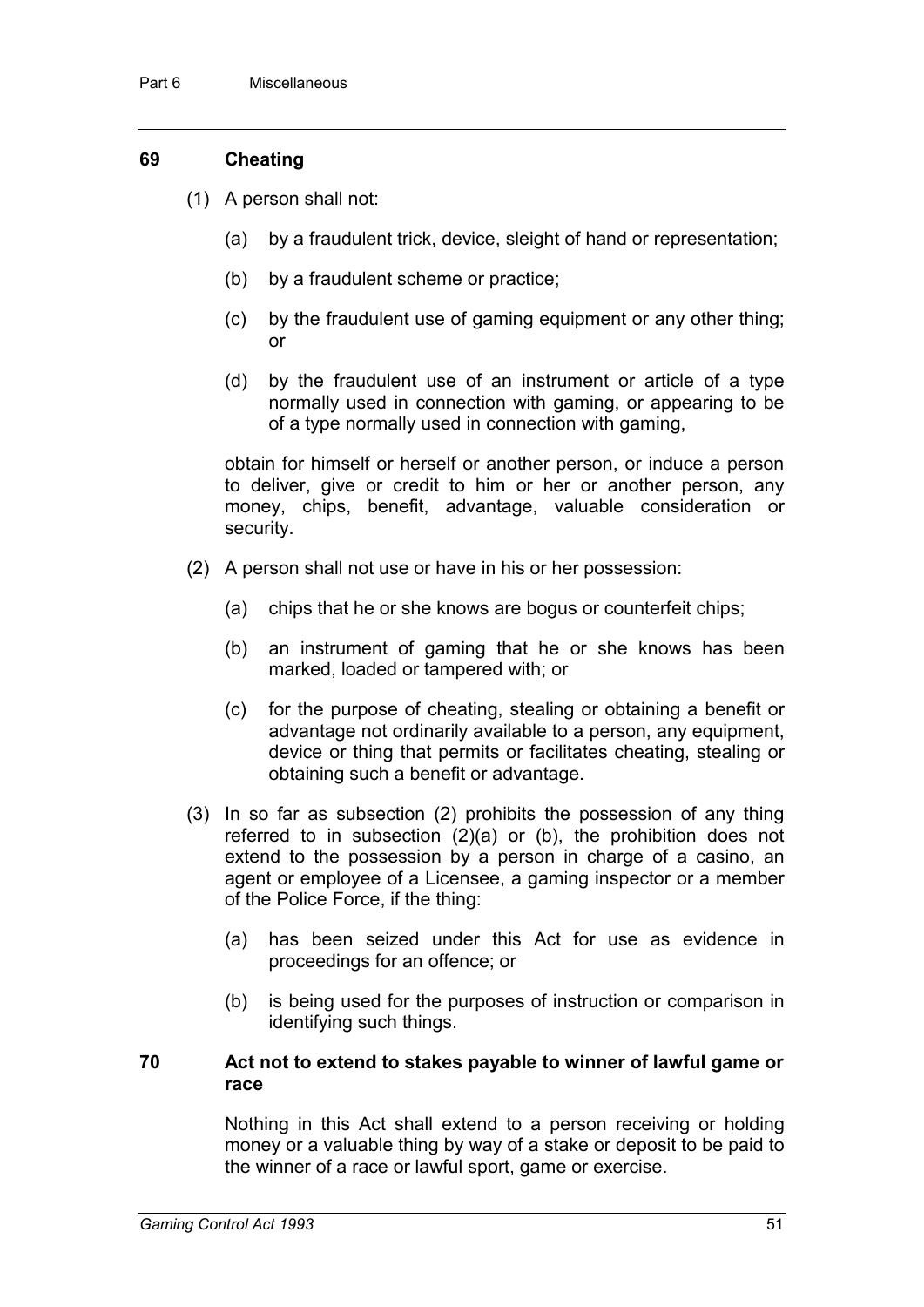### **71 Secrecy**

- (1) Subject to this section, a person who is employed by the Territory shall not, either directly or indirectly, except for the purposes of this Act:
	- (a) make a record of, or communicate to a person, information concerning the affairs of another person acquired by the person under this Act by reason of that employment; or
	- (b) produce to a person or permit a person to have access to a document furnished to the person for the purposes of this Act.
- (2) Nothing in this section prevents a person to whom it applies from disclosing information obtained under this Act, where:
	- (a) the person from whom it was obtained consents to the disclosure; or
	- (b) the disclosure is to:
		- (i) a member of the Police Force;
		- (ii) a person who is employed by a State or another Territory of the Commonwealth to administer an Act in that State or Territory regulating the operations of casinos or gaming;
		- (iia) a person who is employed to administer a law in force in another country that regulates the operations of casinos or gaming in that country;
		- (iii) the Auditor-General for the purposes of performing functions or exercising powers imposed or conferred on the Auditor-General by or under the *Audit Act 1995* or any other Act, or prevents the Auditor-General from disclosing that information or publishing that document if the disclosure or publication does not directly or indirectly divulge information identifying the affairs of a particular person; or
		- (iv) the Commissioner, within the meaning of the *Taxation Administration Act 2007*, for the purposes of performing functions or exercising powers imposed or conferred on the Commissioner by or under the *Taxation Administration Act 2007* or any other Act, or prevents the Commissioner from disclosing that information or publishing that document if the disclosure or publication does not directly or indirectly divulge information identifying the affairs of a particular person.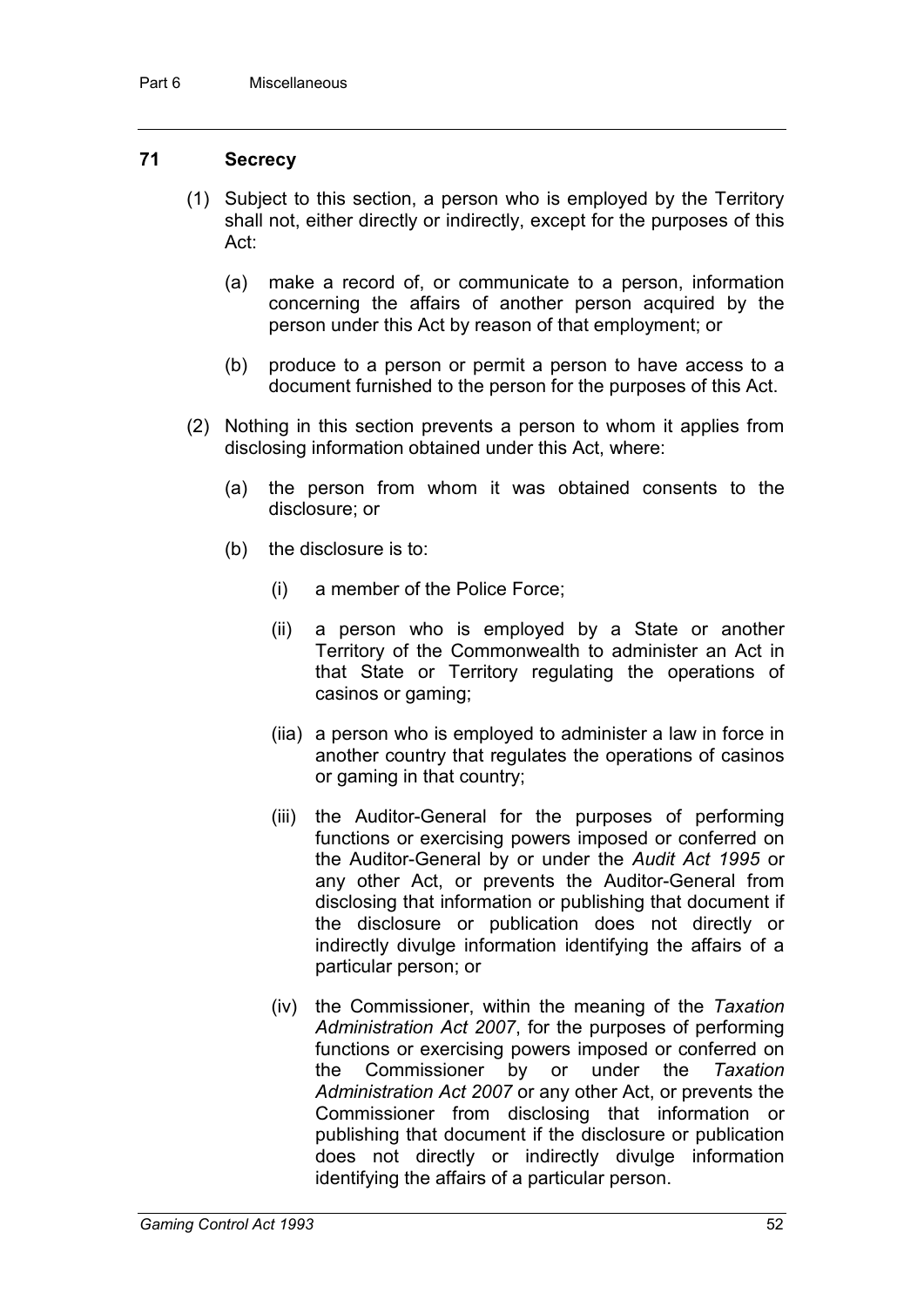- (3) A person to whom this section applies shall not be required to produce in court any document connected with the administration or execution of this Act in the person's custody in the course of his or her employment or to divulge or communicate to a court any matter or thing coming under the person's notice in the course of employment, unless the production, divulgence, communication or publication is made:
	- (a) with the consent of the person from whom the information or documentation was obtained;
	- (b) in connection with the administration or execution of this Act; or
	- (c) for the purposes of legal proceedings arising out of this Act or of a report of such proceedings.

### **72 Criminal liability of executive officer of body corporate**

(1) An executive officer of a body corporate commits an offence if the body corporate commits an offence by contravening a declared provision (a *relevant offence*).

Maximum penalty: The maximum penalty that may be imposed on an individual for the relevant offence.

- (2) An offence against subsection (1) is a regulatory offence.
- (3) It is a defence to a prosecution for an offence against subsection (1) if the defendant:
	- (a) was not in a position to influence the conduct of the body corporate in relation to the contravention; or
	- (b) took reasonable steps to prevent the contravention; or
	- (c) did not know, and could not reasonably have been expected to know, that the contravention would happen.
- (4) In deciding whether the defendant took (or failed to take) reasonable steps to prevent the contravention, a court must consider the following:
	- (a) any action the defendant took directed towards ensuring the following (to the extent the action is relevant to the contravention):
		- (i) the body corporate arranged regular professional assessments of the body corporate's compliance with the declared provision;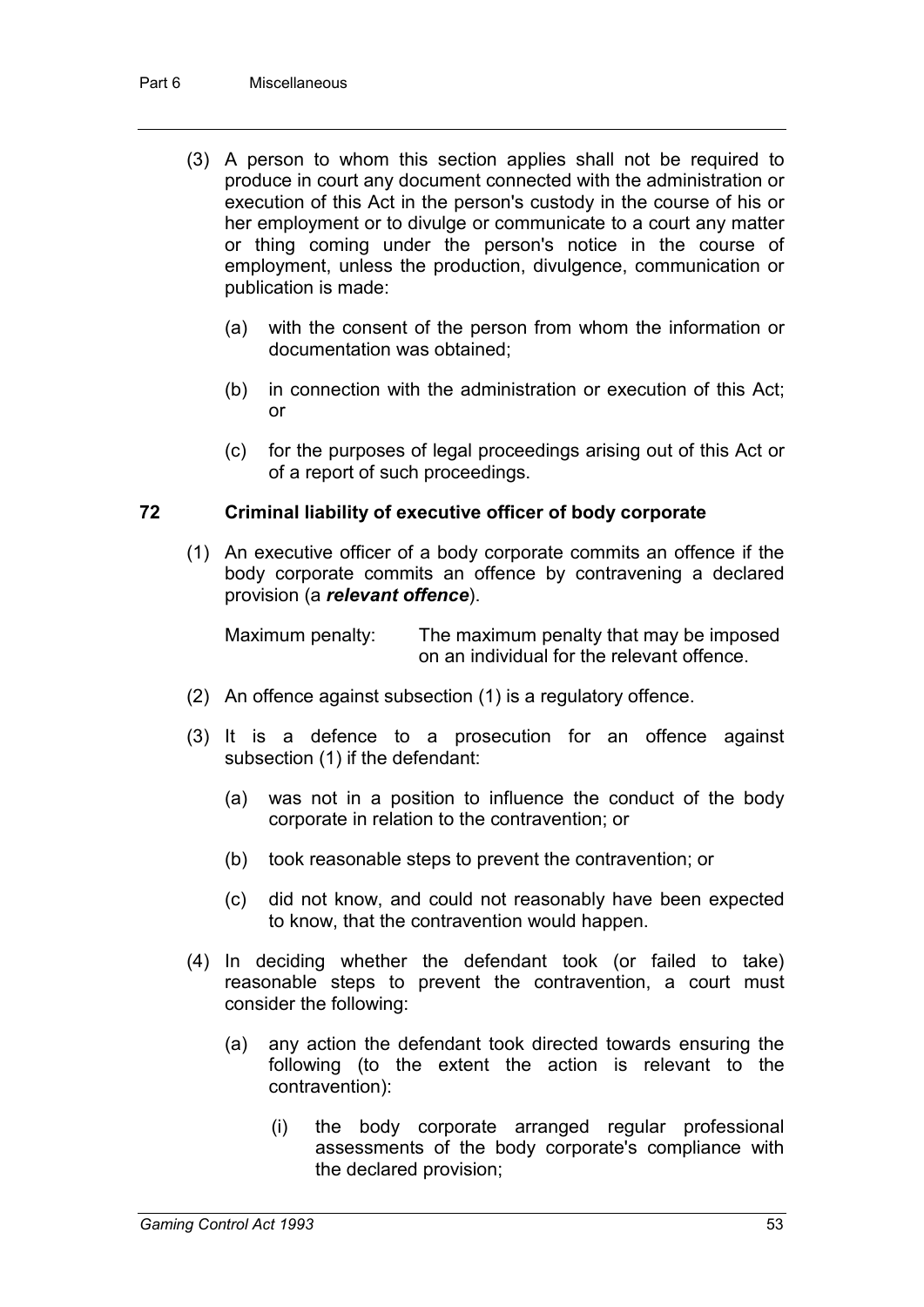- (ii) the body corporate implemented any appropriate recommendation arising from an assessment under subparagraph (i);
- (iii) the body corporate's employees, agents and contractors had a reasonable knowledge and understanding of the requirement to comply with the declared provision;
- (b) any action the defendant took when the defendant became aware that the contravention was, or could be, about to happen.
- (5) Subsection (4) does not limit the matters the court may consider.
- (6) This section does not affect the liability of the body corporate.
- (7) This section applies whether or not the body corporate is prosecuted for, or found guilty of, the relevant offence.
- (8) This section does not apply if the body corporate would have a defence to a prosecution for the relevant offence.
- (9) In this section:

### *declared provision* means:

- (a) section 27(6), 49(1) or 55; or
- (b) a provision of the Regulations prescribed by regulation.

*executive officer*, of a body corporate, means a director or other person who is concerned with, or takes part in, the management of the body corporate.

### **73 Regulatory offences**

An offence of contravening or failing to comply with section 33(5), 34(3), 49, 53(4) or 57(1), (2)(a) or (c) is a regulatory offence.

### **74 Penalties**

A person who contravenes or fails to comply with section 4(7), 15(9), 27(6), 30(3), 31(5) or (6), 32, 33(5) or (8), 34(1) or (3), 35(4), 36, 38(2), 39(2), 40(1) or (8), 46, 46P, 46Q, 47P, 47Q, 47, 49(1), 53(3) or (4), 55, 56, 57, 58, 59, 61(1) or (2), 69 or 71(1) is guilty of an offence and is liable, on being found guilty, to a maximum penalty of 85 penalty units or imprisonment for 2 years.

### **75 Prosecution of offenders**

(1) An offence against this Act may be prosecuted at any time.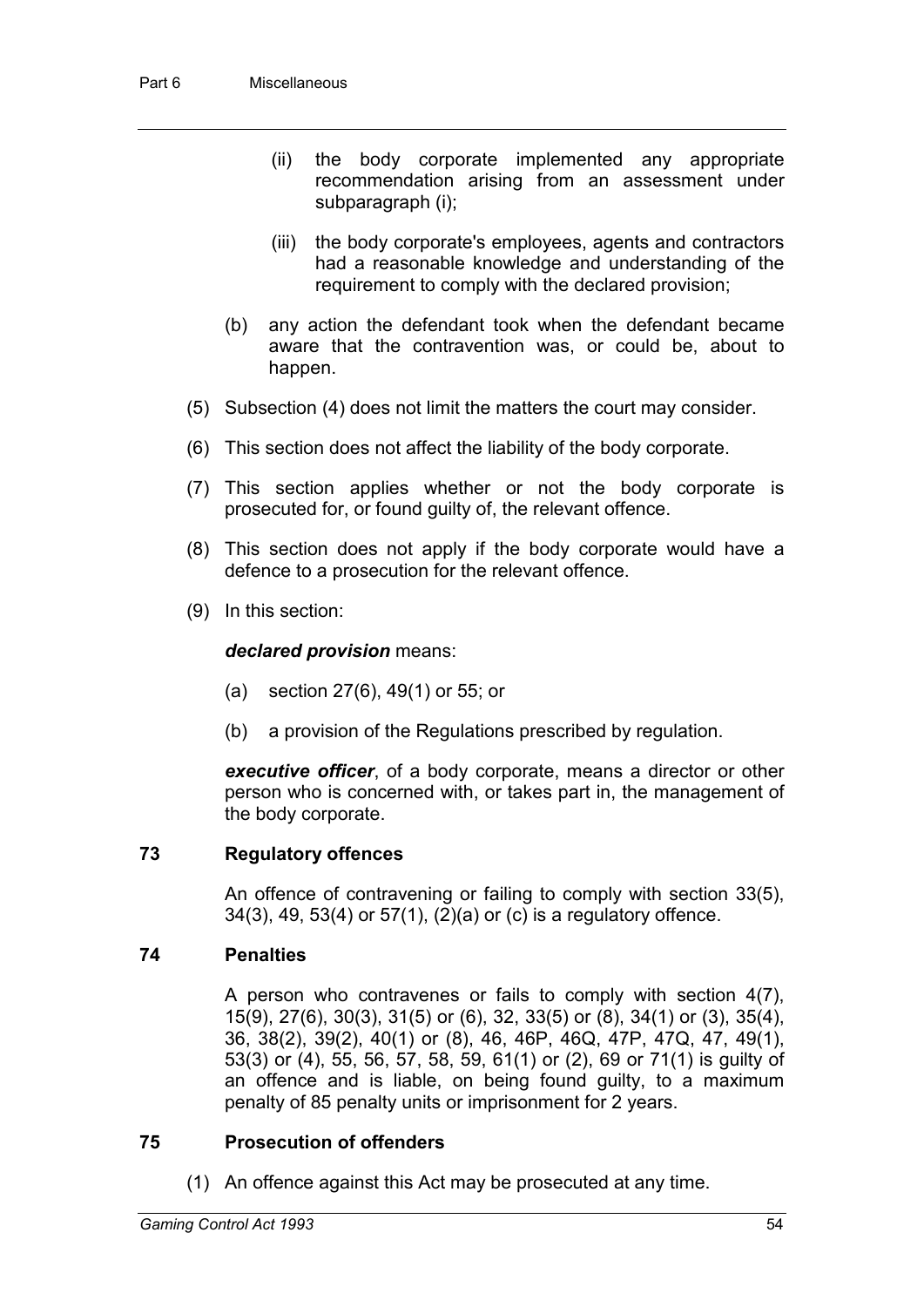- (2) The finding of guilt or acquittal of a person of an offence against this Act does not:
	- (a) prevent a further prosecution and finding of guilt in respect of a continuation of the offence after the date on which the person was found guilty or acquitted;
	- (b) extinguish any obligation or liability imposed on the person under this Act; or
	- (c) prevent the imposing of any other penalty on, or the taking of any other action against, the person under this Act.

#### **76 Institution of proceedings**

Proceedings for an offence against this Act may be instituted only by a member of the Police Force or the Director.

#### **77 Evidence in proceedings**

- (1) In proceedings in respect of an offence against this Act, a certificate purporting to be signed by the Chairperson or the Director to the effect that, on a date specified in the certificate:
	- (a) premises were or were not approved or deemed approved under this Act;
	- (b) a person was or was not a Licensee;
	- (c) the Minister had or had not entered into an agreement with a person named in the certificate;
	- (d) a named person was, or was not, a gaming inspector;
	- (e) a permit, determination, declaration, approval, permission or direction was, or was not, in force; or
	- (f) a named person was, or was not, an approved person,

is, in the absence of proof to the contrary, sufficient evidence of the matter stated in the certificate.

(2) Where a person observes an incident the fact that the observation was made by means of a camera, television set, video display unit or other electronic medium and not directly does not of itself render inadmissible any evidence that the person may give relating to the observation.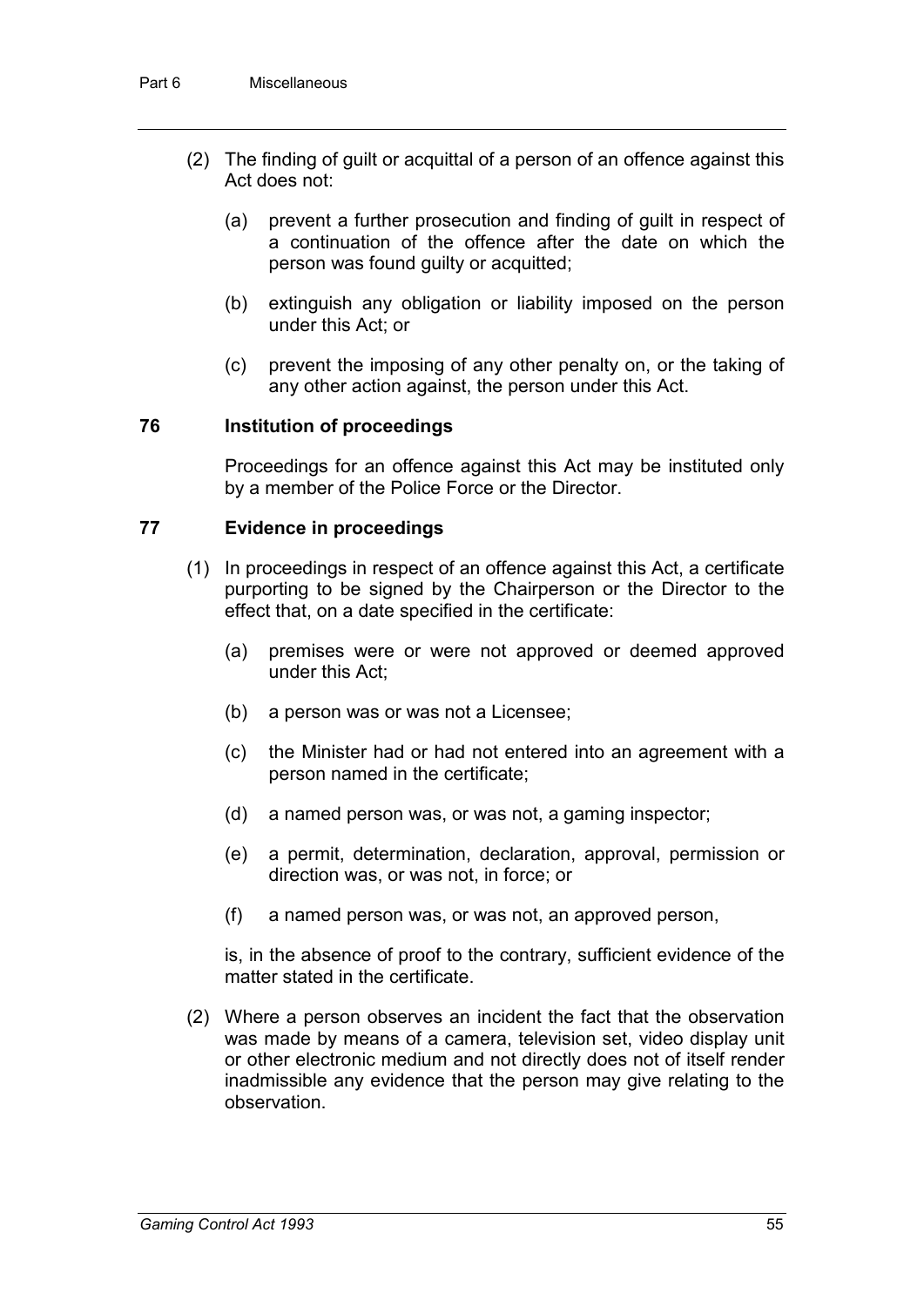### **78 Forfeiture**

- (1) Where a person is found guilty of an offence against this Act, then, whether or not a conviction is entered or a penalty imposed, an instrument of gaming, amusement machine, ticket dispensing machine or any other instrument, article, equipment, device or thing used in or in relation to the commission of the offence is forfeited to the Crown and may be kept, sold, destroyed or otherwise disposed of as the Director thinks fit.
- (2) A forfeiture under subsection (1) is in addition to and not in substitution for any other penalty imposed by a court in relation to the offence.
- (3) Money forfeited under this section is to be paid into the Community Benefit Fund.

### **79 Protection from liability**

- (1) An action or proceeding, civil or criminal, shall not lie against the Director, a gaming inspector, a member of the Police Force or a person approved or authorised under this Act acting in the execution or intended execution of this Act or the Regulations on account of anything done or omitted to be done for the purposes of this Act or the Regulations or done or omitted to be done in good faith and purporting to be for the purposes of this Act or the Regulations.
- (2) Subsection (1) has effect subject to Part VIIA of the *Police Administration Act 1978* to the extent it relates to the civil liability of a member of the Police Force.

### **79A Codes of practice**

- (1) For the purpose of providing practical guidance to Licensees on any matter relating to this Act, the Minister may, by notice in the *Gazette*, approve a code of practice.
- (2) A code of practice may consist of a code, standard, rule, specification or provision relating to matters in this Act formulated, prepared or adopted by the Minister and may apply, incorporate or refer to a document formulated or published by a body or authority as in force at the time the code of practice is approved or as amended, formulated or published from time to time.
- (3) A notice under subsection (1) must indicate where a copy of the code of practice to which it relates, and all documents incorporated or referred to in the code, may be inspected by members of the public and the times during which they may be inspected.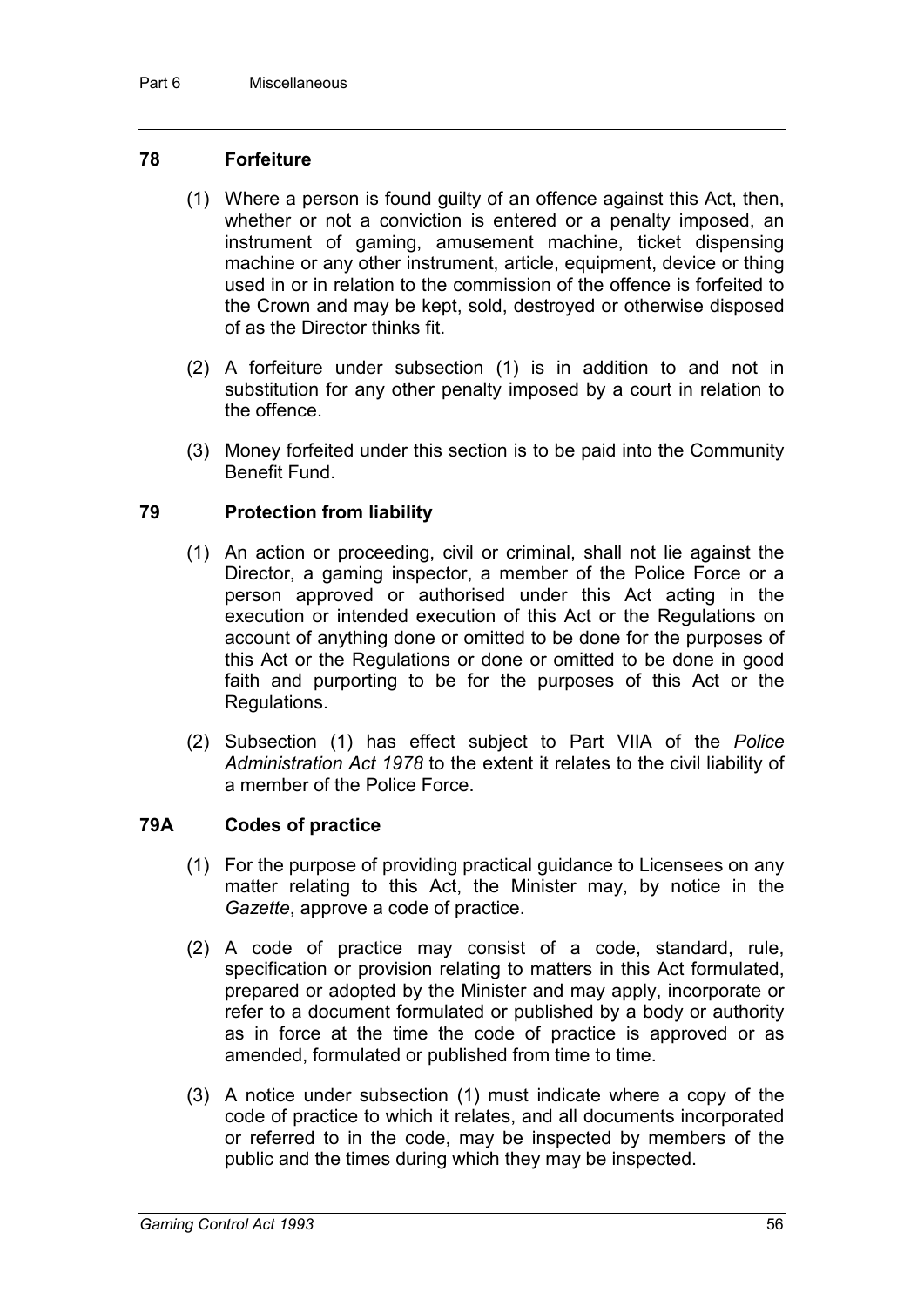(4) A Licensee must not contravene or fail to comply with a code of practice approved under this section.

Maximum penalty: 85 penalty units or imprisonment for 2 years.

### **80 Regulations**

- (1) The Administrator may make regulations, not inconsistent with this Act, prescribing matters:
	- (a) required or permitted by this Act to be prescribed; or
	- (b) necessary or convenient to be prescribed for carrying out or giving effect to this Act.
- (2) Without limiting the generality of subsection (1), the Regulations may make provision for or in relation to the following:
	- (c) the accounting and internal controls of the business conducted in a casino or in pursuance of a licence granted under Division 4 or 5 of Part 4;
	- (d) the persons who may be employed or who may perform duties at casinos, including the licensing of such persons and the fees for such licences;
	- (da) the persons who may be employed by Licensees, including the licensing of those persons and the fees for those licences;
	- (e) the approval of associations to conduct gaming, including calcuttas, sweepstakes and bingo, and the variation, suspension and cancellation of such approvals;
	- (f) the granting of permits under this Act, the fees to be charged for the granting of permits, the conditions to which permits may be subject and the variation, suspension and cancellation of such permits;
	- (g) the sale of tickets in lotteries and the payment of commission on the sale of such tickets;
	- (h) the prevention of fraud in connection with casinos, gaming, gaming machines and lotteries and the promotion and conduct of lotteries;
	- (j) the rules under which gaming including sweepstakes, games of bingo and calcuttas may be conducted;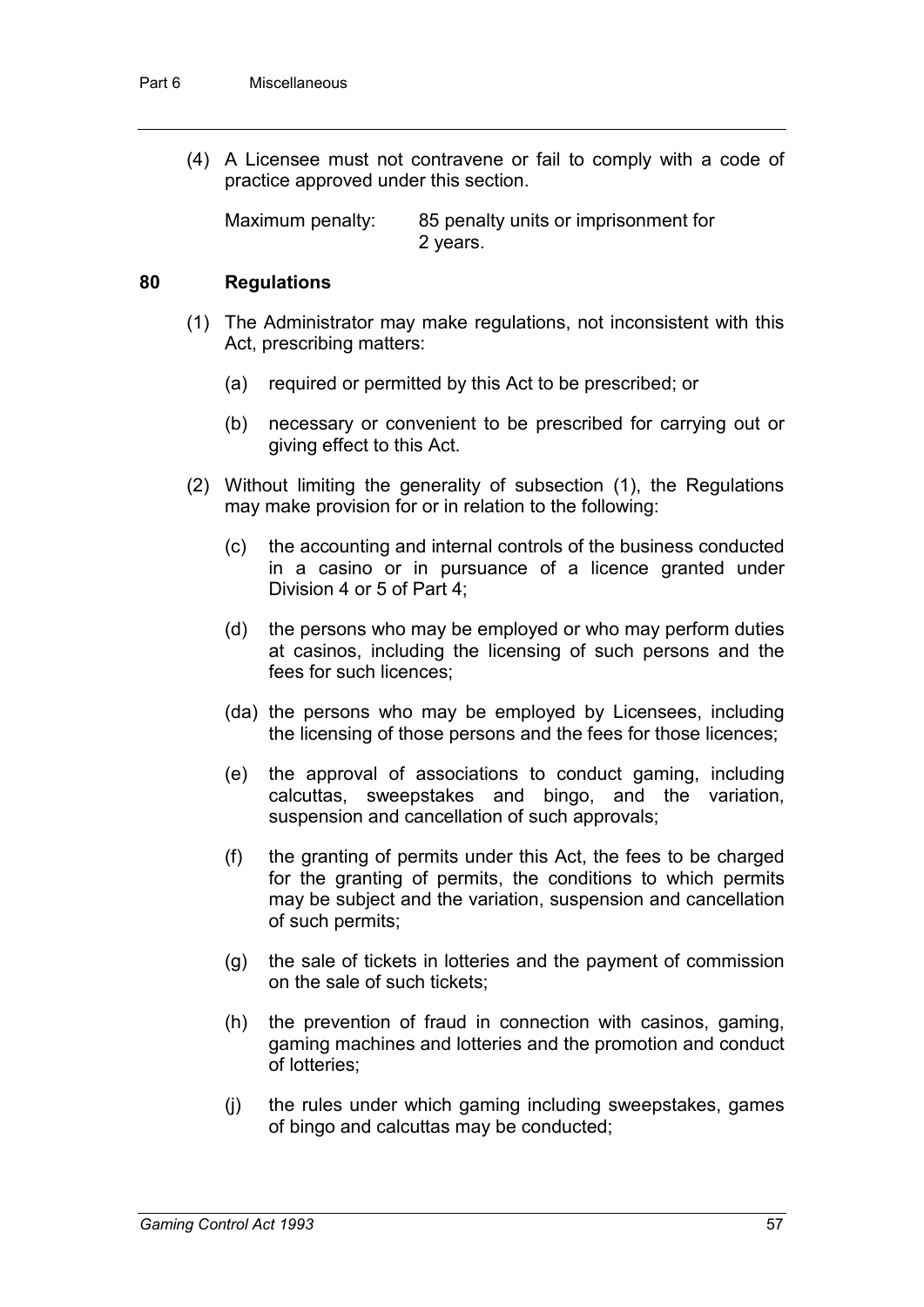- (k) the conduct of lotteries and drawings, including trade lotteries, sweepstakes, games of bingo and calcuttas;
- (m) the conditions, rules and purposes of lotteries, and the value of prizes offered in lotteries;
- (n) the circumstances in which, and the conditions under which, the Director may intervene in, advise on or resolve disputes relating to gaming;
- (p) the payment or delivery of prizes in connection with Territory sponsored lotteries and the conditions under which prizes shall be paid or delivered;
- (q) the declaration of games to be unlawful games;
- (r) the operation and control of gaming and associated equipment;
- (s) the disposing of unclaimed or unpaid prizes or money;
- (t) offences against the Regulations, including regulatory offences, and prescribing penalties, not exceeding 17 penalty units, for those offences;
- (u) fees, taxes and levies as mentioned in section 24(2)(b) and (d);
- (v) matters required or permitted to be prescribed for the provisions of the *Gaming Machine Act 1995* that apply under section 35A;
- (w) methods for, and other procedures relating to, the payment of fees, taxes, levies, penalties and other amounts payable under this Act.

# **Part 7 Repeals and transitional matters**

### **Division 1 Repeals and transitional matters for Gaming Control Act 1993**

### **81 Repeal**

- (1) The *Casino Licensing and Control Act 1984*, comprising the Acts specified in Part 1 of the Schedule, is repealed.
- (2) The *Lotteries and Gaming Act 1982*, comprising the Acts specified in Part 2 of the Schedule, is repealed.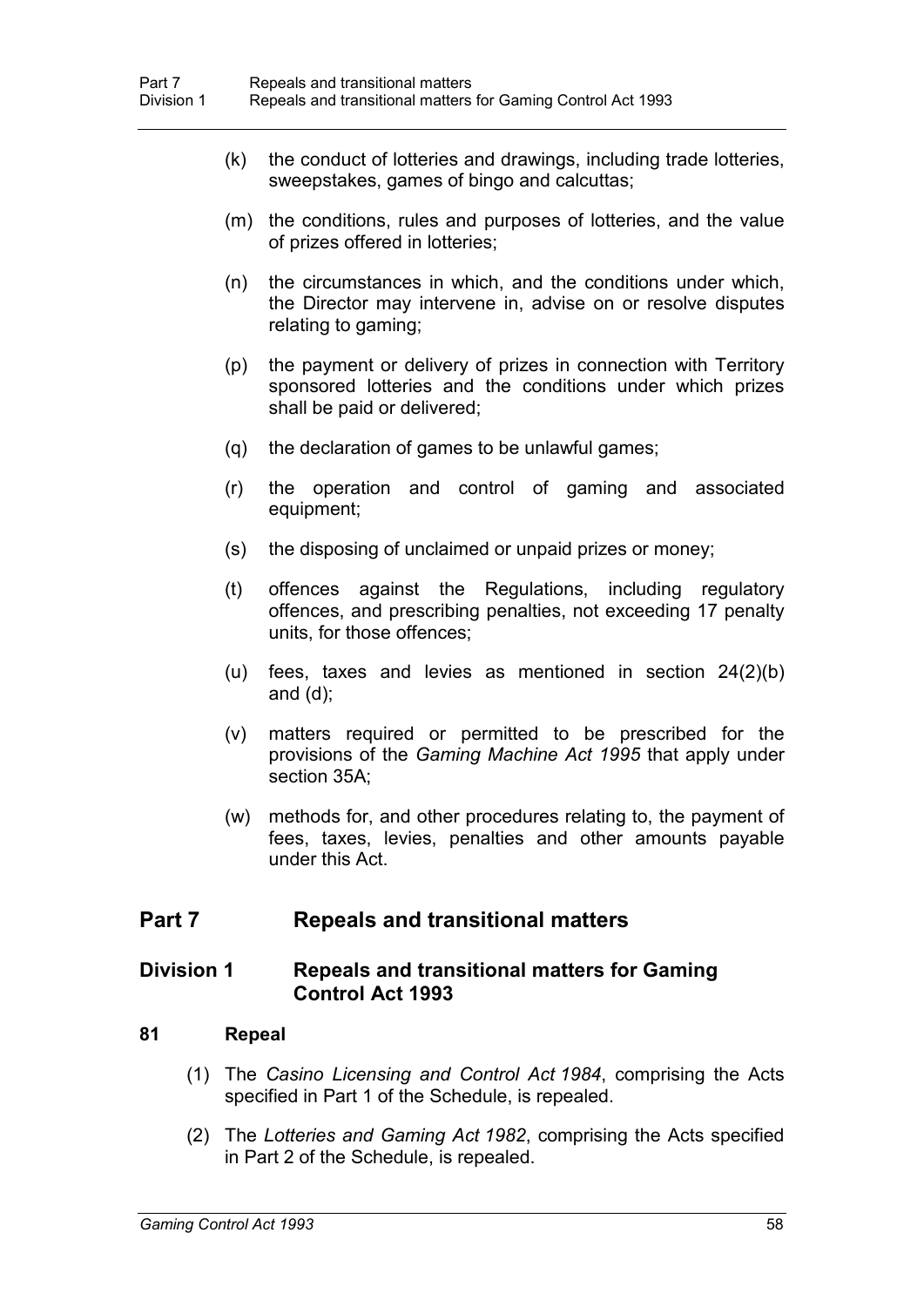### **82 Savings and transitional**

(1) In this section:

*Casino Act* means the Act repealed by section 81(1).

*former Commission* means the Gaming Control Commission established by the Lotteries Act.

*Lotteries Act* means the Act repealed by section 81(2).

- (2) On the commencement of this Act:
	- (a) the person who, immediately before that commencement, was the Director of Gaming, within the meaning of the Lotteries Act, shall be deemed to have been appointed the Director of Gaming under this Act;
	- (b) a person who, immediately before that commencement, was a member of the former Commission shall be deemed to be appointed as a member of the Commission for the remainder of the period for which the person was appointed under the Lotteries Act;
	- (c) a person who, immediately before that commencement, was a deputy of a member of the former Commission shall be deemed to be appointed as the deputy of the member under this Act;
	- (d) a person who, immediately before that commencement, was a Treasury Gaming Inspector under the Casino Act shall be deemed to have been appointed a gaming inspector under this Act;
	- (e) the Lotteries Fund and the Sports and Recreational Development Fund established under the Lotteries Act shall be deemed to be the Lotteries Fund and the Sports and Recreational Development Fund required to be established under this Act;
	- (f) the trust account opened for the purposes of section 37AB of the Lotteries Act shall be deemed to be the trust account that may be established under section 50;
	- (g) a licence granted under the Casino Act shall be deemed to be a licence granted under this Act subject to the same terms and conditions to which it was subject under the Casino Act;
	- (h) a permit, determination, declaration, approval, permission or direction granted, made or given under the Lotteries Act that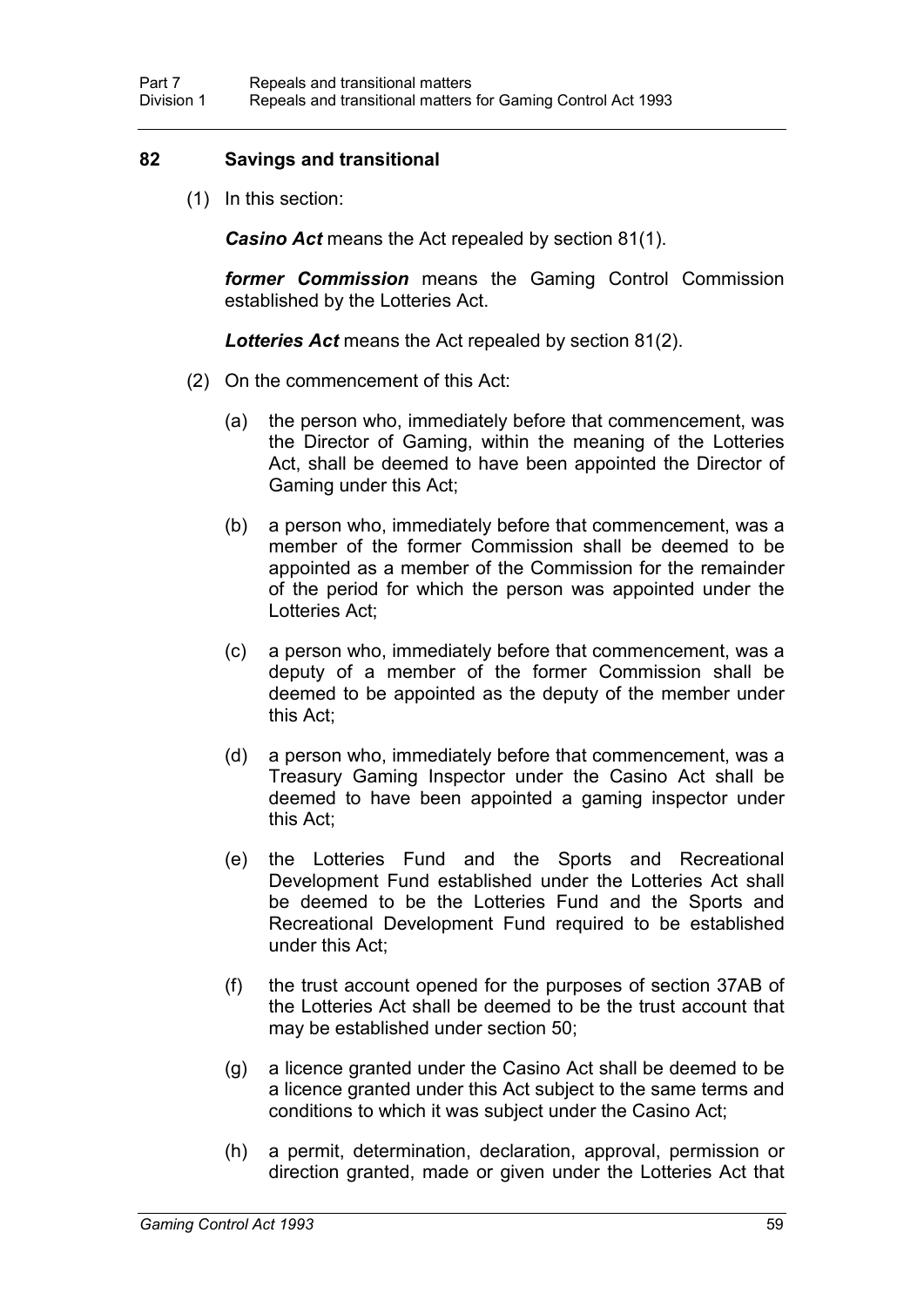was in force immediately before that commencement shall be deemed to be a permit, determination, declaration, approval, permission or direction granted, made or given under the equivalent section, if any, of this Act subject to the same terms, conditions and limitations to which it was subject under the Lotteries Act;

- (j) guidelines promulgated under the Lotteries Act that were in force immediately before that commencement shall be deemed to be guidelines promulgated under this Act;
- (k) a game that, immediately before that commencement, was an authorised game under the Casino Act shall be deemed to be a game approved under this Act; and
- (m) a direction under the Casino Act that was in force immediately before that commencement shall be deemed to be a direction given under the equivalent section, if any, of this Act.
- (3) An appointment under the Lotteries Act or the Casino Act deemed under this section to be an appointment under this Act may be terminated in accordance with this Act.
- (4) A permit, declaration, approval, permission or direction under the Lotteries Act or a direction under the Casino Act deemed by this section to be a permit, declaration, approval, permission or direction under this Act may be cancelled, suspended, varied or otherwise dealt with under this Act.
- (5) On the commencement of this Act, premises specified in a licence granted under the Casino Act shall be deemed to be a place approved under this Act at which the Licensee may conduct the business specified in the licence and, notwithstanding anything to the contrary in the agreement or the licence, the Minister may, in accordance with this Act, from time to time, approve such other place or places at which the Licensee may conduct that business.
- (6) A licence granted under the Casino Act to be deemed in pursuance of this section to be a licence under this Act may be cancelled, suspended, varied or otherwise dealt with under this Act.
- (7) The *Lotteries and Gaming Regulations 1991*, as in force immediately before the commencement of this Act, shall continue in force after that commencement as if they had been made under this Act and may be amended or repealed under this Act, and a reference in those Regulations to a section of the Lotteries Act shall be construed, where possible, as a reference to the appropriate or relevant section of this Act.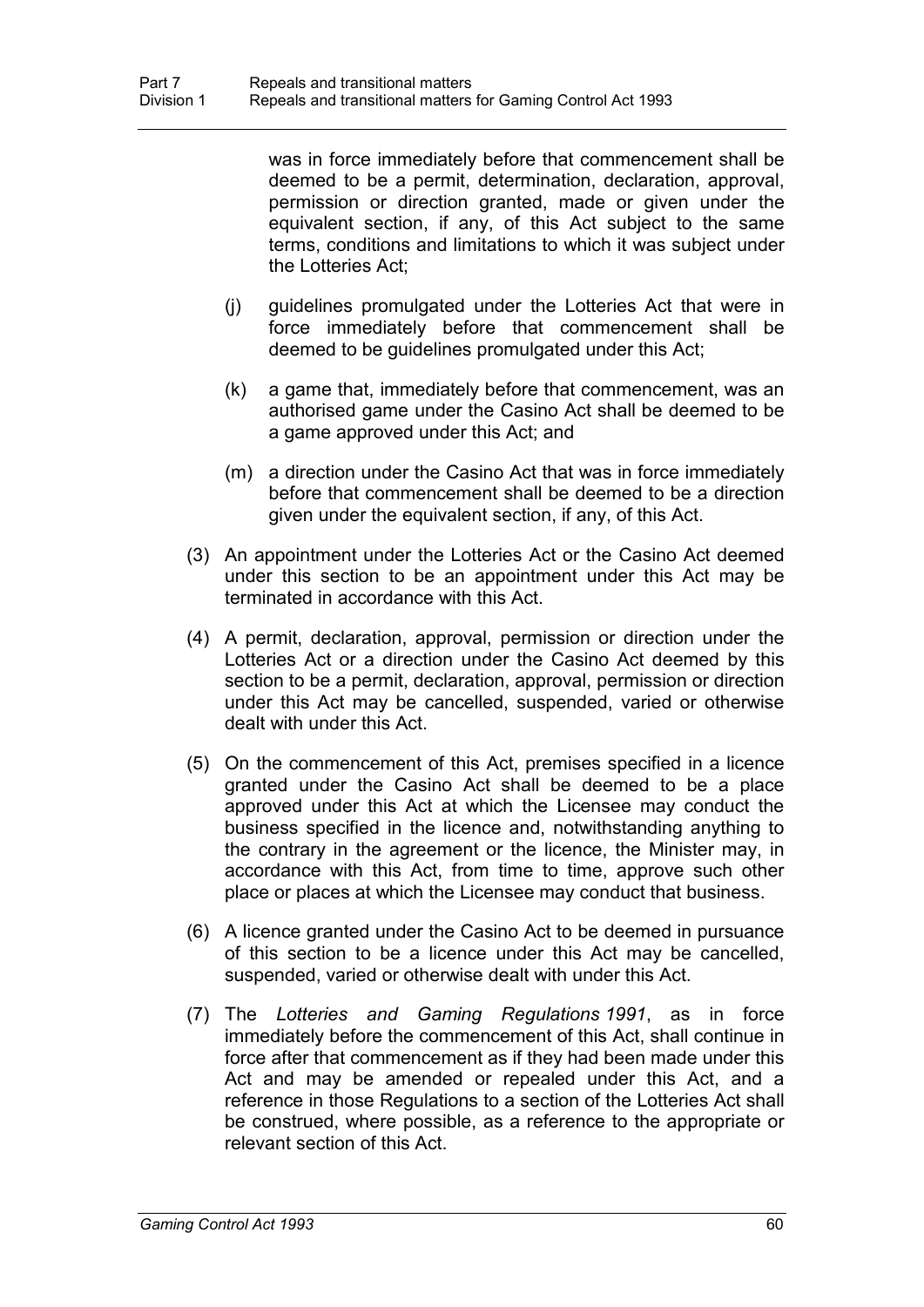# **Division 2 Transitional matters for Revenue Legislation Amendment Act 2012**

### **83 Application of amendments**

- (1) The amendment made to this Act by section 14 of the *Revenue Legislation Amendment Act 2012* applies only in relation to a tax or levy that is:
	- (a) specified in, or calculated in accordance with, an agreement entered into on or after 1 May 2012; and
	- (b) payable on or after 1 July 2012.
- (2) The remaining amendments made to this Act by the *Revenue Legislation Amendment Act 2012* apply in relation to a fee, tax or levy that is payable on or after 1 July 2012, including a fee, tax or levy that is specified in, or calculated in accordance with, an agreement entered into before 1 July 2012.

### **84 Application of** *Taxation Administration Act 2007* **to tax or levy specified in existing agreement**

- (1) This section applies to a tax or levy that is:
	- (a) payable by a person under section  $24(2)(c)$ ,  $46M(3)$  or  $47M(3)$ ; and
	- (b) specified in, or calculated in accordance with, an existing agreement.
- (2) Part 7 of the *Taxation Administration Act 2007* applies in relation to the tax or levy as if it were a tax under a taxation law, whether the tax or levy is payable before or after 1 July 2012.
- (3) In this section:

*existing agreement* means an agreement made under section 17, 46C or 47C before 1 May 2012.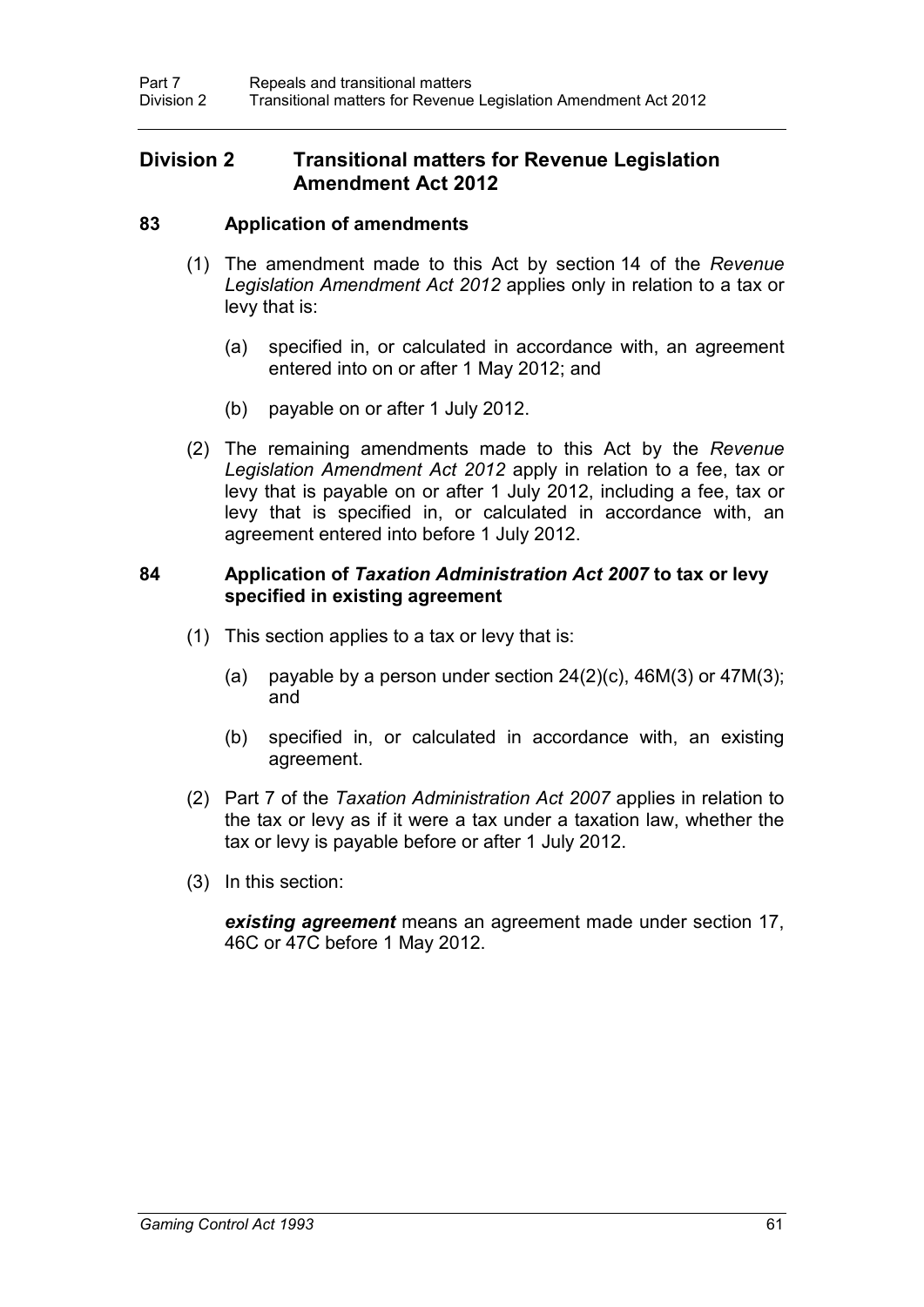# **Division 3 Transitional matters for Licensing (Director-General) Act 2014**

# **Subdivision 1 Definitions**

### **85 Definitions**

In this Division:

*2014 Acts* means the *Licensing (Director-General) Act 2014* and 2014 Amending Act.

*2014 Amending Act* means the *Licensing (Repeals and Consequential Amendments) Act 2014*.

*commencement* means the commencement of section 22 of the *Licensing (Director-General) Act 2014*.

*Commission* means the Commission as defined in section 3 of the NTLC Act.

*NTLC Act* means the *Northern Territory Licensing Commission Act 1999* as in force immediately before the commencement.

*NTLC Director* means the Director as defined in section 3 of the NTLC Act.

*old legislation* means the NTLC Act and this Act, as in force immediately before the commencement.

# **Subdivision 2 Applications**

### **86 Application to NTLC Director – pending decision**

- (1) This section applies if, before the commencement:
	- (a) an application had been made under this Act for a decision to be made by the NTLC Director; but
	- (b) the NTLC Director had not made a decision on the application.
- (2) The application:
	- (a) is taken to be an application made on the commencement for the decision to be made by the Director-General; and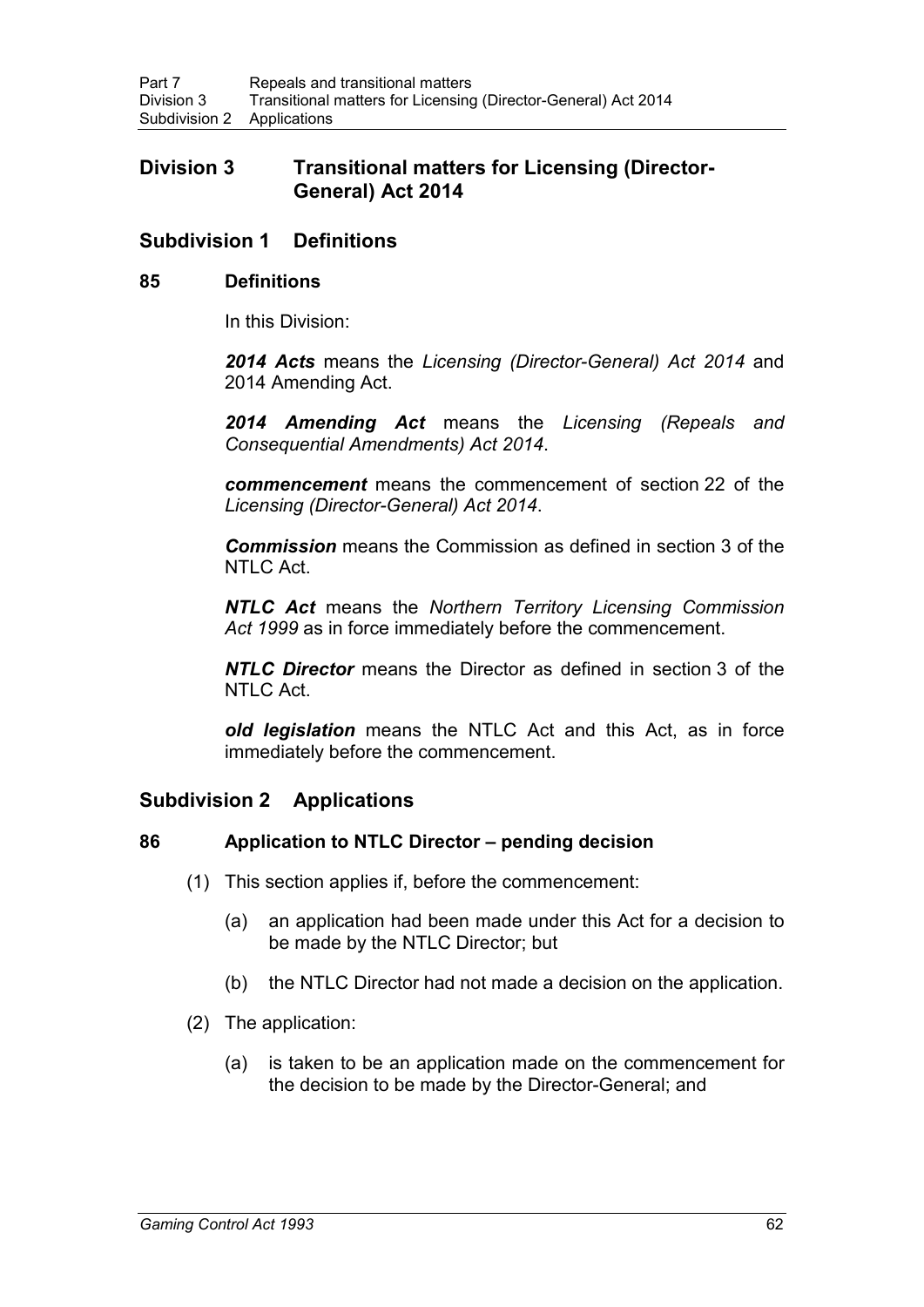(b) must be dealt with and determined in accordance with this Act as amended by the 2014 Amending Act.

*Note for section 86*

*The Director-General's decision on the application will be a decision made after the commencement and may therefore be a reviewable decision or a decision to which Part 3 of the Licensing (Director-General) Act 2014 applies.*

# **Subdivision 3 Review of decisions**

#### **87 New review regime applies to post-commencement decisions**

Part 5B applies only in relation to decisions made after the commencement.

#### **88 Review of pre-commencement decision – application not yet made**

- (1) This section applies if, before the commencement:
	- (a) a decision had been made under this Act and the period for applying for a review of the decision under the *Gaming Control (Commission Procedures) Regulations 1995*, as then in force, had not expired; but
	- (b) an application for a review of the decision had not been made.
- (2) A person who would have been entitled to apply for a review of the decision under the old legislation may do so under the old legislation, as if the 2014 Acts had not commenced.
- (3) The Commission must review the decision in accordance with the old legislation as if the 2014 Acts had not commenced.

#### **89 Review of pre-commencement decision – application made**

- (1) This section applies if, before the commencement:
	- (a) an application had been made under the *Gaming Control (Commission Procedures) Regulations 1995*, as then in force, for a review of a decision made under this Act; but
	- (b) the Commission had not completed the review.
- (2) The Commission must complete the review in accordance with the old legislation as if the 2014 Acts had not commenced.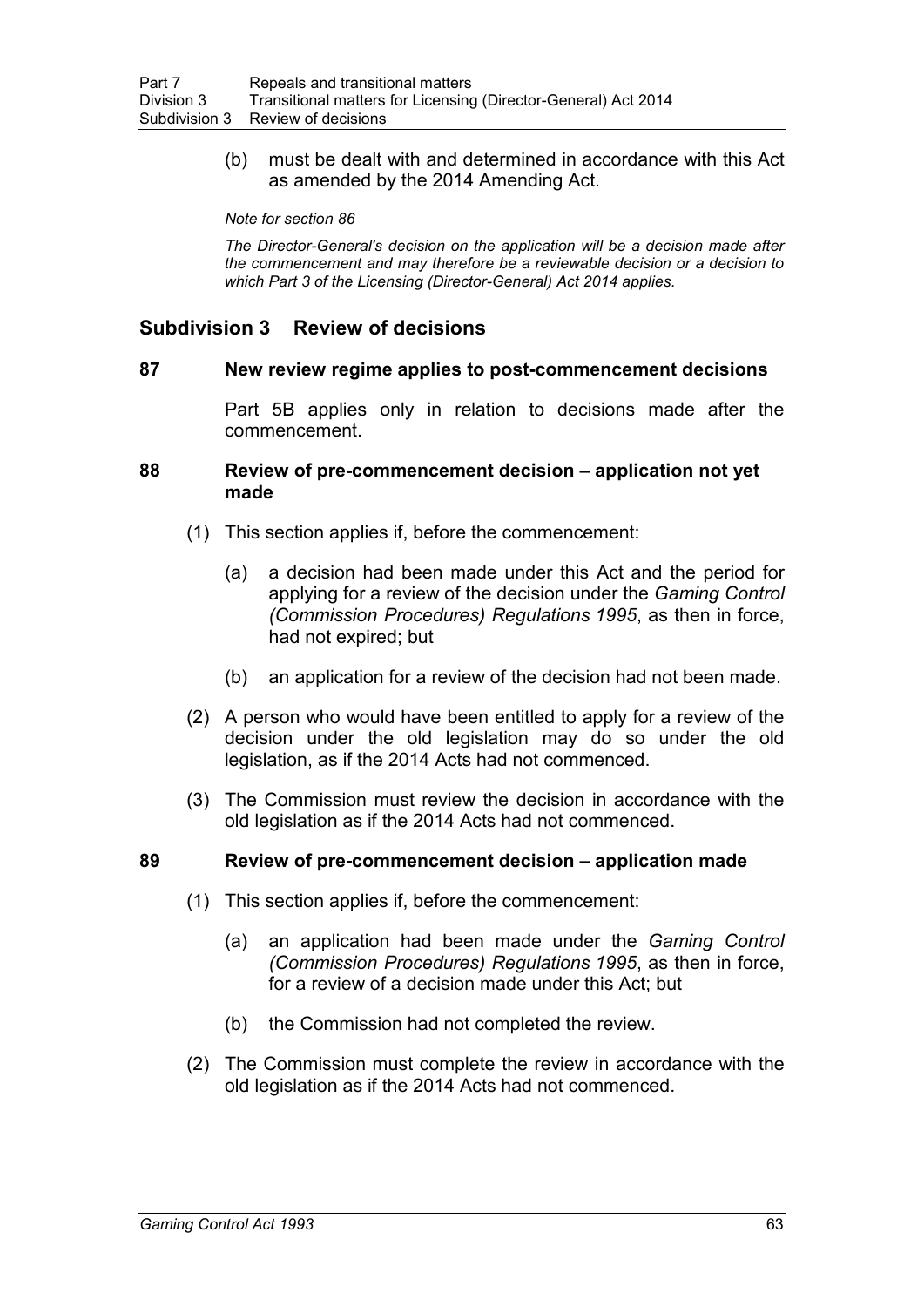# **Subdivision 4 General matters**

### **90 Continuation of ongoing documents and things**

- (1) This section applies if:
	- (a) before the commencement, a power or function was conferred by this Act on the Commission or NTLC Director; and
	- (b) on the commencement, the power or function (or a substantially similar power or function) is conferred on the Director-General.
- (2) On the commencement, an ongoing document continues with the same force and effect as if it had been issued by, or given to, the Director-General.
- (3) On the commencement, an ongoing thing continues with the same force and effect as if it had been done by, or in relation to, the Director-General.
- (4) This section applies subject to the other provisions of this Division and Part 5, Division 2 of the *Licensing (Director-General) Act 2014*.
- (5) In this section, a reference to something done before the commencement includes a reference to something done after the commencement in accordance with this Division as if it had been done before the commencement.
- (6) In this section:

*ongoing document* means a document that:

- (a) was issued by, or given to, the Commission or NTLC Director before the commencement in or for the exercise of the power or performance of the function; and
- (b) immediately before the commencement, had ongoing effect.

*ongoing thing* means a thing that:

- (a) was done by, or in relation to, the Commission or NTLC Director before the commencement in or for the exercise of the power or performance of the function; and
- (b) immediately before the commencement, had ongoing effect.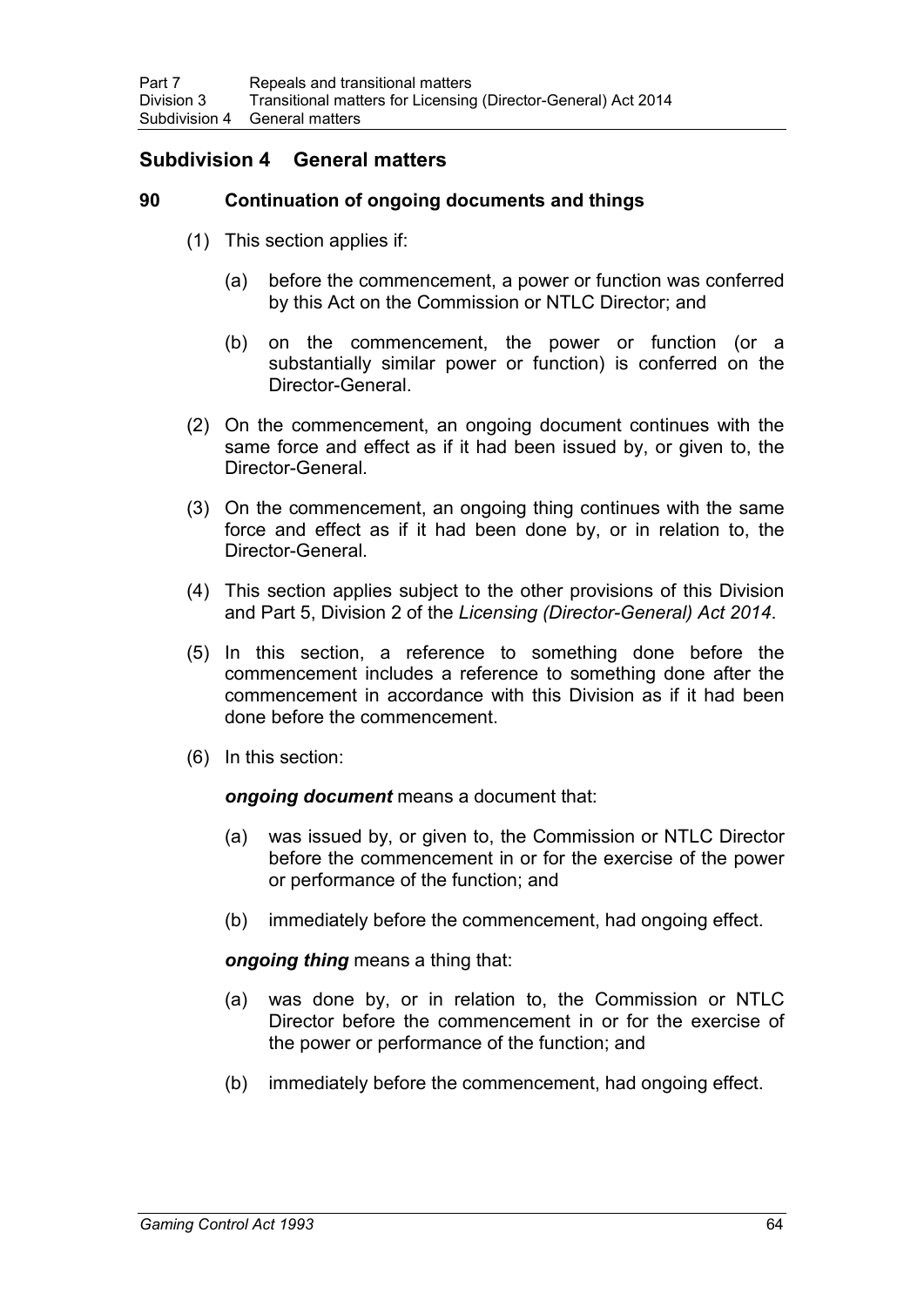### **91 Protection of NTLC Director continues**

Despite the amendment made to section 79 by the 2014 Amending Act, that section continues to apply to the NTLC Director as if the 2014 Amendment Act had not commenced.

# **Division 4 Transitional matters for Statute Law Amendment (Directors' Liability) Act 2015**

#### **92 Offences – before and after commencement**

- (1) Section 72, as inserted by the *Statute Law Amendment (Directors' Liability) Act 2015*, (the *new section*) applies in relation to a relevant offence committed by a body corporate after the commencement of Part 2, Division 14 of that Act (the *commencement*) only if:
	- (a) all the conduct constituting the relevant offence occurred after the commencement; and
	- (b) all the conduct of the executive officer constituting the offence against the new section occurred after the commencement.
- (2) Section 72, as in force before the commencement:
	- (a) continues to apply in relation to offences committed by a corporation before the commencement; and
	- (b) applies in relation to relevant offences committed by a body corporate after the commencement to which, as a result of subsection (1), the new section does not apply.

### **Division 5 Transitional matters for Revenue and Other Legislation Amendment Act 2017**

#### **93 Application of amendments**

The amendments made to sections 68D(2) and 84(1)(a) by the *Revenue and Other Legislation Amendment Act 2017* apply, and are taken to have applied, on and after 1 July 2015.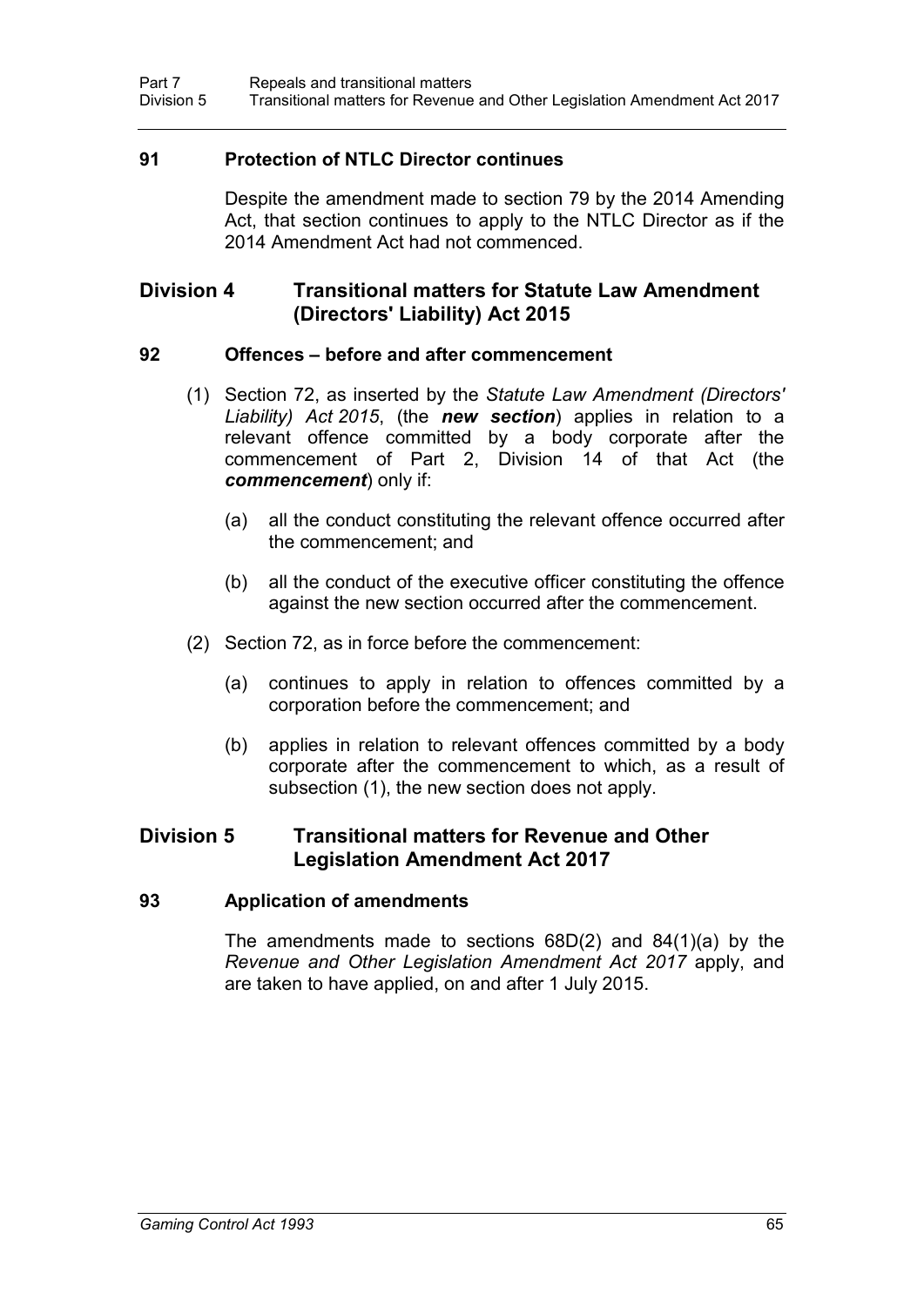# **Division 6 Transitional matters for Licensing (Director-General) Repeal Act 2020**

### **94 Definitions**

In this Part:

*commencement* means the commencement of section 3 of the *Licensing (Director-General) Repeal Act 2020*.

*Director-General* means the Director-General of Licensing appointed under the repealed Act before its repeal.

*repealed Act* means the *Licensing (Director-General) Act 2014*.

#### **95 Applications to be decided by Director**

If an application is made to the Director-General for a decision to be made under this Act but the decision is not made before the commencement, the application must be decided by the Director as if it was made to the Director.

#### **96 Director to complete delegate decision reviews**

If an application is made to the Director-General for a review under Part 3 of the repealed Act of a delegate decision made under this Act, but the review is not completed before the commencement, the review must be conducted by the Director as if the application was made to the Director.

#### **97 Continuation of instruments, appointments, documents etc.**

- (1) A statutory instrument or other instrument, an appointment, an approved form or any other document made or issued by the Director-General under this Act or the repealed Act before the commencement continues in force and is taken after the commencement to have been made or issued by the Director.
- (2) Without limiting subsection (1), a delegation by the Director-General under this Act or the repealed Act in force immediately before the commencement is taken after the commencement to be a delegation by the Director and continues in force until amended or revoked under this Act.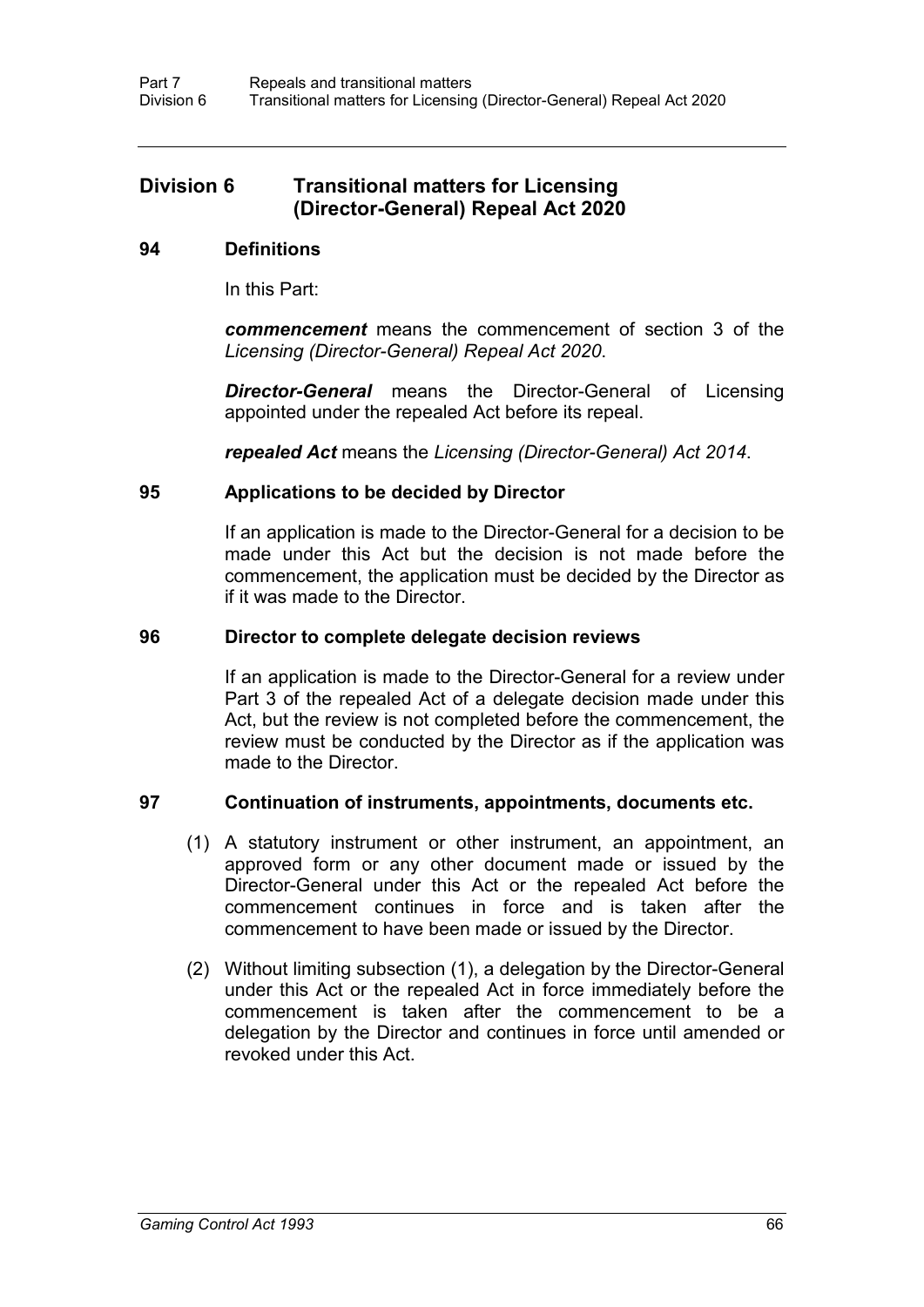|                                                 | section 81   |
|-------------------------------------------------|--------------|
| PART <sub>1</sub>                               |              |
| Casino Licensing and Control Act 1984           | No. 22, 1984 |
| Casino Licensing and Control Amendment Act 1989 | No. 56, 1989 |
| Casino Licensing and Control Amendment Act 1991 | No. 20, 1991 |
| PART <sub>2</sub>                               |              |
| <b>Lotteries and Gaming Act 1982</b>            | No. 32, 1982 |
| Lotteries and Gaming Amendment Act 1983         | No. 51, 1983 |
| Lotteries and Gaming Amendment Act 1984         | No. 25, 1984 |
| Lotteries and Gaming Amendment Act 1985         | No. 4, 1985  |
| Lotteries and Gaming Amendment Act 1986         | No. 41, 1986 |
| Lotteries and Gaming Amendment Act 1990         | No. 11, 1990 |
| Lotteries and Gaming Amendment Act 1991         | No. 7, 1991  |
| Lotteries and Gaming Amendment Act (No. 2) 1991 | No. 21, 1991 |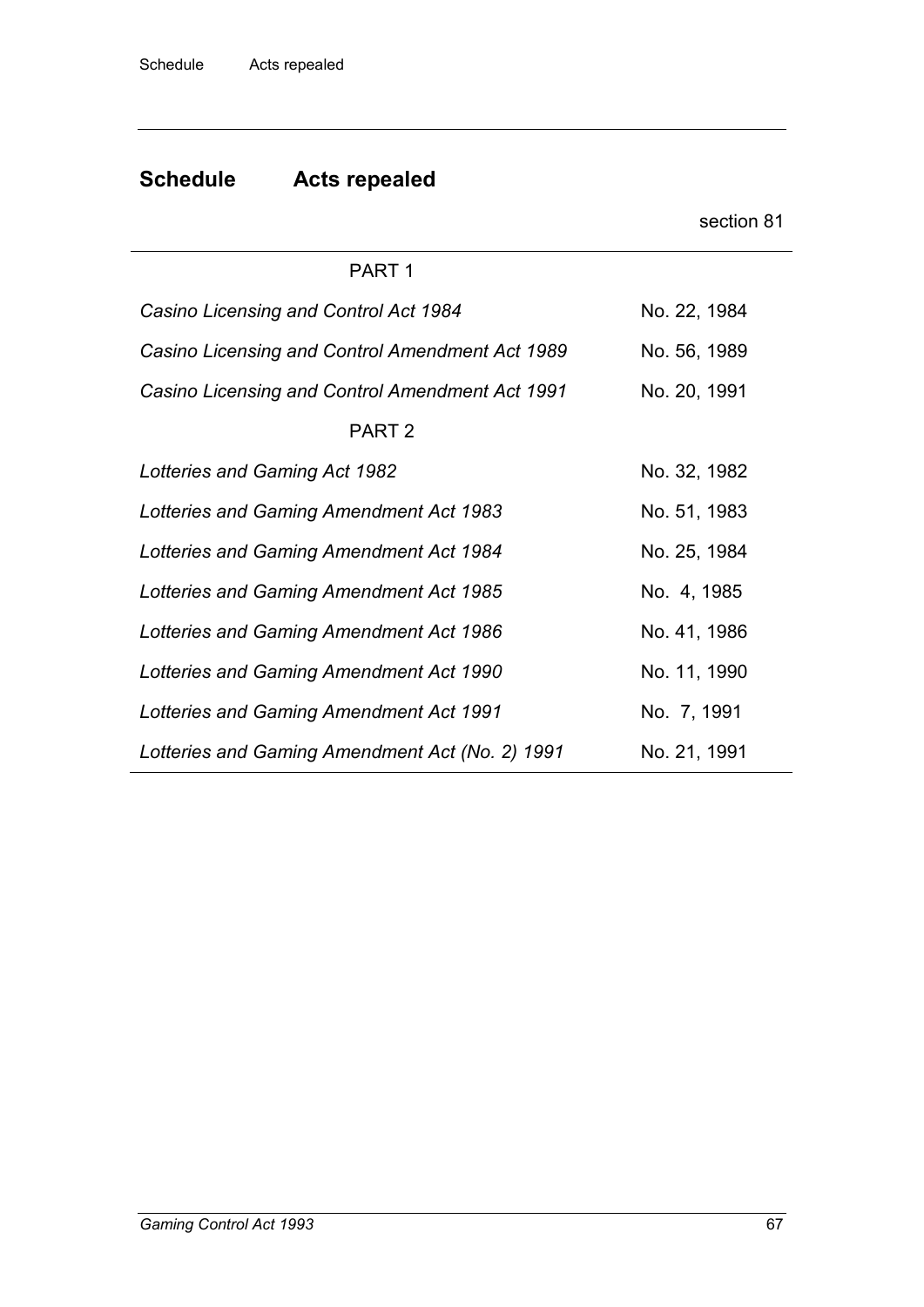### **ENDNOTES**

**1 KEY**

Key to abbreviations

| amd = amended         |
|-----------------------|
| app = appendix        |
| $bl = by-law$         |
| ch = Chapter          |
| cl = clause           |
| div = Division        |
| exp = expires/expired |
| f = forms             |
| <b>Gaz = Gazette</b>  |
| hdg = heading         |
| ins = inserted        |
| It = long title       |
| nc = not commenced    |
|                       |

**amd = amended od = order app = appendix om = omitted** *<u>pt</u>* **= Part**  $r$  = regulation/rule **crem** = remainder **div = Division renum = renumbered exp = expires/expired rep = repealed f = forms s = section** *Gaz* **=** *Gazette* **sch = Schedule hdg = heading sdiv = Subdivision ins = inserted SL = Subordinate Legislation lt = long title sub = substituted**

### **2 LIST OF LEGISLATION**

| Gaming Control Act 1993 (Act No. 56, 1993) |                                             |  |
|--------------------------------------------|---------------------------------------------|--|
| Assent date                                | 5 October 1993                              |  |
| Commenced                                  | 1 November 1993 (Gaz S87, 11 November 1993) |  |

### *Gaming Control Amendment Act 1994* **(Act No. 61, 1994)**

| Assent date | 24 October 1994 |
|-------------|-----------------|
| Commenced   | 24 October 1994 |

### *Gaming Control Amendment Act (No. 2) 1994* **(Act No. 66, 1994)**

| Assent date | $\sim$ $\sim$ $\sim$ $\sim$<br>23 November 1994 |
|-------------|-------------------------------------------------|
| Commenced   | 23 November 1994                                |

# *Financial Management (Consequential Amendments) Act 1995* **(Act No. 5, 1995)**

Assent date 21 March 1995<br>Commenced 1 April 1995 (s)

Commenced 1 April 1995 (s 2, s 2 *Financial Management 1995* (Act No. 4, 1995) and *Gaz* S13, 31 March 1995)

## *Gaming Control Amendment Act 1995* **(Act No. 32, 1995)**

Assent date 25 August 1995<br>Commenced 19 September 19 1 September 1995 (*Gaz* S31, 1 September 1995)

### *Gaming Control Amendment Act (No. 2) 1995* **(Act No. 44, 1995)**

| Assent date | 15 November 1995                                        |
|-------------|---------------------------------------------------------|
| Commenced   | 19 December 1995 (s 2, s 2 Gaming Machine Act 1995 (Act |
|             | No. 50, 1995) and <i>Gaz</i> S43, 19 December 1995)     |

# *Sentencing (Consequential Amendments) Act 1996* **(Act No. 17, 1996)**

Assent date 19 April 1996<br>Commenced 1 July 1996 (s Commenced 1 July 1996 (s 2, s 2 *Sentencing Act 1995* (Act No. 39, 1995) and *Gaz* S15, 13 June 1996)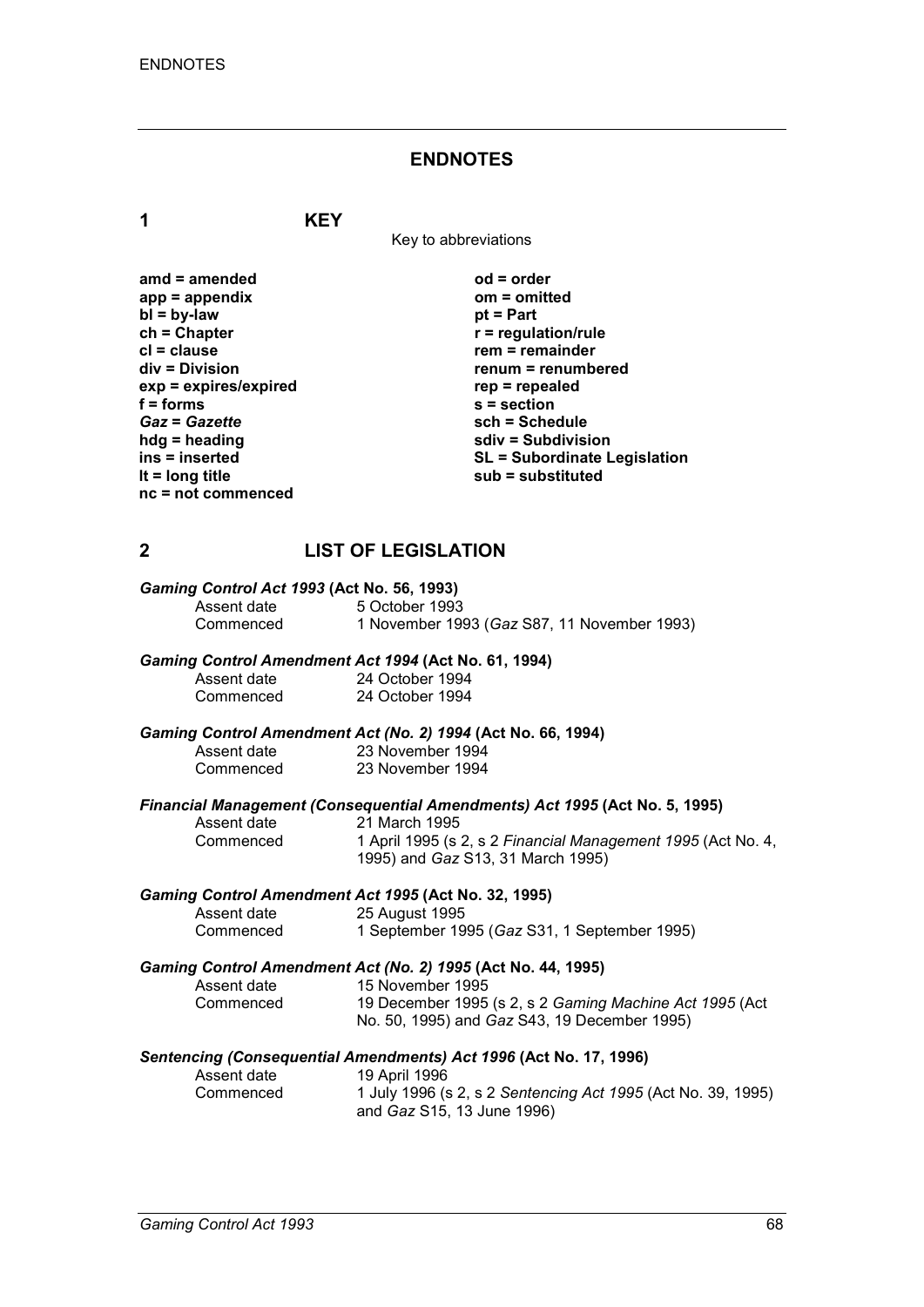| Assent date                                      | Gaming Control Amendment Act 1998 (Act No. 38, 1998)<br>27 May 1998                                            |
|--------------------------------------------------|----------------------------------------------------------------------------------------------------------------|
| Commenced                                        | 27 May 1998                                                                                                    |
| Statute Law Revision Act 1999 (Act No. 27, 1999) |                                                                                                                |
| Assent date                                      | 18 June 1999                                                                                                   |
| Commenced                                        | 18 June 1999                                                                                                   |
|                                                  | Gaming Control Amendment Act 1999 (Act No. 68, 1999)                                                           |
| Assent date<br>Commenced                         | 17 December 1999                                                                                               |
|                                                  | 14 February 2000 (s 2, s 2 Northern Territory Licensing<br>Commission Act 1999 (Act No. 67, 1999) and Gaz G5,  |
|                                                  | 9 February 2000, p 6)                                                                                          |
|                                                  | Gaming Control Amendment Act 2002 (Act No. 56, 2002)                                                           |
| Assent date                                      | 10 October 2002                                                                                                |
| Commenced                                        | 8 January 2003 (Gaz G1, 8 January 2003, p 2)                                                                   |
| Statute Law Revision Act 2004 (Act No. 18, 2004) |                                                                                                                |
| Assent date                                      | 15 March 2004                                                                                                  |
| Commenced                                        | 5 May 2004 (s 2(1), s 2 Associations Act 2003 (Act No. 56,<br>2003) and Gaz G18, 5 May 2004, p 2)              |
|                                                  | Gaming Control Amendment Act 2004 (Act No. 44, 2004)                                                           |
| Assent date                                      | 14 July 2004                                                                                                   |
| Commenced                                        | 1 September 2004 (Gaz G35, 1 September, p 8)                                                                   |
|                                                  | Police Administration Amendment (Powers and Liability) Act 2005 (Act No. 11, 2005)                             |
| Assent date                                      | 17 March 2005                                                                                                  |
| Commenced                                        | 20 April 2005 (Gaz G16, 20 April 2005, p 5)                                                                    |
| Statute Law Revision Act 2007 (Act No. 4, 2007)  |                                                                                                                |
| Assent date                                      | 8 March 2007                                                                                                   |
| Commenced                                        | 8 March 2007                                                                                                   |
|                                                  | Revenue Law Reform (Budget Initiatives) Act 2008 (Act No. 23, 2008)                                            |
| Assent date                                      | 30 June 2008                                                                                                   |
| Commenced                                        | pt 1, ss 3, 12(1), 18 and 19: 1 January 2008;<br>ss 7, 10 and 11(1): 6 May 2008; rem: 1 July 2008 (s 2)        |
| Statute Law Revision Act 2009 (Act No. 25, 2009) |                                                                                                                |
| Assent date                                      | 1 September 2009                                                                                               |
| Commenced                                        | 16 September 2009 (Gaz G37, 16 September 2009, p 3)                                                            |
| (Act No. 30, 2010)                               | Personal Property Securities (National Uniform Legislation) Implementation Act 2010                            |
| Assent date                                      | 9 September 2010                                                                                               |
| Commenced                                        | ss 58 to 60: 30 January 2012 (Gaz, S2, 24 January 2012);<br>rem: 25 November 2011 (Gaz, S68, 25 November 2011) |
|                                                  | Penalties Amendment (Justice and Treasury Legislation) Act 2010 (Act No. 38, 2010)                             |
| Assent date                                      | 18 November 2010                                                                                               |
| Commenced                                        | 1 February 2011 (Gaz S6, 1 February 2011)                                                                      |
|                                                  | Revenue Legislation Amendment Act 2012 (Act No. 20, 2012)                                                      |
| Assent date<br>Commenced                         | 30 June 2012<br>1 July 2012 (s 2)                                                                              |
|                                                  |                                                                                                                |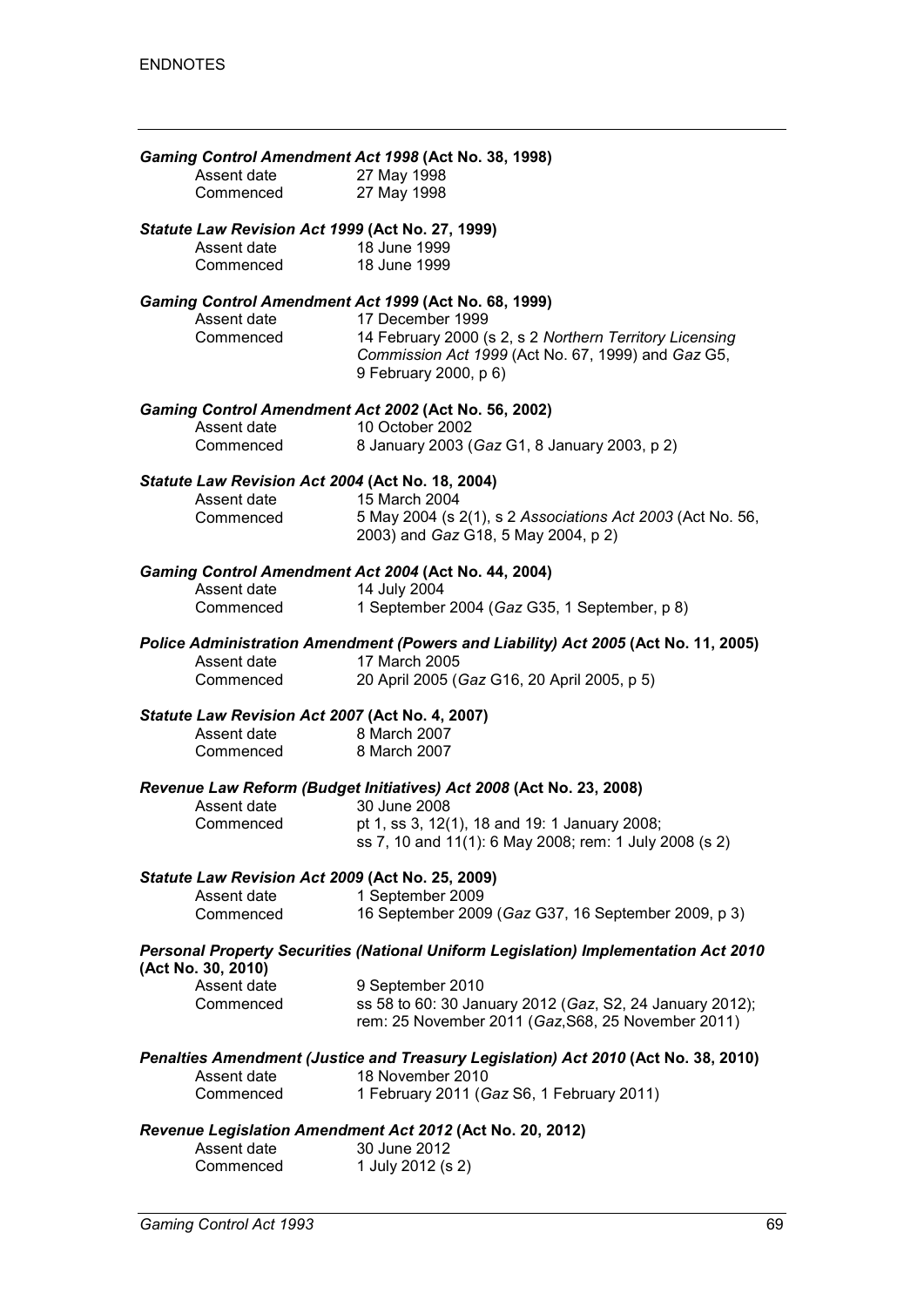|   | Assent date                        | Licensing (Repeals and Consequential Amendments) Act 2014 (Act No. 44, 2014)<br>5 December 2014                             |
|---|------------------------------------|-----------------------------------------------------------------------------------------------------------------------------|
|   | Commenced                          | 1 January 2015 (Gaz S130, 19 December 2014, p 2)                                                                            |
|   | Assent date                        | Revenue and Other Legislation Amendment Act 2015 (Act No. 18, 2015)<br>23 June 2015                                         |
|   | Commenced                          | pt 2 and pt 5, divs 1 to 4: 28 April 2015; pts 3 and 4, pt 5,<br>divs 5 to 8 and pt 6: 1 July 2015; rem: 23 June 2015 (s 2) |
|   | Assent date                        | Statute Law Amendment (Directors' Liability) Act 2015 (Act No. 26, 2015)<br>18 September 2015                               |
|   | Commenced                          | 14 October 2015 (Gaz G41, 14 October 2015, p 3)                                                                             |
|   | Assent date<br>Commenced           | Revenue and Other Legislation Amendment Act 2017 (Act No. 13, 2017)<br>27 June 2017<br>1 July 2017 (s 2)                    |
|   |                                    | Gaming Control Amendment Act 2018 (Act No. 15, 2018)                                                                        |
|   | Assent date<br>Commenced           | 17 August 2018<br>31 August 2018 (Gaz S69, 31 August 2018)                                                                  |
|   | Liquor Act 2019 (Act No. 29, 2019) |                                                                                                                             |
|   | Assent date<br>Commenced           | 3 September 2019<br>1 October 2019 (Gaz G39, 25 September 2019, p 2)                                                        |
|   |                                    | Licensing (Director-General) Repeal Act 2020 (Act No. 4, 2020)                                                              |
|   | Assent date<br>Commenced           | 9 March 2020<br>14 April 2020 (Gaz G13, 1 April 2020, p 2)                                                                  |
| 3 |                                    | <b>SAVINGS AND TRANSITIONAL PROVISIONS</b>                                                                                  |

s 7 *Gaming Control Amendment Act 1999* (Act No. 68, 1999) ss 10 and 11 *Gaming Control Amendment Act 2002* (Act No. 56, 2002)

### **4 GENERAL AMENDMENTS**

General amendments of a formal nature (which are not referred to in the table of amendments to this reprint) are made by the *Interpretation Legislation Amendment Act 2018* (Act No. 22, 2018) to: ss 1, 2, 3, 27, 28, 32, 35, 35A, 54, 68, 68B, 68C, 68CC, 68CD, 68D, 71, 79, 80, 84, 85, 86, 88, 89 and 90.

### **5 LIST OF AMENDMENTS**

| s 2A        | ins No. 44, 2004, s 4                                                                                                                                          |
|-------------|----------------------------------------------------------------------------------------------------------------------------------------------------------------|
| s 3         | amd No. 61, 1994, s 2; No. 66, 1994, s 3; No. 32, 1995, s 3; No. 44, 1995,<br>s 3; No. 38, 1998, s 3; No. 68, 1999, s 4; No. 56, 2002, s 4; No. 18, 2004, s 3; |
|             | No. 44, 2014, s 4; No. 15, 2018, s 4; No. 29, 2019, s 352; No. 4, 2020, s 5                                                                                    |
| s 3A        | ins No. 44, 1995, s 4                                                                                                                                          |
| s 3B        | ins No. 4, 2020, s 6                                                                                                                                           |
| s 4         | amd No. 68, 1999, s 5; No. 44, 2014, s 5; No. 4, 2020, s 7                                                                                                     |
| $ss 5 - 7$  | rep No. 68, 1999, s 6                                                                                                                                          |
|             | ins No. 4, 2020, s 8                                                                                                                                           |
| $ss 8 - 12$ | rep No. 68, 1999, s 6                                                                                                                                          |
| s 13        | rep No. 44, 2014, s 6                                                                                                                                          |
|             |                                                                                                                                                                |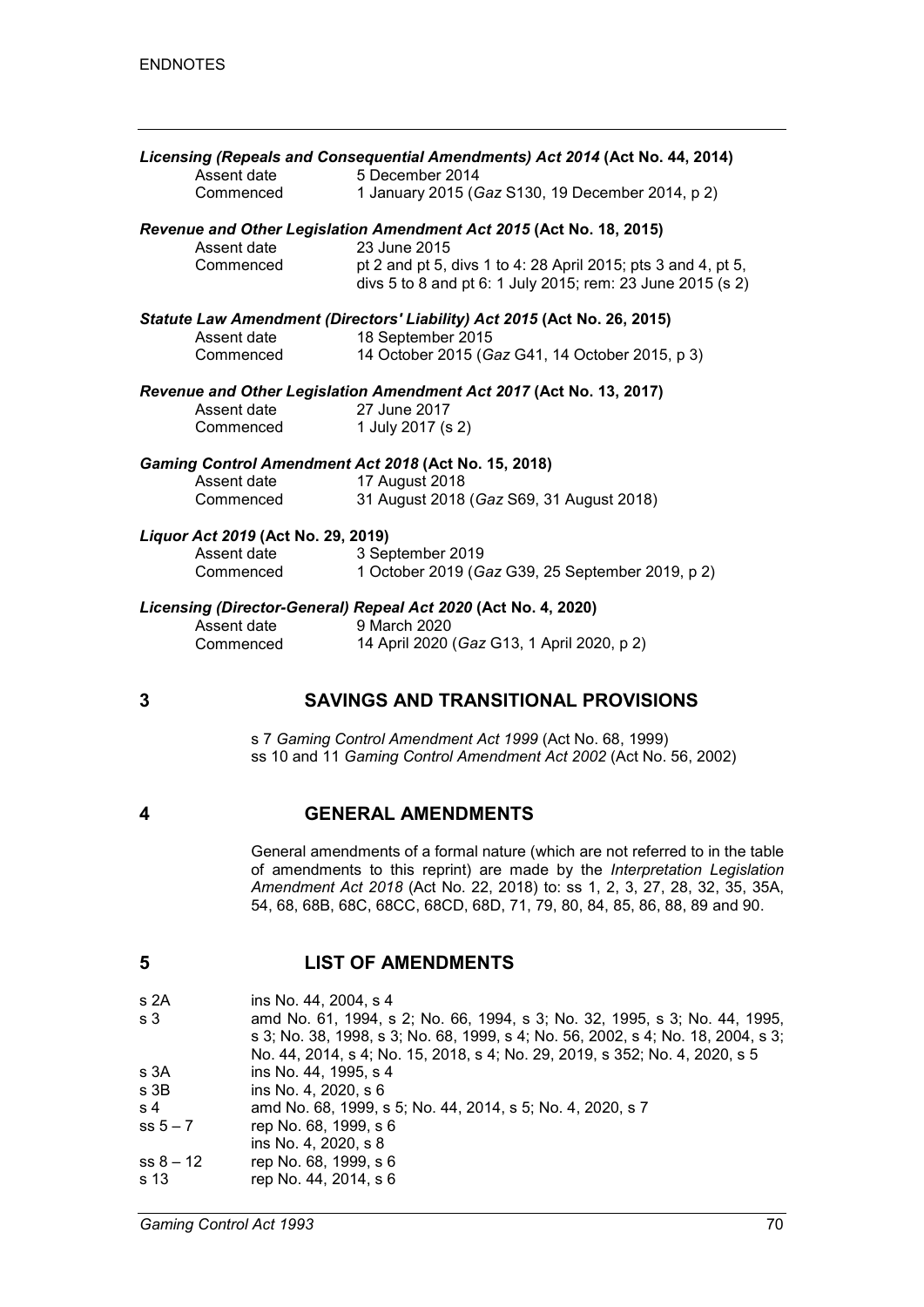| s 14           | rep No. 68, 1999, s 6<br>ins No. 44, 2004, s 5                                                        |
|----------------|-------------------------------------------------------------------------------------------------------|
|                | amd No. 4, 2020, s 9                                                                                  |
| s 15           | amd No. 38, 2010, s 3; No. 4, 2020, s 10                                                              |
| s 16           | amd No. 44, 2004, s 6                                                                                 |
| s 17           | amd No. 32, 1995, s 4; No. 44, 2004, s 7; No. 26, 2015, s 43                                          |
| s 18           | amd No. 32, 1995, s 5                                                                                 |
| s 20           | amd No. 17, 1996, s 6; No. 20, 2012, s 7; No. 18, 2015, s 7; No. 26, 2015,<br>s 44; No. 4, 2020, s 14 |
| s 20A          | ins No. 30, 2010, s 36                                                                                |
| s 23           | amd No. 18, 2015, s 8                                                                                 |
| s 24           | sub No. 20, 2012, s 8                                                                                 |
|                | amd No. 18, 2015, s 9                                                                                 |
| s 25           | amd No. 23, 2008, s 21                                                                                |
|                | rep No. 20, 2012, s 8                                                                                 |
| $ss 26 - 27$   | amd No. 4, 2020, s 14                                                                                 |
| s 31           | amd No. 4, 2020, s 14                                                                                 |
| s 32           | sub No. 29, 2019, s 353                                                                               |
| s 33           | amd No. 44, 2004, s 8; No. 4, 2020, s 14                                                              |
| s 35           | amd No. 29, 2019, s 354; No. 4, 2020, s 14                                                            |
| pt 3           |                                                                                                       |
| div 3 hdg      | ins No. 18, 2015, s 10                                                                                |
| s 35A          | ins No. 18, 2015, s 10                                                                                |
|                | amd No. 4, 2020, s 14                                                                                 |
| s 37A          | ins No. 61, 1994, s.3                                                                                 |
| s 38           | amd No. 66, 1994, s 4                                                                                 |
| s 38A          | ins No. 44, 2004, s 9                                                                                 |
| s 38B          | ins No. 20, 2012, s 9                                                                                 |
| s 40           | amd No. 56, 2002, s 5; No. 44, 2004, s 10; No. 4, 2007, s 7; No. 26, 2015,                            |
|                | s 45; No. 4, 2020, s 14                                                                               |
| pt 4           |                                                                                                       |
| div 3 hdg      | rep No. 44, 2004, s 11                                                                                |
| $ss 41 - 42$   | rep No. 44, 2004, s 11                                                                                |
| s 43           | amd No. 5, 1995, s 19; No. 44, 1995, s 5; No. 27, 1999, s 15                                          |
|                | rep No. 56, 2002, s 6                                                                                 |
| s 44           | amd No. 5, 1995, s 19                                                                                 |
|                | rep No. 56, 2002, s 6                                                                                 |
| $ss 45 - 46$   | rep No. 44, 2004, s 11                                                                                |
| pt 4           |                                                                                                       |
| div 4 hdg      | ins No. 66, 1994, s 5                                                                                 |
| s 46A          | ins No. 66, 1994, s 5                                                                                 |
| s 46B          | ins No. 66, 1994, s 5                                                                                 |
|                | amd No. 44, 2004, s 12                                                                                |
| s 46C          | ins No. 66, 1994, s 5                                                                                 |
|                | amd No. 44, 2004, s 13; No. 26, 2015, s 46                                                            |
| ss 46D – 46E   | ins No. 66, 1994, s 5                                                                                 |
| s 46F          | ins No. 66, 1994, s 5                                                                                 |
|                | amd No. 20, 2012, s 10; No. 26, 2015, s 47; No. 4, 2020, s 14                                         |
| $ss 46G - 46L$ | ins No. 66, 1994, s 5                                                                                 |
| s 46M          | ins No. 66, 1994, s 5                                                                                 |
|                | sub No. 20, 2012, s 11                                                                                |
| s 46N          | ins No. 66, 1994, s 5                                                                                 |
|                | amd No. 23, 2008, s 21                                                                                |
|                | rep No. 20, 2012, s 11                                                                                |
| ss 46P - 46Q   | ins No. 66, 1994, s 5                                                                                 |
|                | amd No. 4, 2020, s 14                                                                                 |
| s 46R          | ins No. 30, 2010, s 36                                                                                |
|                |                                                                                                       |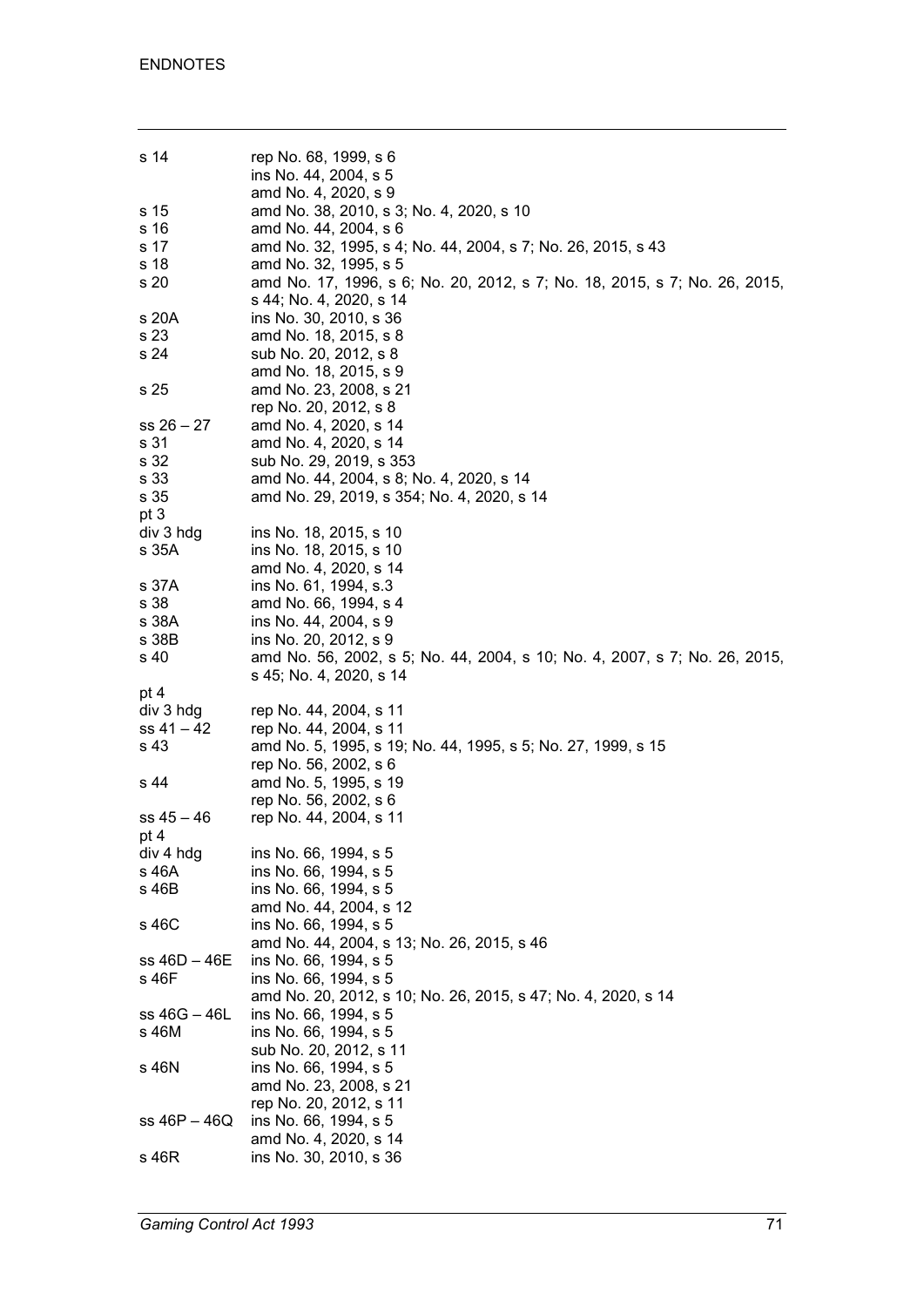| pt 4            |                                                                                |
|-----------------|--------------------------------------------------------------------------------|
| div 5 hdg       | ins No. 38, 1998, s 4                                                          |
| s 47A           | ins No. 38, 1998, s 4                                                          |
| s 47B           | ins No. 38, 1998, s 4                                                          |
|                 | amd No. 44, 2004, s 14                                                         |
|                 |                                                                                |
| s 47C           | ins No. 38, 1998, s 4                                                          |
|                 | amd No. 44, 2004, s 15; No. 26, 2015, s 48                                     |
| ss 47D – 47E    | ins No. 38, 1998, s 4                                                          |
| s 47F           | ins No. 38, 1998, s 4                                                          |
|                 | amd No. 20, 2012, s 12; No. 26, 2015, s 49; No. 4, 2020, s 14                  |
| ss 47G - 47L    | ins No. 38, 1998, s 4                                                          |
| s 47M           | ins No. 38, 1998, s 4                                                          |
|                 | sub No. 20, 2012, s 13                                                         |
| s 47N           | ins No. 38, 1998, s 4                                                          |
|                 | amd No. 23, 2008, s 21                                                         |
|                 | rep No. 20, 2012, s 13                                                         |
| ss 47P – 47Q    | ins No. 38, 1998, s 4                                                          |
|                 | amd No. 4, 2020, s 14                                                          |
| s 47R           | ins No. 30, 2010, s 36                                                         |
| s 48            | amd No. 25, 2009, s 10; No. 4, 2020, s 14                                      |
|                 |                                                                                |
| s 49            | amd No. 4, 2020, s 14                                                          |
| s <sub>50</sub> | amd No. 5, 1995, s 19                                                          |
|                 | rep No. 56, 2002, s 6                                                          |
| s 51            | amd No. 4, 2020, s 14                                                          |
| s 53            | amd No. 4, 2020, s 14                                                          |
| s 68            | amd No. 17, 1996, s 6; No. 4, 2020, s 14                                       |
| pt 5A hdg       | ins No. 56, 2002, s 7                                                          |
|                 | amd No. 15, 2018, s 5                                                          |
| s 68A           | ins No. 56, 2002, s 7                                                          |
|                 | amd No. 15, 2018, s 6; No. 4, 2020, s 14                                       |
| s 68B           | ins No. 56, 2002, s 7                                                          |
|                 | sub No. 15, 2018, s 7                                                          |
|                 | amd No. 4, 2020, s 14                                                          |
| s 68C           | ins No. 56, 2002, s 7                                                          |
|                 | amd No. 44, 2014, s 7; No. 18, 2015, s 11; No. 15, 2018, s 8; No. 4, 2020,     |
|                 | s 14                                                                           |
|                 |                                                                                |
| pt 5B hdg       | ins No. 44, 2014, s 8                                                          |
|                 | sub No. 4, 2020, s 11                                                          |
| $ss68CA -$      |                                                                                |
| 68CD            | ins No. 44, 2014, s 8                                                          |
|                 | sub No. 4, 2020, s 11                                                          |
| $ss 68CE -$     |                                                                                |
| 68CH            | ins No. 4, 2020, s 11                                                          |
| s 68D           | ins No. 20, 2012, s 14                                                         |
|                 | amd No. 13, 2017, s 4                                                          |
| s 71            | amd No. 5, 1995, s 19; No. 44, 2004, s 16; No. 23, 2008, s 21                  |
| s 72            | amd No. 17, 1996, s 6                                                          |
|                 | sub No. 26, 2015, s 50                                                         |
| s 74            | amd No. 66, 1994, s 6; No. 17, 1996, s 6; No. 38, 1998, s 5; No. 38, 2010, s 3 |
| s 75            | amd No. 17, 1996, s 6                                                          |
| $ss 76 - 77$    |                                                                                |
|                 | amd No. 4, 2020, s 14                                                          |
| s 78            | amd No. 56, 2002, s 8; No. 4, 2020, s 14                                       |
| s 79            | amd No. 11, 2005, s 22, No. 4, 2020, s 12                                      |
| s 79A           | ins No. 44, 2004, s 17                                                         |
|                 | amd No. 38, 2010, s 3                                                          |
| s 80            | amd No. 61, 1994, s 4; No. 66, 1994, s 7; No. 38, 1998, s 6; No. 27, 1999,     |
|                 | s 15; No. 56, 2002, s 9; No. 44, 2004, s 18; No. 38, 2010, s 3; No. 44, 2014,  |
|                 | s 9; No. 18, 2015, s 12; No. 4, 2020, s 14                                     |